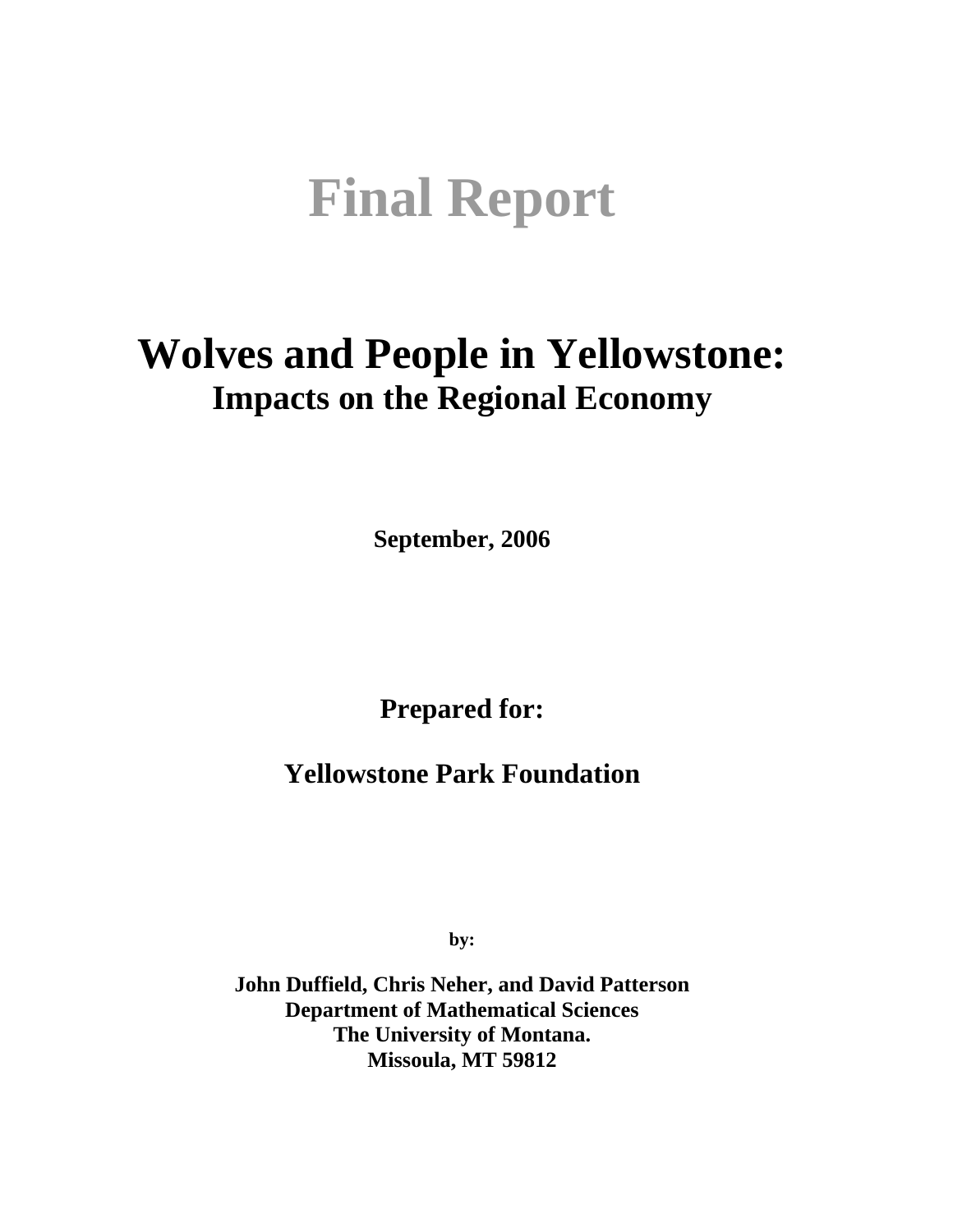# **Table of Contents**

| 4.1 Yellowstone Visitor Attitudes and Preferences Regarding Wildlife  28          |  |
|-----------------------------------------------------------------------------------|--|
|                                                                                   |  |
|                                                                                   |  |
|                                                                                   |  |
| 4.4.1 Net Economic Value of Trips to Yellowstone National Park 41                 |  |
|                                                                                   |  |
|                                                                                   |  |
|                                                                                   |  |
| 5.1 Percent of Yellowstone National Park Visitation Attributable to Wolves  48    |  |
| 5.2 Economic Impact to GYA of Increased Visitation Due to Wolf Presence 49        |  |
|                                                                                   |  |
|                                                                                   |  |
|                                                                                   |  |
|                                                                                   |  |
|                                                                                   |  |
|                                                                                   |  |
|                                                                                   |  |
| 6.0 Before and After: A Comparison of 1993 and 2005 Estimates of Yellowstone Wolf |  |
|                                                                                   |  |
|                                                                                   |  |
|                                                                                   |  |
|                                                                                   |  |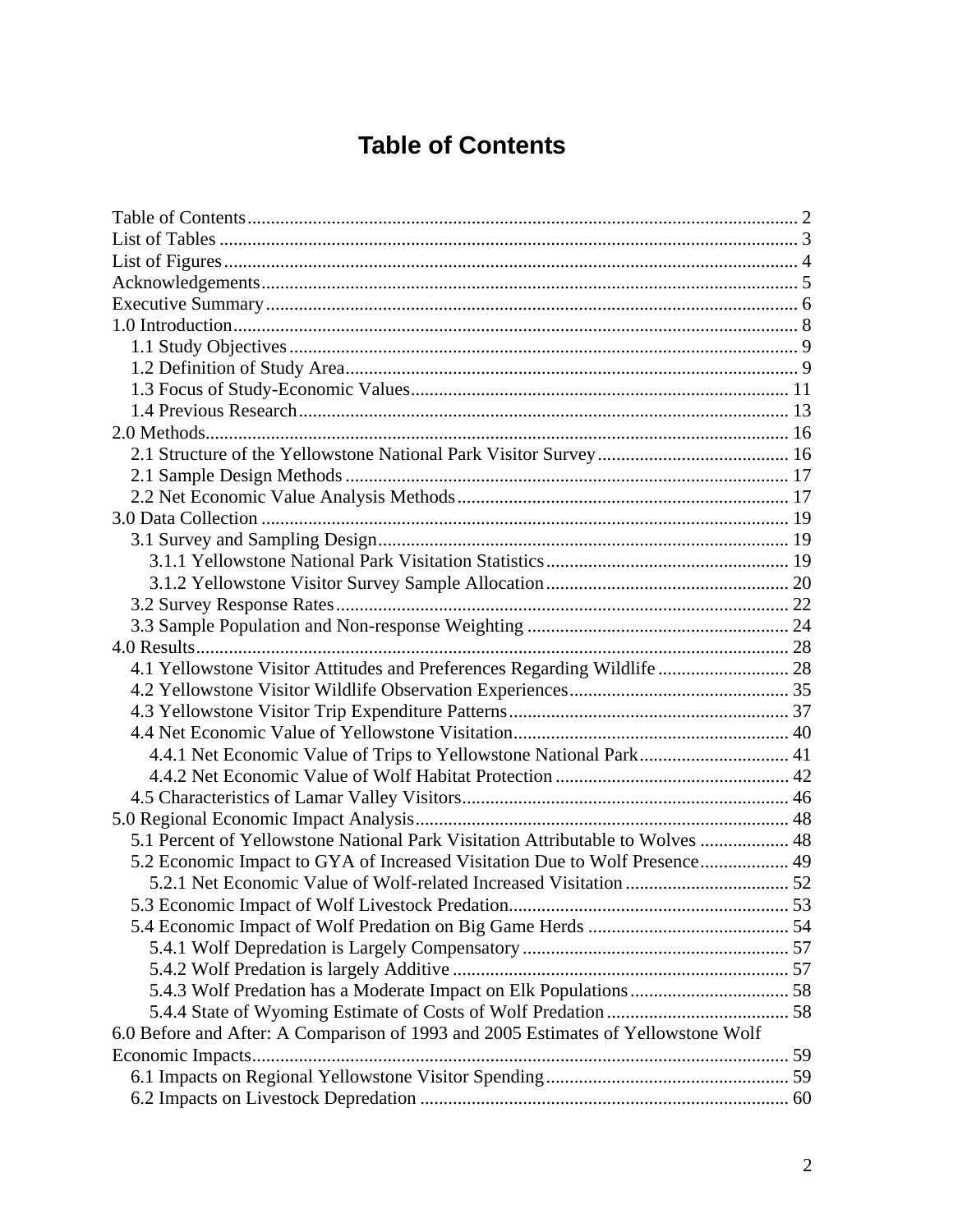# **List of Tables**

| Table 1. Previous Yellowstone-area Visitor and Population Surveys by Study Authors 15      |  |
|--------------------------------------------------------------------------------------------|--|
| Table 2. 2005 Yellowstone National Park Recreational Visitation, By Month and Entrance 20  |  |
| Table 3. Distribution of Entrance Station Survey Responses by Entrance and Month.  21      |  |
|                                                                                            |  |
|                                                                                            |  |
| Table 6. Survey Response Rates, by Survey Wave and Population Strata 24                    |  |
| Table 7. Distribution of Actual 2005 Yellowstone National Park Recreational Visitation     |  |
|                                                                                            |  |
| Table 8. Distribution of Entrance Sample Responses across Months and Entrances 25          |  |
| Table 9. Calculation of Seasonal Population Weights for Entrance Sample Responses 26       |  |
|                                                                                            |  |
| Table 11. Comparison of Yellowstone National Park Visitor Ratings of the Animals the       |  |
|                                                                                            |  |
| Table 12. Yellowstone Visitor Responses to Wildlife Statements: Percent of Respondents     |  |
|                                                                                            |  |
| Table 13. Comparison of Level of Agreement with Wildlife-related Statements by             |  |
| Yellowstone National Park Visitors: 1999 and 2005 Survey Responses.  34                    |  |
| Table 14. Percent of Yellowstone Visitors Saying that Seeing Different Animals were One    |  |
|                                                                                            |  |
| Table 15. Percent of Yellowstone Visitors who reported seeing Different Species on their   |  |
|                                                                                            |  |
| Table 16. Estimated Number of Yellowstone Visitors Seeing Wolves and Coyotes in the        |  |
|                                                                                            |  |
| Table 17. Percent of 2005 Yellowstone Visitors Reporting Seeing Black and Grizzly Bears    |  |
|                                                                                            |  |
| Table 18. Comparison of Visitor spending, by Season and Residency for the 17-county GYA    |  |
|                                                                                            |  |
| Table 19. Estimated Spending per Yellowstone Visitor on Wolf-related or Wolf Watching-     |  |
|                                                                                            |  |
| Table 20. Estimated Net Willingness to Pay per Person for a Trip to Yellowstone, by Season |  |
| Table 21. Percent of Yellowstone Visitors Favoring Wolf Reintroduction, by Season  42      |  |
|                                                                                            |  |
| Table 22. Comparison of Percent of Visitors Favoring Wolf Reintroduction between 1991      |  |
| Table 23. Estimated Multivariate Model of Yellowstone Summer Visitor Support for Wolf      |  |
|                                                                                            |  |
|                                                                                            |  |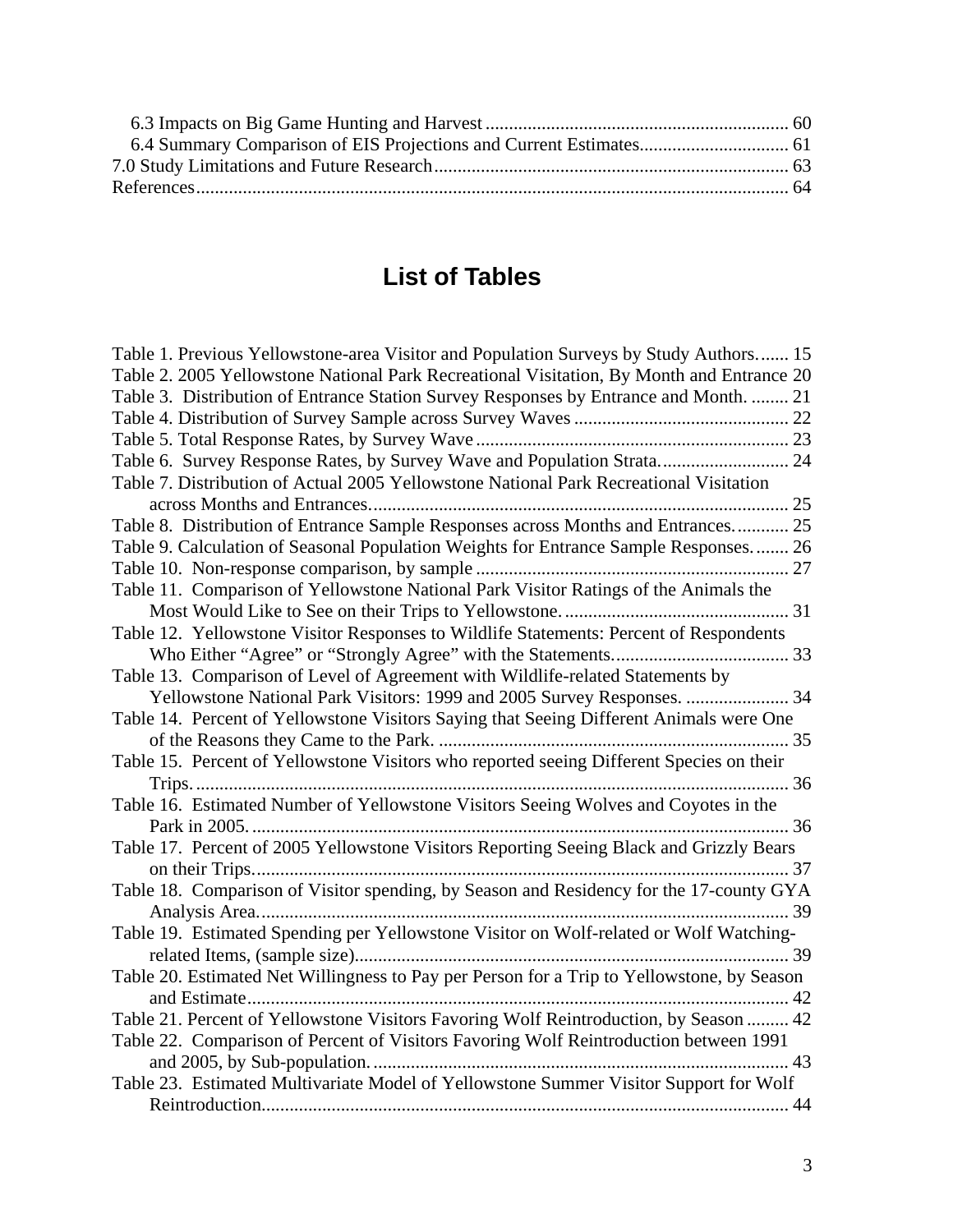| Table 24. Estimated Models of Willingness to Pay to Support a Trust Fund for Wolf        |
|------------------------------------------------------------------------------------------|
|                                                                                          |
| Table 25. Lamar Valley Visitor Sample Responses to Key Wolf-related Survey Questions. 47 |
| Table 26. Comparison of Summer Sample Lamar Valley and Entrance Station Visitor          |
|                                                                                          |
| Table 27. Yellowstone Visitor Responses to Contingent Behavior Questions on the          |
|                                                                                          |
| Table 28. Estimated Total 2005 Direct Spending Impact of Wolf Presence in the 17-county  |
|                                                                                          |
| Table 29. Estimated Three-State Direct Expenditure Impact Associated with Wolf Presence  |
|                                                                                          |
| Table 30. Estimated Yellowstone National Park Net Economic Value of Visitor Trips        |
|                                                                                          |
| Table 31. Defender's of Wildlife Wolf Compensation Fund Payments and Statistics for GYA  |
|                                                                                          |
| Table 32. Time Series Data, Northern Range Elk Populations, Late Season Elk Harvest, and |
|                                                                                          |
| Table 33. Comparison of 1991 and 2005 Wolf-related Direct Visitor Expenditure Estimates  |
|                                                                                          |
| Table 34. Comparison of Predicted and Observed Livestock Losses to Wolf Predation in the |
|                                                                                          |
| Table 35. Comparison of EIS Predictions and Current Estimates of Big Game Populations in |
|                                                                                          |
| Table 36. Comparison of EIS Projections and Current Estimates of Wolf Economic Impacts.  |
|                                                                                          |

# **List of Figures**

| Figure 4. Yellowstone National Park Visitor Reported Participation in Wildlife-related          |  |
|-------------------------------------------------------------------------------------------------|--|
|                                                                                                 |  |
| Figure 5. Percent of Yellowstone Visitors Listing Activities as their Primary Activity on their |  |
|                                                                                                 |  |
| Figure 6. Comparison of Percent of Visitors Listing Wolves as One of the Animals they           |  |
|                                                                                                 |  |
|                                                                                                 |  |
| Figure 8. Time Series Plot of Northern Range Elk Populations, Late Season Elk Harvest,          |  |
|                                                                                                 |  |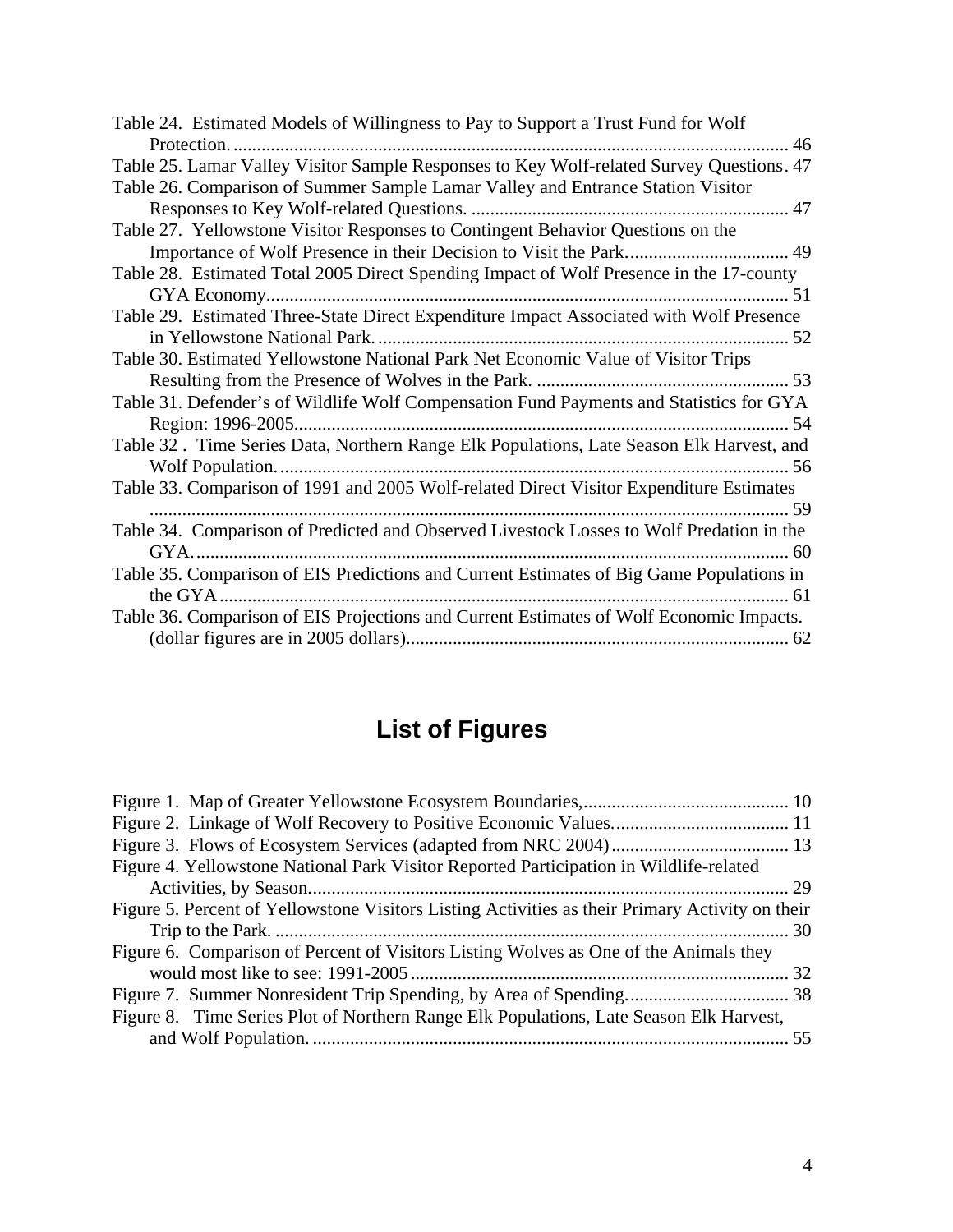# **Acknowledgements**

This report would not have been possible without the support and contributions of many individuals. The Yellowstone Park Foundation provided the primary financial sponsorship which made the study possible. Glenn Plumb was Project Director and helped coordinate NPS participation in the project. Many Yellowstone National Park staff members played crucial roles in providing advice, data, personnel hours, and valuable feedback on the project during all phases. These individuals include Doug Smith, Wayne Brewster, John Varley, and Tammy Wert and her Entrance Station Staff. We are especially indebted to Becky Wyman for her work on the Lamar Valley data collection. The cooperation of Yellowstone Park was essential for completion of the study.

Of course, the approximately 3,000 Yellowstone National Park visitors who cooperated with our survey to one degree or another provide the backbone of the study. Their help was essential, and is much appreciated.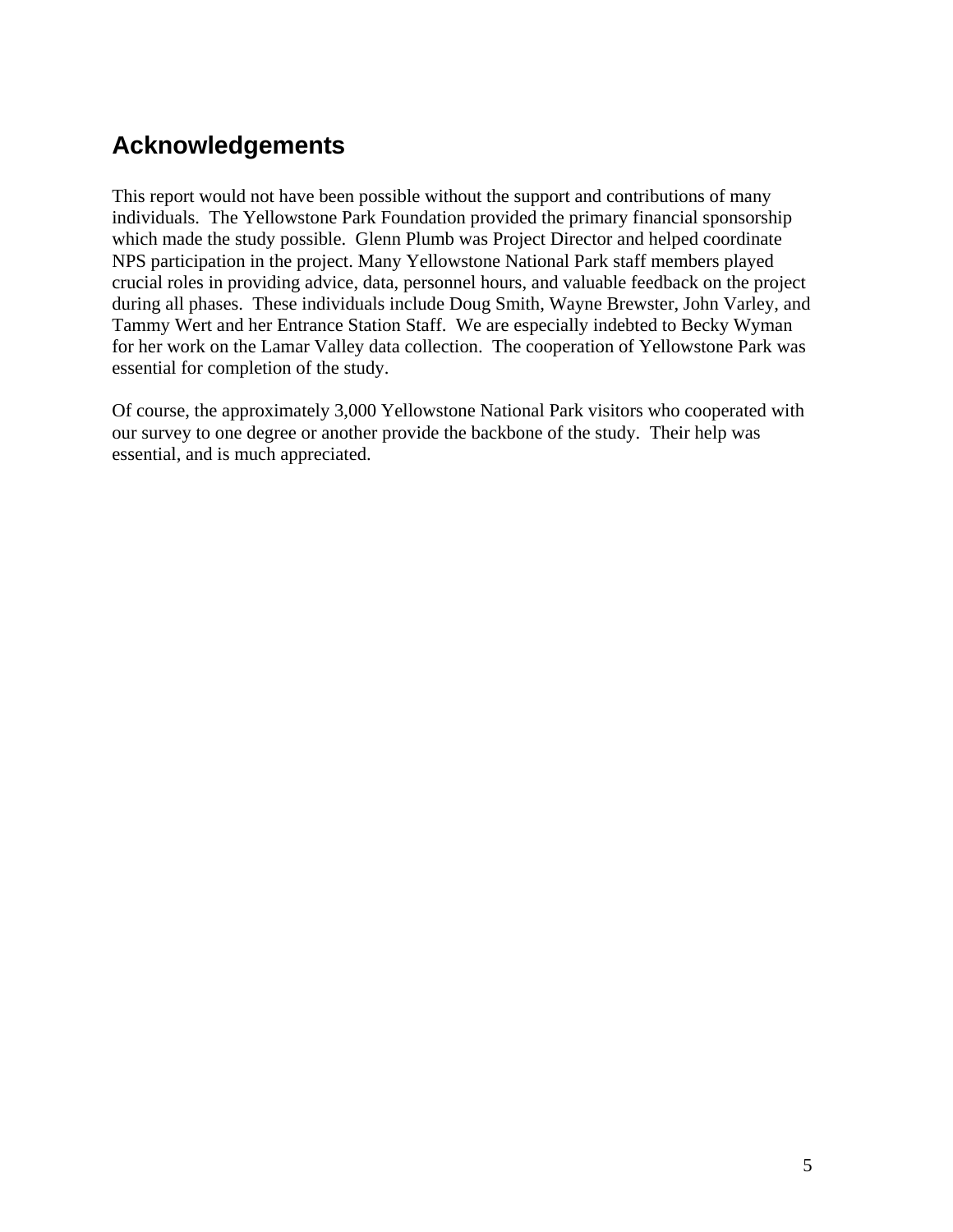# **Executive Summary**

Prior to reintroduction of wolves into the Yellowstone Ecosystem, an Environmental Impact Statement analysis presented predictions of a wide spectrum of impacts, including economic impacts, that would result from wolf recovery. Ten years following reintroduction, the wolf has reached recovered population levels. This study provides an *ex post* (after the fact) analysis of wolf-related economic impacts for comparison with the EIS predictions.

Original data was gathered from a random survey of Yellowstone National Park visitors between December 2004 and February 2006. The survey targeted two samples: all park visitors (sampled at park entrances) and Lamar Valley visitors (sampled randomly at parking locations throughout the valley). Throughout the sampling period a total of 2,992 surveys were distributed and 1,943 were completed and returned for an overall response rate of 66.4%. Respondents from the Lamar sample had higher response rates (74.2%) than did respondents from the entrance station sample (64.4%).

Estimates from the visitor survey indicate that conservatively 325,000 park visitors saw wolves in 2005 (95% C.I. 273,000-379,000). This is considerably higher than previous estimates. Additionally, 44% of visitors list wolves as one of the top three species they most would like to see on their trip (second only to grizzly bears). A majority of visitors favored reintroduction (61% to 68% across seasons) with only a small minority opposing the reintroduction (15% to 19%). The remaining visitors were unsure of their position on reintroduction (18% to 23%). This level of support for wolf reintroduction is similar to what was found prior to reintroduction. However, attitudes towards the reintroduction of wolves in Yellowstone are now more polarized. For example, the share of both hunters and ranchers supporting wolf reintroduction are now significantly lower compared to prior to reintroduction. Specifically, in 1991 56% of Yellowstone National Park visitors who were ranchers favored reintroduction, while in 2005 no more than 28% favored it.

Overall, it appears that the economic predictions made in the original EIS analysis have been relatively accurate. In terms of projections of changes in park visitation, the current estimated percentage increase due to wolf presence is somewhat lower than predicted (+3.7% estimated v. +4.9% predicted). However, the 1994 predictions were based on a survey of summer visitors to the park and the current estimate of the percent of summer visitation due to wolf presence is +4.8%, very similar to the EIS predictions.

Regarding changes in visitor spending in the local economy due to wolf presence, the current estimate of +\$35.5 million (confidence interval of \$22.4 to \$48.6 million) is not significantly different from the 1994 EIS estimate of +\$27.7 million (2005 dollars).

For the issue of wolf depredation of livestock, the EIS estimated losses, mostly for cattle and sheep, of \$1,900 to \$30,500 per year were based on assumptions of a recovered wolf population of 100 wolves. Depredation loss levels during the period when wolf numbers were near predicted levels were consistently within the range of predicted losses, and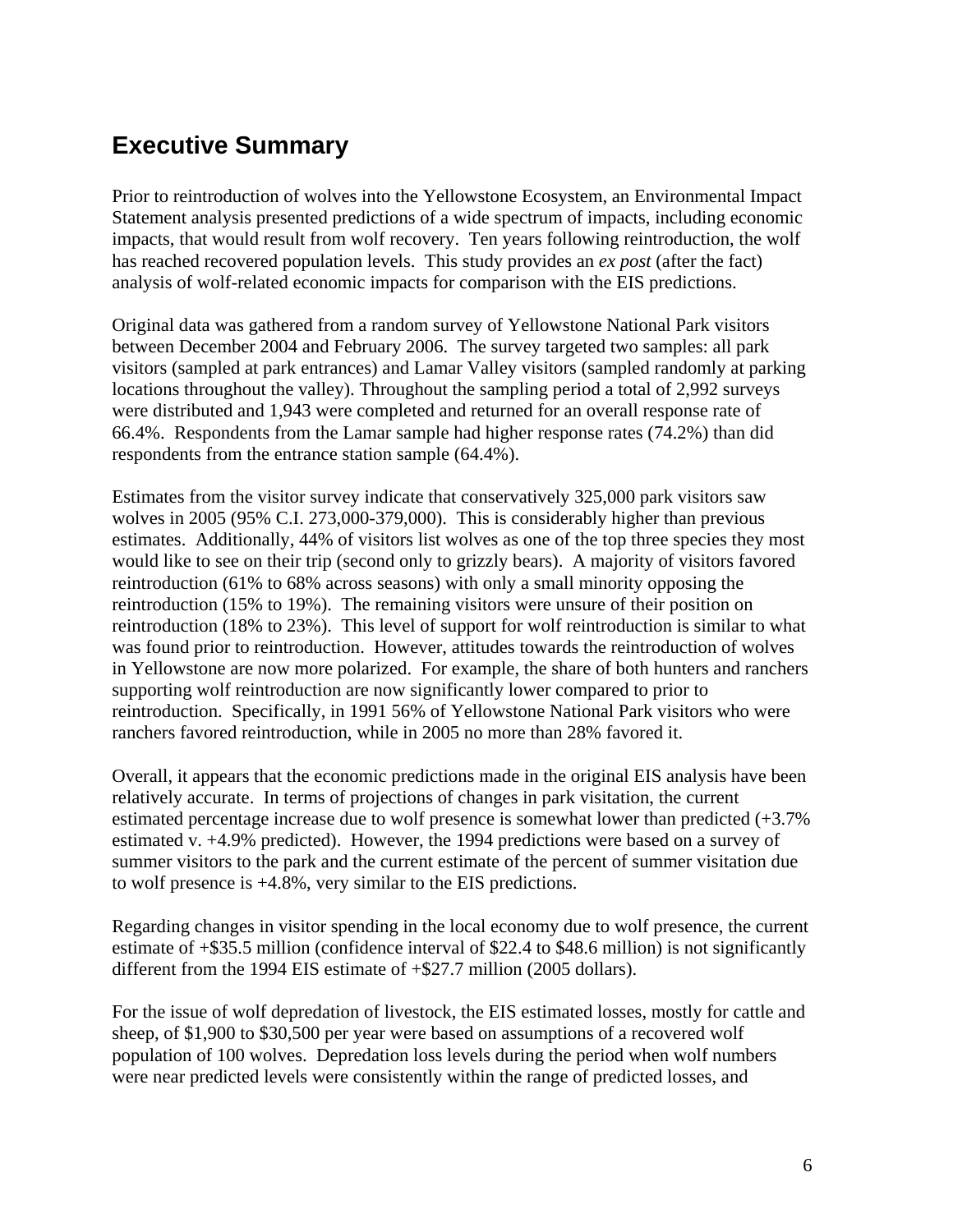averaged \$11,300 in 1997-2000. In 2004 and 2005 when wolves numbered over 300, losses were twice the high-end estimate of losses predicted in the EIS, at \$63,818 per year.

One of the most controversial issues currently surrounding wolf recovery in the GYA is that of big game predation and impacts on hunter opportunity and harvest. A review of the wildlife biology literature associated with wolf impacts on the northern Yellowstone elk herd shows a divergence of views on the impact wolf predation has had depending on whether wolf predation is viewed as largely additive or largely compensatory. Two peer-reviewed papers examining impacts of wolves on northern herd elk populations, however, have shown the impact of wolves on elk numbers to be either consistent with or below the impact predicted in the EIS, which was for a long-range hunter harvest reduction of elk of between 5% and 30%.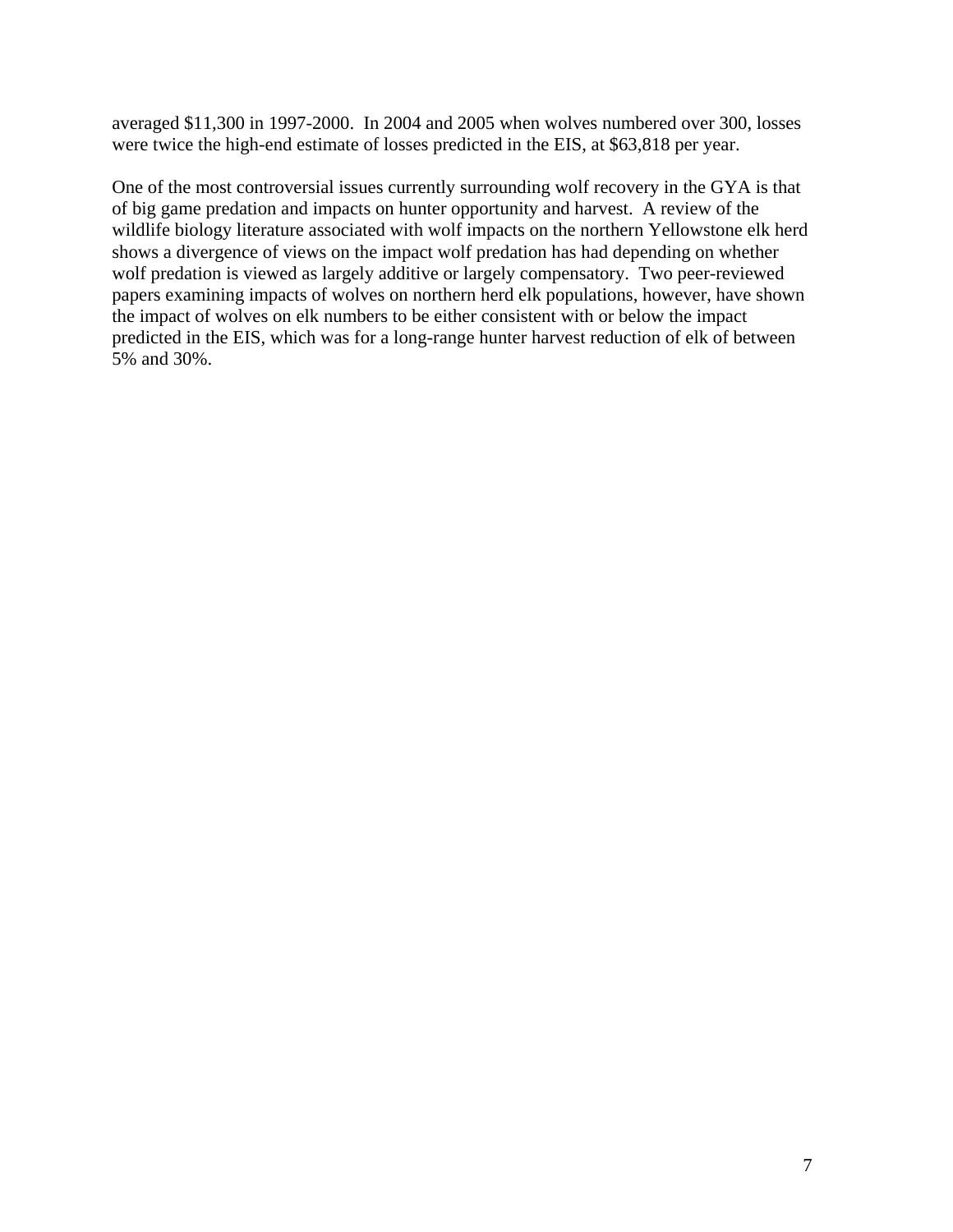# **1.0 Introduction**

In 1995 and 1996, 31 wolves were reintroduced to the Greater Yellowstone Ecosystem (GYE) and another 35 wolves were released in the Central Idaho Area in an attempt to restore the endangered gray wolf to the Rocky Mountains. The restoration of wolves to Yellowstone National Park has become one of the most successful wildlife conservation programs in the history of endangered species conservation. As of 2004 there were, approximately 301 wolves in the Yellowstone ecosystem and Yellowstone is now considered one of the best places in the world to watch wild wolves. Visibility of the wolves within the park and public interest in wolves and wolf-based education programs, have far exceeded initial expectations.

During the preparation of the Environmental Impact Statement (EIS) (US Fish and Wildlife Service 1994) that was completed by the National Park Service prior to wolf restoration, more than 170,000 public comments were reviewed to determine the public's key concerns. One of the main issues identified during this process was the concern about the possible economic effects of wolf restoration. Among the concerns of opponents were the expenditure of public federal funds for the restoration effort and the potential for negative economic effects on the regional economy. These assumed negative effects included the costs of wolf depredation on livestock; reduced big game populations resulting in lower economic returns to agencies and businesses that derive revenue from big game hunting; and an expected drop in visitation to Yellowstone and the surrounding ecosystem. Proponents, on the other hand, predicted increased visitation and positive regional net economic impacts caused by the presence of wolves.

Prior to the EIS, the National Park Service sponsored a series of studies on the biological, social, and economic implications of wolf recovery for the Yellowstone area. One of these studies (Duffield 1992) examined the possible economic consequences for the region based on a June 1991 survey of park visitors. This study predicted that the economic impact of wolf reintroduction on the three-state region would be positive (increased visitation and visitor expenditures would outweigh costs of livestock predation and reduced hunting opportunities). Additionally, the EIS included a benefit-cost analysis for the national population based on a national survey of attitudes and values associated with wolf recovery in Yellowstone. The findings of this study were that for a recovered population of 100 wolves benefits were estimated at \$6 to \$9 million per year, and costs were estimated at one million dollars per year. During the EIS process, estimates were made of the level of livestock depredations, changes in big game populations, and consequences to visitation. Positive economic benefits were predicted to be greater than negative ones. However, the projected positive economic benefits were not universally accepted by opponents to wolf restoration.

The wolf recovery program is now in its eleventh full year. Yellowstone National Park, in cooperation with state and federal agencies, have implemented a comprehensive research and monitoring program in the GYE to quantify the ecological effects of the restored wolf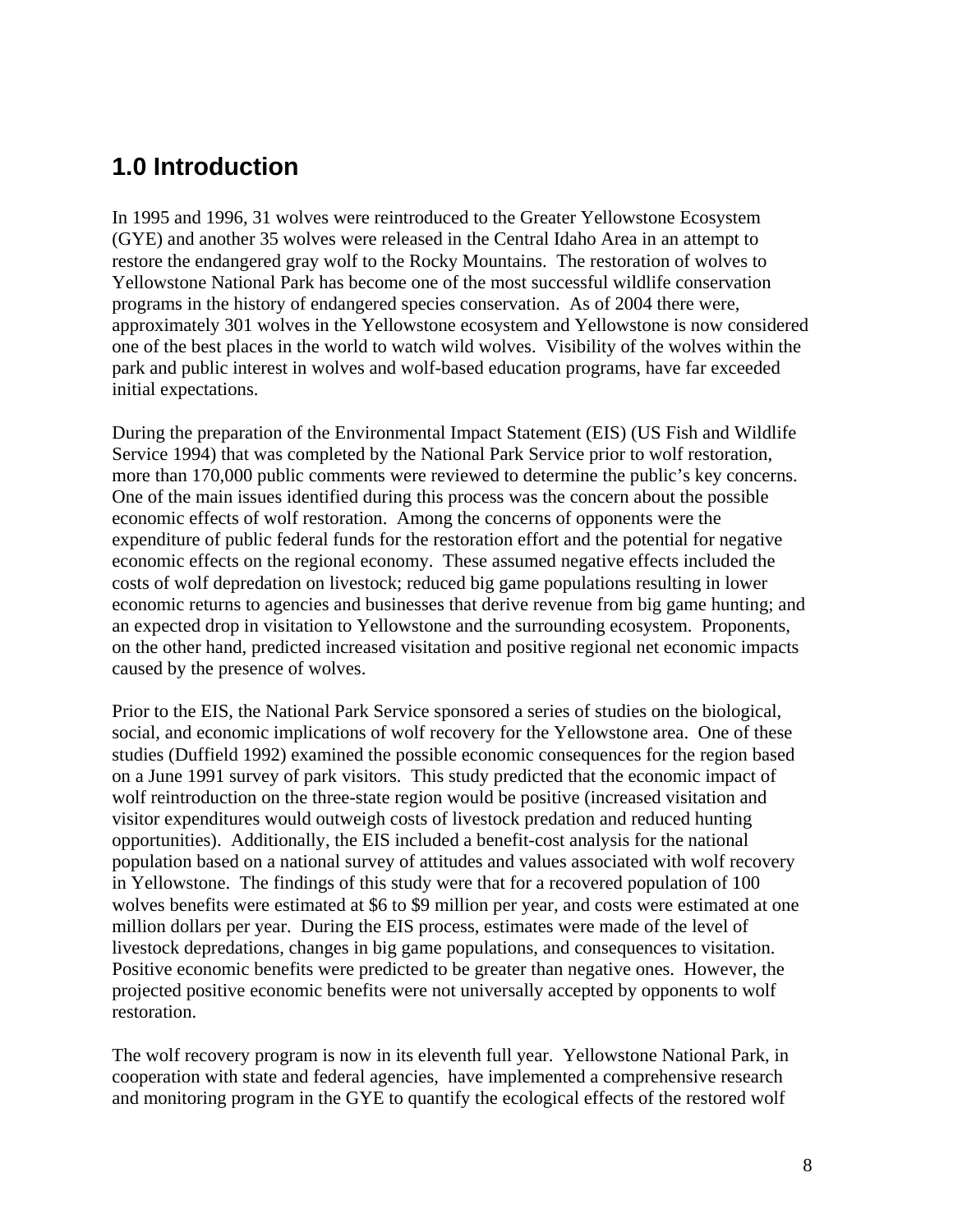population. Based on these recent studies, there is now data available to revisit, in part, the earlier analysis, and evaluate the overall economic effects of the initial recovery efforts and the ongoing wolf restoration program.

This report, funded by The Yellowstone Park Foundation with substantial cooperation from Yellowstone National Park, presents an *ex post* analysis of the impacts of wolf reintroduction on park visitation and spending, livestock depredation, big game populations, and nonmarket wildlife valuation.

# *1.1 Study Objectives*

The primary objective of this study was to perform an *ex post* analysis of the economic impact of wolf reintroduction (and current wolf presence) in the Greater Yellowstone Area. This analysis was then to be compared to the analysis completed by the authors in 1993-94, predicting the impacts associated with the (then proposed) reintroduction.

A secondary objective was to gather information currently unavailable to park planners, including re-entry rates for Yellowstone National Park visitors on a seasonal and, if possible, entry gate level.

# *1.2 Definition of Study Area*

The study area for this analysis is the 17-county Greater Yellowstone Area (GYA). This is the area addressed in the original wolf introduction EIS prepared by the National Park Service. Figure 1 shows the spatial extent of the GYA ecosystem. From an economic analysis standpoint the GYA is analyzed as the aggregation of the 17 counties wholly or partly included in the GYA ecosystem. These 17 counties include Bonneville, Fremont, Madison and Teton Counties in Idaho, Fremont, Hot Springs, Lincoln, Park, Sublette, and Teton Counties in Wyoming, and Beaverhead, Carbon, Gallatin, Madison, Park, Stillwater, and Sweetgrass Counties in Montana. Some results are also reported for the three-state region: Montana, Idaho and Montana.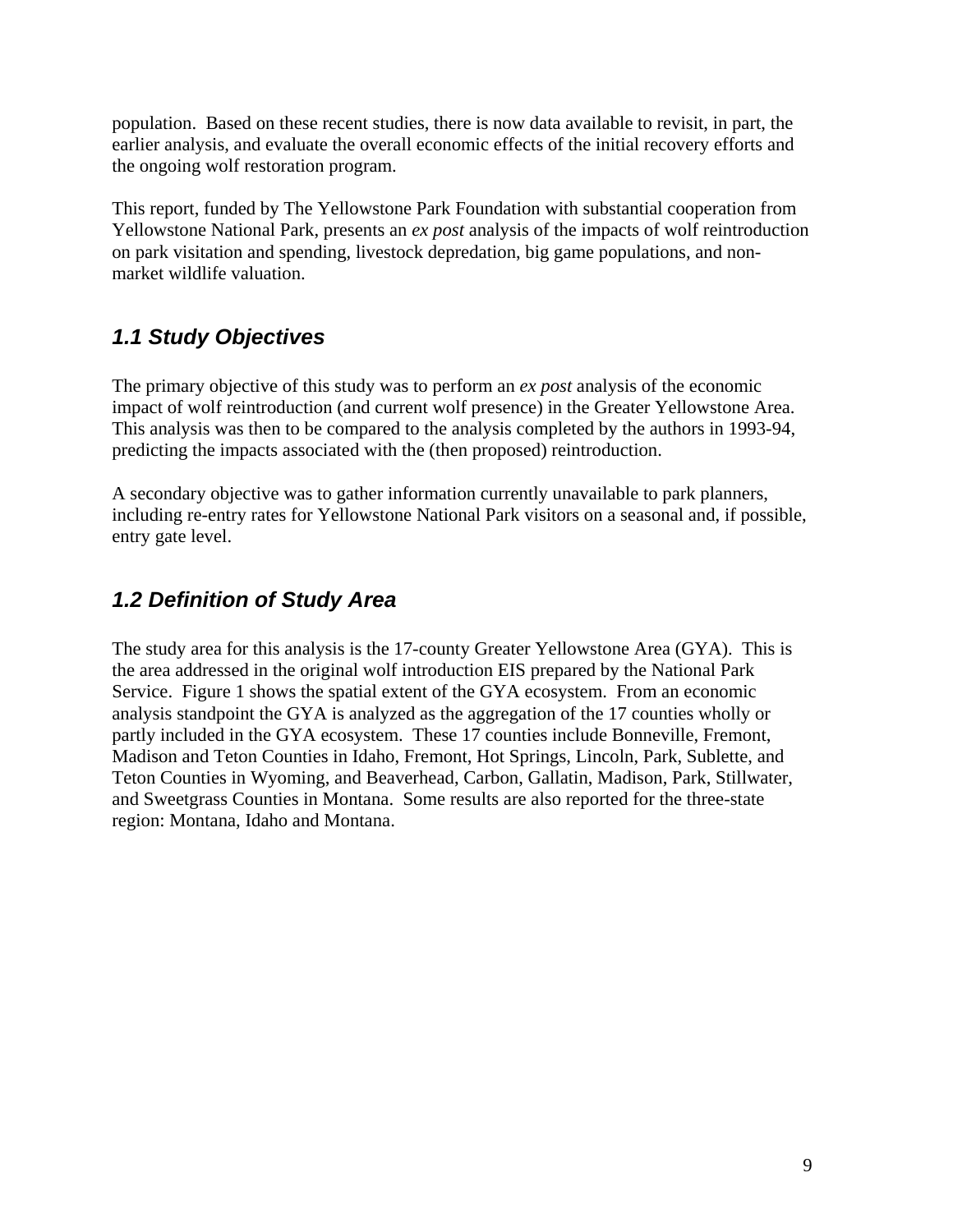

**Figure 1. Map of Greater Yellowstone Ecosystem Boundaries,**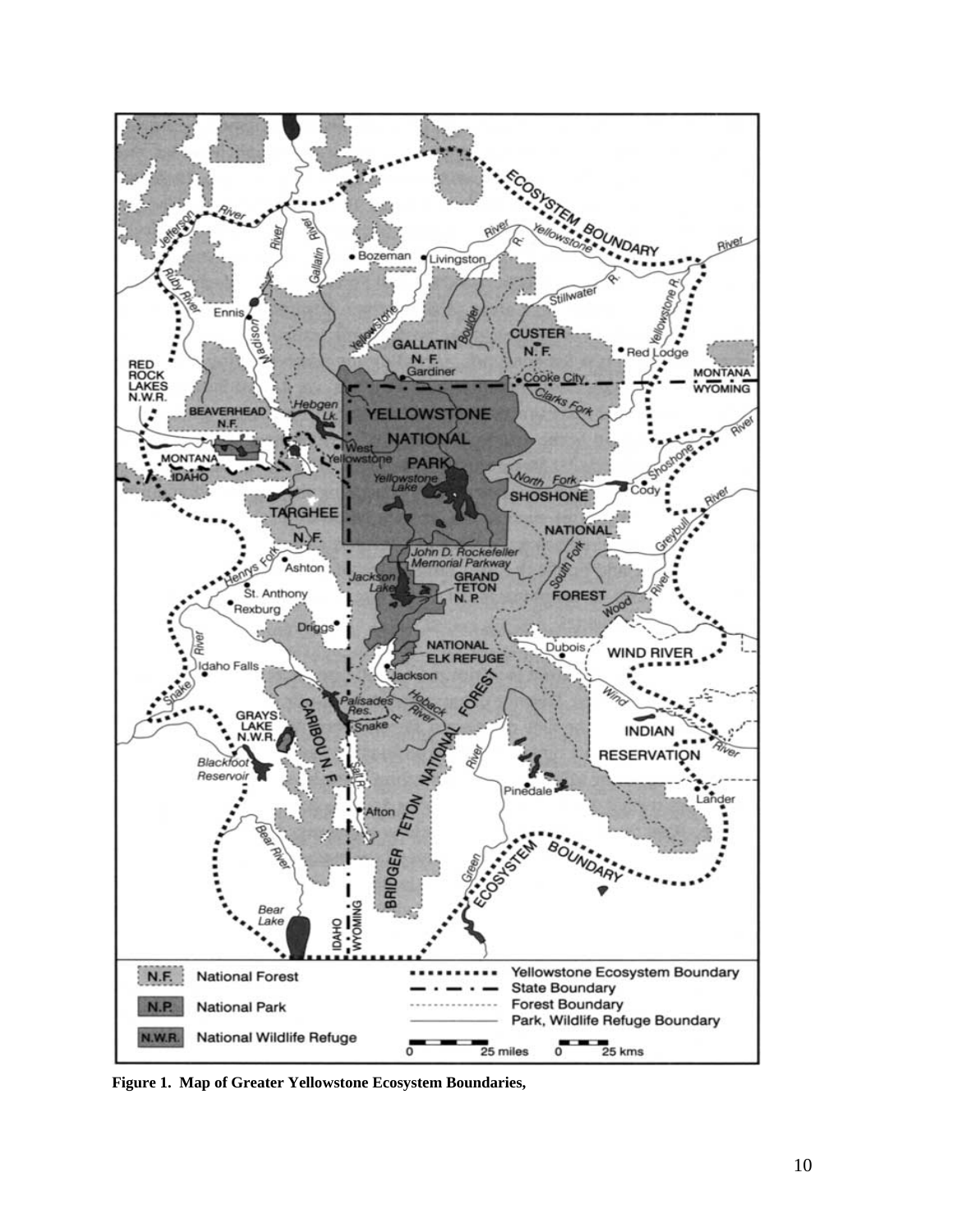# *1.3 Focus of Study-Economic Values*

This study focuses on the economic values affected by recovered wolf populations in the Greater Yellowstone Area. These values include the benefits associated with increased visitation and enjoyment of the park, the local-area impact of increased visitor spending, and the local as well as national values associated with wolf recovery (Figure 2). On the negative side, relevant economic values include the costs associated with wolf predation on livestock and the value of any foregone hunter trips due to reduced populations of wolf prey species, including elk, deer, and moose.

Opportunities to view or hear wildlife are one example of what are termed ecosystem services, or the human uses that derive from natural systems. These include clean air, clean water, climate regulation, and nutrient cycling, as well as the services that derive from the presence of wildlife and other biota, including livestock grazing and hunting.



**Figure 2. Linkage of Wolf Recovery to Positive Economic Values.**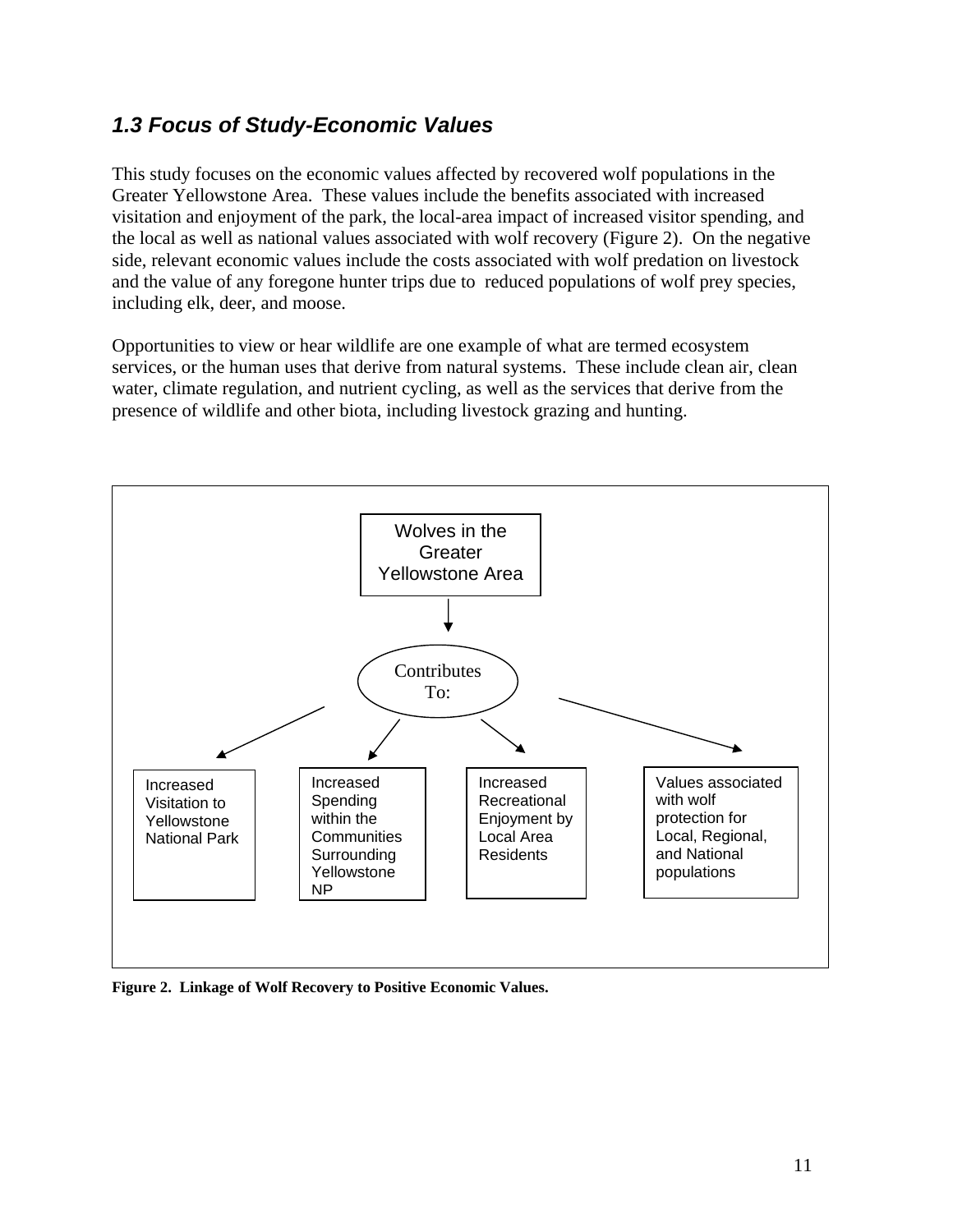The National Research Council in their 2004 publication "Valuing Ecosystem Services: Toward Better Environmental Decision Making" provided a general overview of the benefits that derive from ecosystem services. Figure 3 diagrams this generic flow of ecosystem services.

As can be seen in Figure 3, several kinds of services, or uses, derive from natural systems. One dichotomy is between on-site use and passive use. On-site use includes seeing and hearing wolves. However, individuals who have no expectation to ever see or hear wolves may still place a value on knowing wolves are present in Yellowstone, and that Yellowstone has a complete ecosystem including all native carnivores. This was in fact demonstrated in 1992-93 national phone surveys, where some respondents said they placed a value on wolf reintroduction in the GYA area even when they had no expectation of ever seeing or hearing the wolves themselves. Such values are termed passive use values and are not dependent on direct on-site use. Several of the possible motives for nonuse values were first described by Weisbrod (1964) and Krutilla (1967), and include existence and bequest values. Existence values can derive from merely knowing that a given natural environment or population exists in a viable condition.

While use services may or may not have associated developed markets for them, nonuse services are exclusively non-market services. When nonuse and use values are estimated together, the estimate is referred to as total valuation. This concept was first introduced by Randall and Stoll (1983) and has been further developed by Hoehn and Randall (1989).

Some values associated with wolf recovery, both positive and negative, can be estimated from market data. This includes guided wolf-watching trips, and sales of wolf related goods (books, t-shirts, optical equipment), as well as the market value of cattle or sheep lost due to wolf depredation. However, many of the significant values associated with wildlife are not exchanged in markets and must be estimated using valuation methodologies specifically designed for valuing services not traded in traditional markets. The values associated with these services are referred to as nonmarket values. The specific nonmarket values at issue for this study include the value of the Yellowstone visitor experience, including wildlife viewing, as well as passive use values. Note that while visitors to Yellowstone National Park do pay an entrance fee, this is not a market price and may understate the full value of a park visit.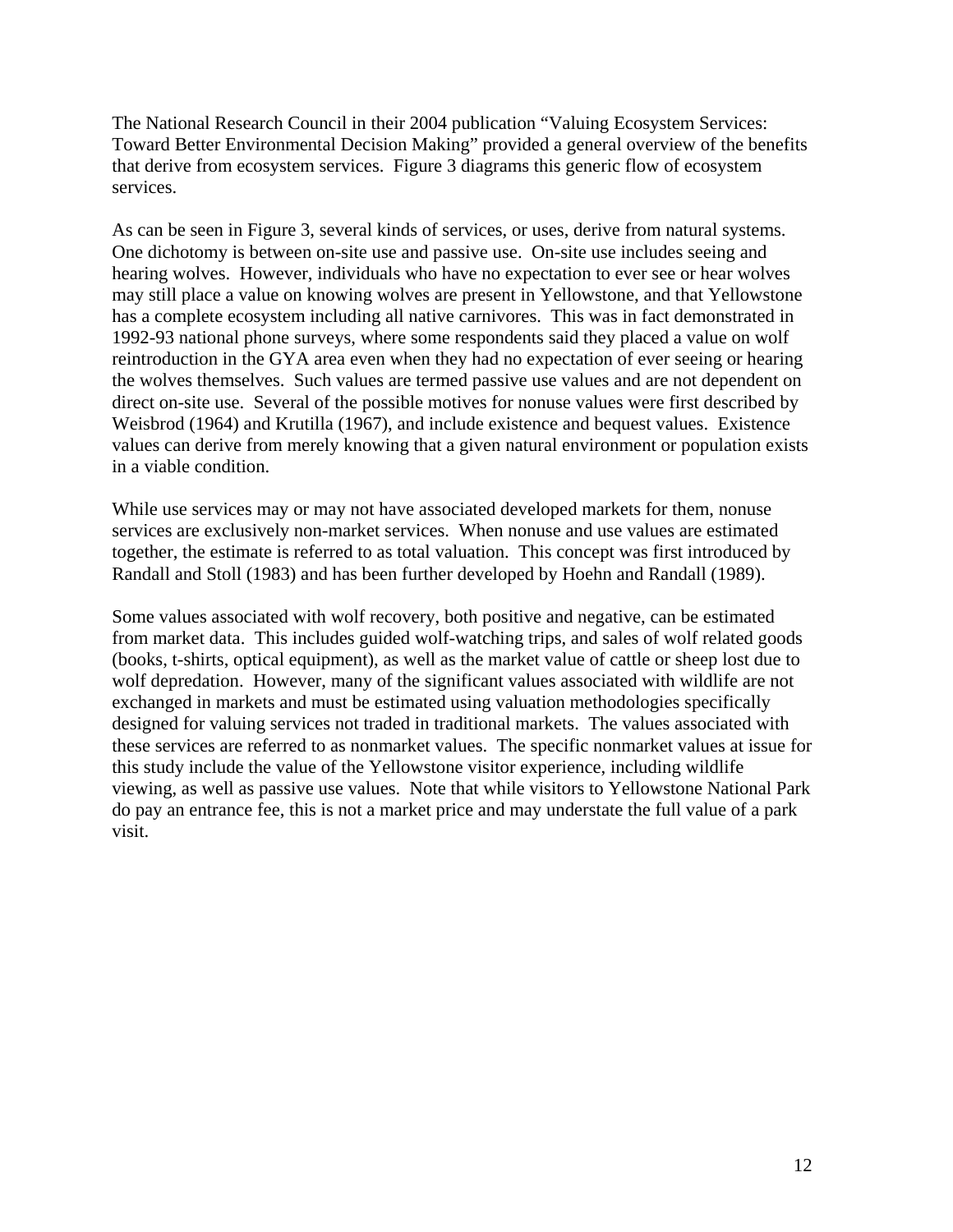

**Figure 3. Flows of Ecosystem Services (adapted from NRC 2004)** 

A comprehensive economic evaluation of the contribution of wolves in the Yellowstone ecosystem needs to include two accounting frameworks. One is regional economics or economic significance, focused on identifying cash expenditures that drive income and job levels in the regional economy. The other is a net economic value framework that includes all potential costs and benefits from a broader social (usually national) perspective. The latter necessarily includes nonmarket and indirect benefits, such as the benefits wildlife viewers and hunters derive from their recreational activity, over and above their actual expenditure. Both perspectives are important for policy discussions and generally both accounting frameworks are utilized in evaluating public decisions, for example through an EIS process or in informing public opinion.

### *1.4 Previous Research*

As noted earlier, between 1991 and 2005 there have been a number of visitor and resident population surveys conducted either within Yellowstone National Park or concerning issues specific to Yellowstone National Park or the Greater Yellowstone Area (GYA). These surveys, many conducted by the current authors, addressed issues including wolf reintroduction, winter use management, control of bison and brucellosis, and evaluation of the NPS fee demonstration program. This suite of population and visitor surveys is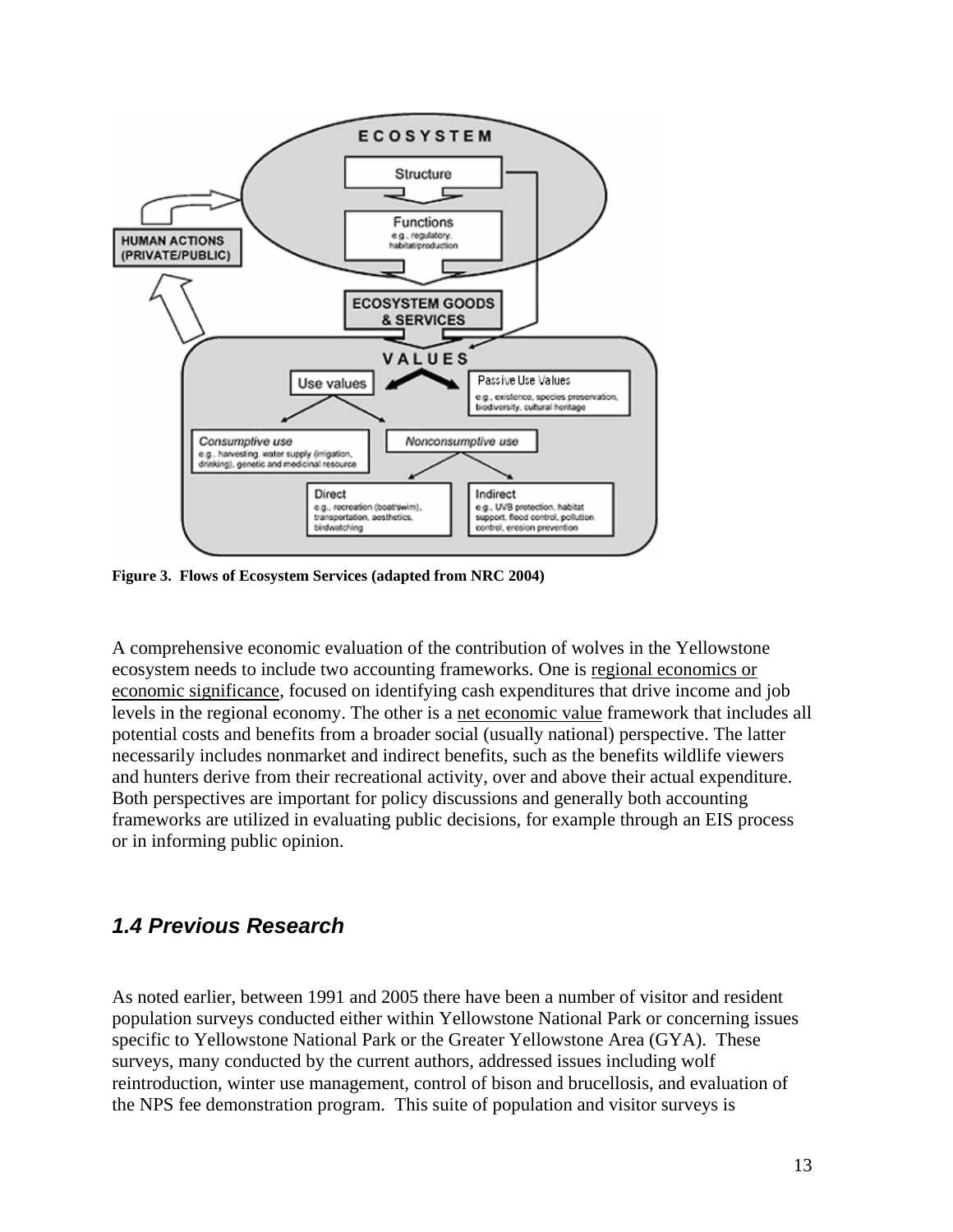somewhat unique in that across several surveys spanning 15 years, identical or near identical questions related to perceptions and attitudes towards wildlife were asked.

Table 1 outlines the previous visitor and population surveys undertaken by the authors that specifically targeted the issue of wolves and other Yellowstone area wildlife issues. The first of these studies was a 1991 study of Yellowstone National Park visitors specifically addressing the issue of possible reintroduction of wolves into the GYA (Duffield 1992).

In 1993 Duffield, Patterson and Neher conducted a study for the Liz Claiborne and Art Ortenberg Foundation of the likely economic consequences of reintroduction of wolves to the Yellowstone ecosystem (Duffield, Patterson and Neher 2004). This study included a national household phone survey in order to estimate total use (including passive use) value of associated with a recovered wolf population.

In 1994 the final EIS on the reintroduction of wolves to Yellowstone and central Idaho replicated and expanded upon the 1994 Duffield et al. study and estimated the economic impacts of wolf reintroduction within a cost/benefit framework. (U.S. Fish and Wildlife Service, 1994; Duffield and Neher 1996).

A recent issue of Yellowstone Science provides a summary of research, particularly with respect to wildlife management and wildlife biology, concerning the first 10 years of wolf recovery ( in particular see Smith 2005 and White et al. 2005). A recent article (Montag, Patterson, and Freimund 2005), describes the wolf-viewing experience in Yellowstone National Park based on a 1999-2000 visitor survey.

In 1998-99 several Yellowstone area studies addressed issues ranging from winter park use and management, bison management in the context of the brucellosis issue (Duffield and Neher 2000a; Duffield, Patterson and Neher 2000b; Duffield and Neher 2000c), and initiation of a NPS entry fee demonstration program in the park (Duffield, Patterson and Neher 1999). Each of these issues/studies was associated with surveys of park visitors. The winter use/bison brucellosis studies included a suite of surveys including surveys of winter and summer visitors, and a local and national random phone survey.

In the context of current Yellowstone National Park visitor research the current study is unique for its emphasis on economics and because it includes a year-long survey of park visitors rather than the more commonly used sampling of visitors over a limited time period within one season.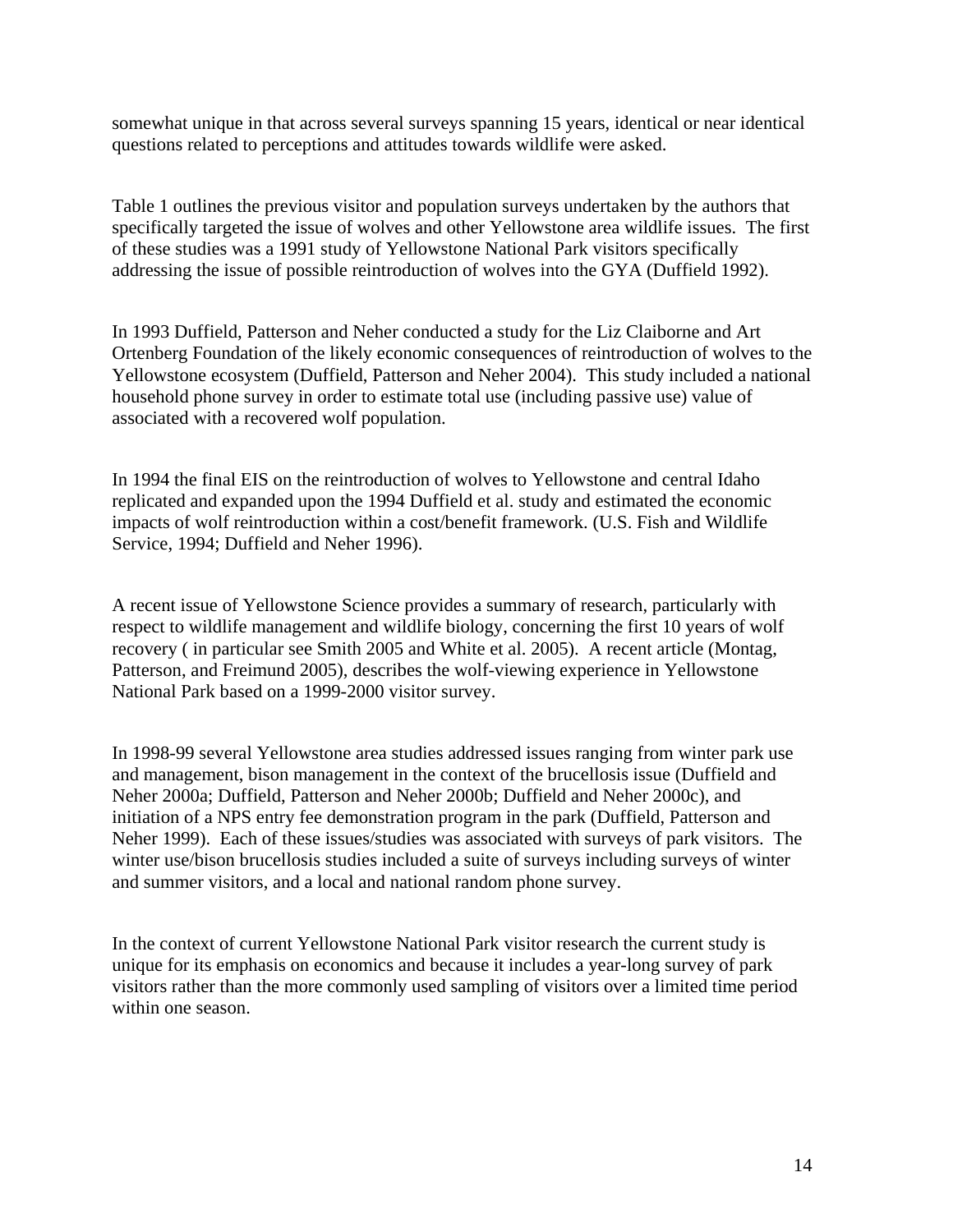| Year of<br><i>Survey</i> | Population<br>Surveyed                                            | Survey<br><b>Method</b> | Survey<br>Response<br>Rate | Primary issue of Study                                                     | Sponsoring<br>agency                              |
|--------------------------|-------------------------------------------------------------------|-------------------------|----------------------------|----------------------------------------------------------------------------|---------------------------------------------------|
| $1991^{\rm a}$           | <b>Yellowstone NP</b><br>visitors                                 | Mail                    | 87%                        | Visitor characteristics,<br>attitudes and values<br>associated with wolves | <b>National Park</b><br>Service                   |
| $1993^b$                 | <b>National</b><br>Household                                      | Phone                   | 45%                        | YNP Use, attitudes and<br>values associated with<br>wolves                 | Liz Claiborne $\&$<br>Art Ortenberg<br>Foundation |
| 1994 <sup>c</sup>        | <b>National</b><br>Household                                      | Phone                   | 49%                        | YNP Use, attitudes and<br>values associated with<br>wolves                 | US Fish and<br>Wildlife Service                   |
| $1998^{\rm d}$           | <b>Yellowstone NP</b><br><b>Visitors</b>                          | Mail                    | 81.7%                      | Fee Demonstration<br>Program                                               | <b>National Park</b><br>Service                   |
| $1998-99^e$              | <b>Yellowstone NP</b><br>Winter visitors                          | Mail                    | 58.9%                      | Winter Use & Bison<br>Management                                           | <b>National Park</b><br>Service                   |
| 1999 <sup>f</sup>        | <b>Yellowstone NP</b><br>summer visitors                          | Mail                    | 68.4%                      | Winter Use & Bison<br>Management                                           | <b>National Park</b><br>Service                   |
| 1999 <sup>g</sup>        | Population<br>survey: Local,<br>Regional, and<br>National samples | Phone                   | 47%                        | Winter Use $\&$ Bison<br>Management                                        | <b>National Park</b><br>Service                   |

#### **Table 1. Previous Yellowstone-area Visitor and Population Surveys by Study Authors.**

 $a$  Duffield (1992)

<sup>b</sup> Duffield, Patterson and Neher (1994)

c U.S. Fish and Wildlife Service (1994)

<sup>d</sup> Duffield, Patterson and Neher (1999)

<sup>e</sup> Duffield and Neher (2000a)

f Duffield, Patterson and Neher (2000b)

 $g$  Duffield and Neher (2000c)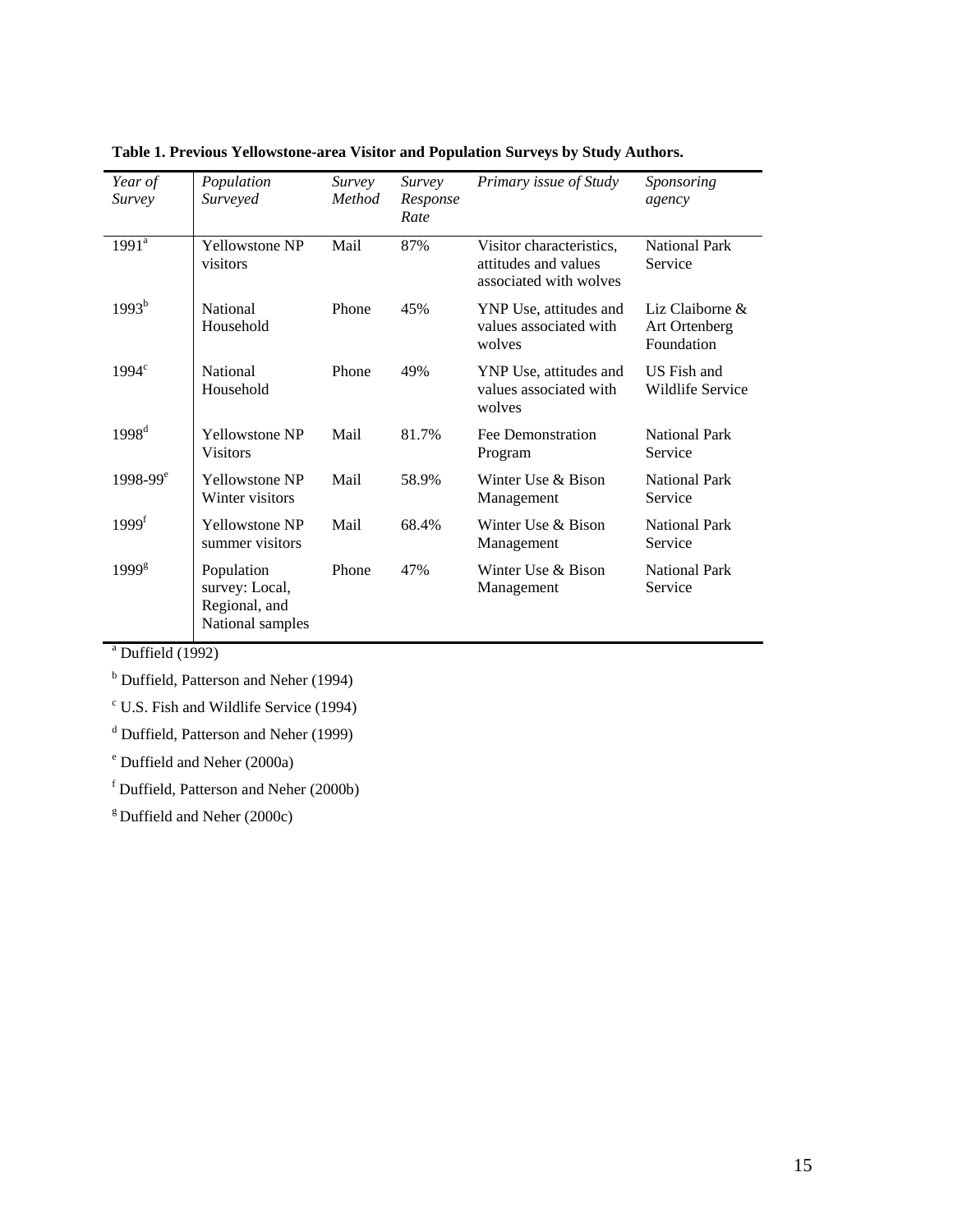# **2.0 Methods**

# *2.1 Structure of the Yellowstone National Park Visitor Survey*

The Yellowstone National Park 2005 Visitor Survey was designed to collect a broad spectrum of information and opinions from park visitors. The survey instrument was divided into four sections each addressing one general aspect of the visitors' trip or the visitors' attitudes and characteristics.

Section A of the survey asked questions specific to the respondents' visits to Yellowstone National Park in general and the current trip, in particular. This section included questions on the reasons for visiting the park, length of stay, other trips taken to the park in the past year, and other destinations on the current trip. Additionally, this first section of the survey asked visitors what activities they participated in on their trip, and how many separate times they entered the park on this particular trip.

Section B continued to ask questions about the visitors' current trip to the park, with emphasis on trip expenditures, where visitors stayed overnight, and details of any group tour package the visitor participated in. This section of the survey also included the nonmarket valuation questions designed to allow estimation of the net economic value of a trip to the park. That is the value over and above expenses that visitors place on trips to the park.

Section C of the visitor survey asks a series of questions specific to visitors' experiences and opinions regarding wildlife in the park. Specifically, visitors were asked what animal they saw on their trips, what animals they most wanted to see, and what animals they specifically came to the park to see. This section also asked respondents whether they agreed or disagreed with a series of statements regarding wildlife and wildlife management.

The final section of the survey (Section D) asked visitors a series of questions about themselves. This section included questions on residency, gender, age, education, ethnicity, and income. Additionally, this section asked respondents whether they worked in agriculture, hunted big game, belonged to a conservation organization, or were a professional wildlife photographer.

This section provides information on the statistical methods and modeling procedures utilized in the following analysis.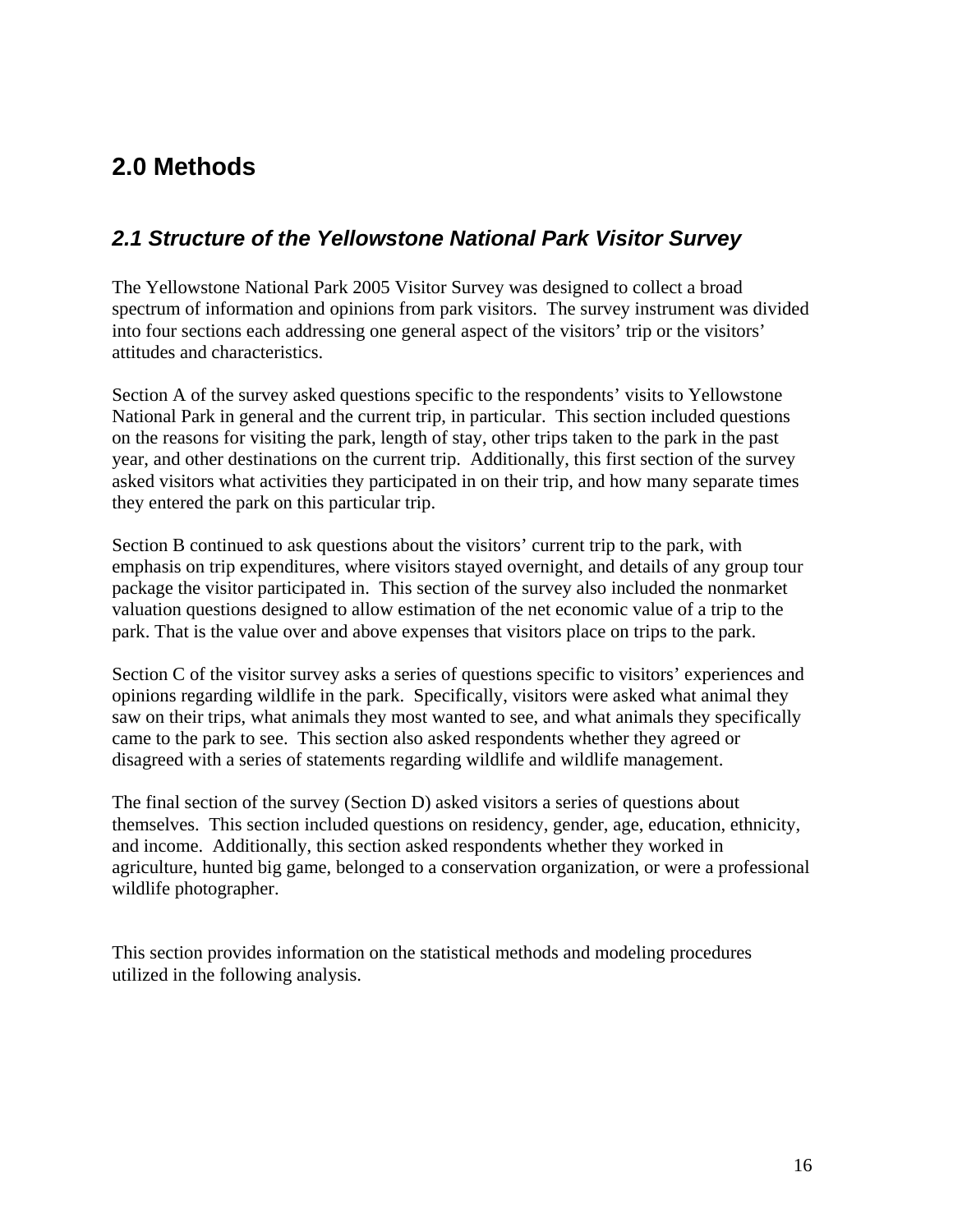## *2.1 Sample Design Methods*

The 2005 mail survey of Yellowstone National Park visitors was designed as a random sample of the entire population of park visitors. Park visitors in spring, summer, and fall were contacted at park entrance stations. Winter visitors traveling by car were also contacted at the North entrance station. Over-snow visitors were sampled through guide and outfitter lists. The resulting random sample was weighted appropriately to reflect the actual distribution of 2005 park visitation by entrance and season. As described below, a separate sample of visitors was contacted in the Lamar Valley to provide additional data on visitor wildlife viewing.

Survey responses were examined to detect the possibility of potential non-response bias.

The survey procedure followed a standard Dillman (1986) mail survey methodology using initial contact and repeat follow-ups. Further detail is presented below in Section 3.

All analysis and data manipulation was completed using SAS statistical software, and Microsoft Excel.

### *2.2 Net Economic Value Analysis Methods*

Nonmarket values for visitor trips and for passive use values were estimated using the contingent valuation method (Mitchell and Carson 1989). In contingent valuation potential respondents are asked about their willingness to pay for the particular service at issue. To measure passive use values associated with wolf recovery, potential respondents were asked if they would be willing to donate to a hypothetical fund to support continued wolf recovery in the GYA. For current trip values, several question formats (dichotomous choice and payment card) and payment vehicles (travel cost and entrance fee) were used to examine the impact of survey methodology on estimated values. The estimation of willingness to pay models was implemented using a maximum likelihood interval approach (Welsh and Poe 1998; Cameron and Huppert 1989). Respondents were asked to choose the highest amount he or she was willing to pay from a list of possible amounts. It was inferred that the respondent's true willingness to pay was some amount located in the interval between the amount the respondent chose and the next highest amount presented. Let  $X_{il}$  be the maximum amount that the ith person would be willing to pay and  $X_{\mu\nu}$  be the lowest presented amount that person would not pay. Given this, WTP (willingness to pay) must lie in the interval  $\begin{bmatrix} X_{iL}^T, X_{iR}^T \end{bmatrix}$  if  $F(X_i;\boldsymbol{\beta})$  is the statistical distribution function for WTPi,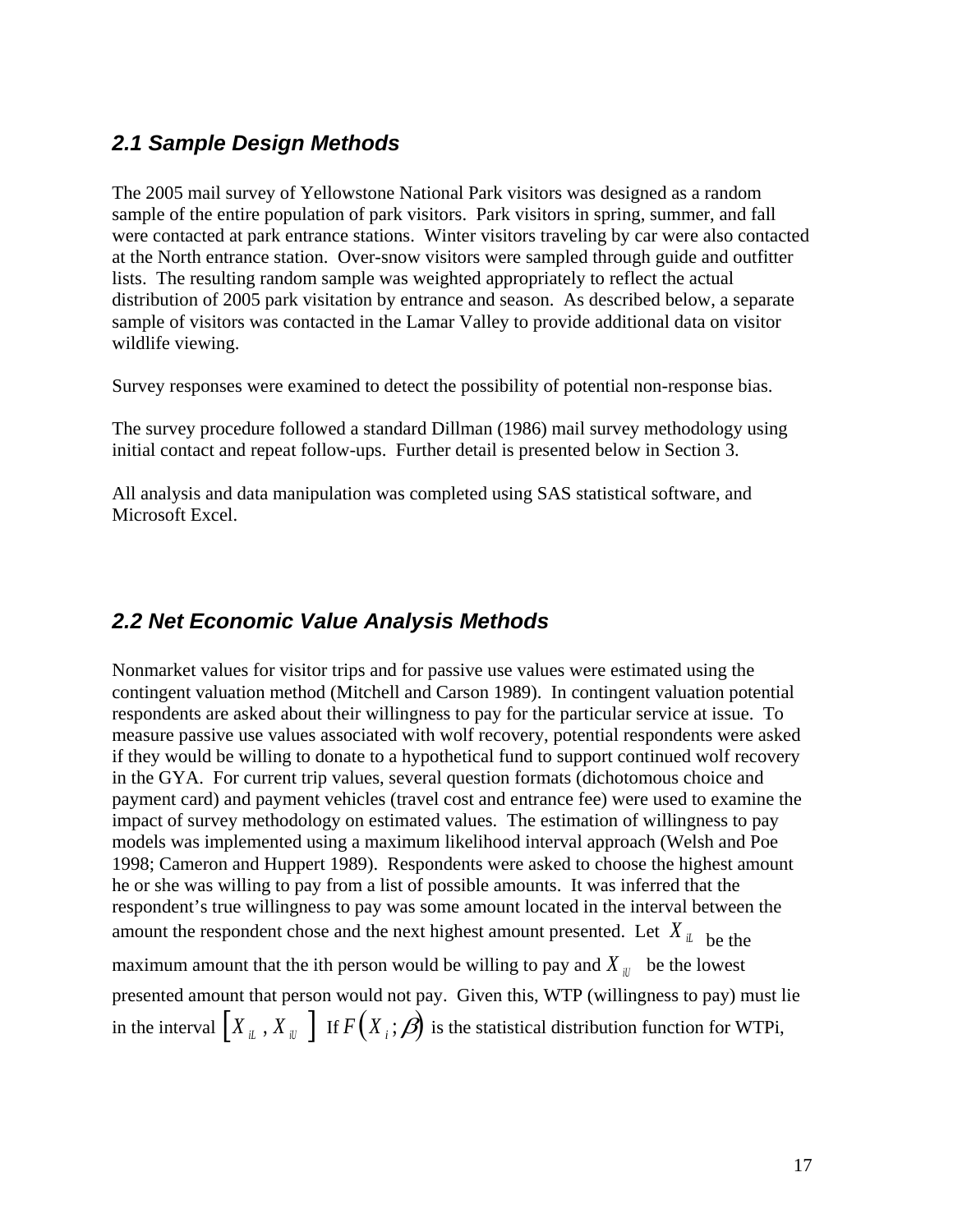with parameter vector  $\beta$  then the probability that WTPi lies between two given payment bid amounts is  $F(X_{ii} ; \beta) - F(X_{ii} ; \beta)$  and the associated log-likelihood function is:

$$
\ln(L) = \sum_{i=1}^{n} \ln \left[ F\left(X_{ii} \ ; \beta\right) - F\left(X_{ii} \ ; \beta\right) \right]
$$

The SAS statistical procedure LIFEREG was used to estimate the parametric model of willingness to pay based on the underlying payment card responses.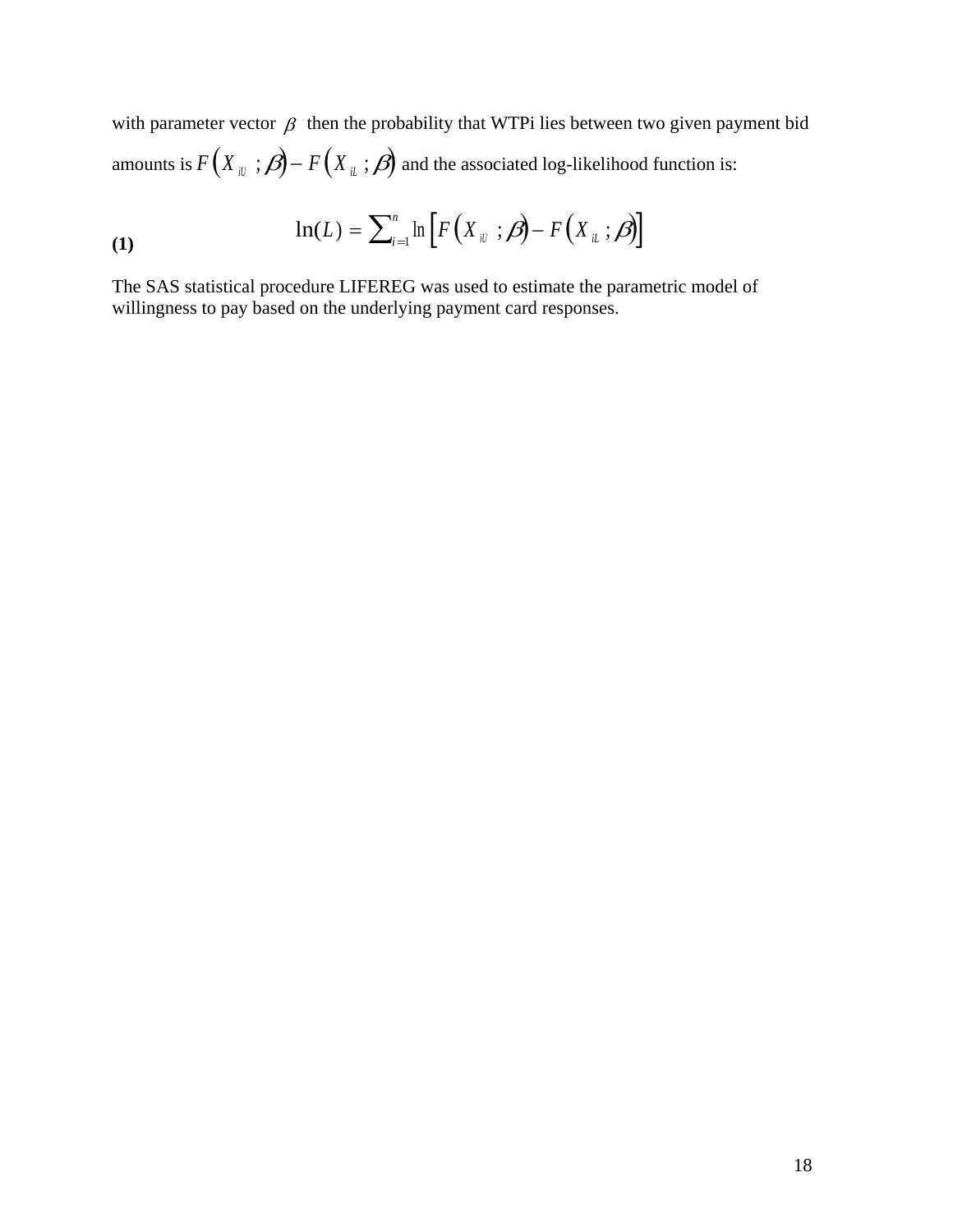# **3.0 Data Collection**

The 2005 Yellowstone National Park Visitor Survey was a year-long survey of park visitors. This survey had two distinct target populations: 1) all park visitors entering through park entrances, and 2) park visitors who were stopped along the road within the portion of the Lamar valley most commonly associated with wolf watching. This section of the report details the design and implementation of the Yellowstone survey, including sample distribution statistics and response rates, sample weighting, and survey design.

# *3.1 Survey and Sampling Design*

The 2005 Yellowstone Visitor Survey was designed as a year-long random survey of park visitors. As noted, the survey targeted two specific visitor groups: 1) the population of all park visitors, and 2) those visitors parked within the Lamar Valley. These samples are discussed in turn below.

The primary target population for the 2005 survey was the year-round population of Yellowstone National Park visitors. The sampling plan for this group was designed to survey a generally equal number of park visitors at park entry gates in each of the four seasons. In order to achieve this, the sampling interval was adjusted for each season to account for the very large differences in total park visitation in the different seasons. The goal of balanced sample sizes across seasons was chosen to yield sample sizes in non-summer seasons that would allow meaningful comparison of trip and visitor characteristics across seasons.

The second sample population was the group of visitors parked along the sections of the Lamar Valley most often used by wolf-watching park visitors. In order to ensure random sampling of this group, a detailed schedule of sampling periods was developed including random starting times, random starting locations along the Lamar road, varying sampling intervals to equalize sample sizes across seasons, and varying sample route locations to match the physical locations of probable visitors. Sampling this population was included in the study to ensure that an adequate sample of visitors specifically interested in wolf viewing was gathered in order to be able to compute meaningful estimates of expenditures, opinions, and preferences for this sub-population of all park visitors.

### **3.1.1 Yellowstone National Park Visitation Statistics**

Sampling allocation and sampling intervals were based on total park recreational visitation, as estimated by the NPS. Table 2 shows the estimated 2005 by month and entrance station, totaling approximately 2.8 million visitors. The vast majority of those visitors (almost 2 million) visited during the three summer months of June, July, and August.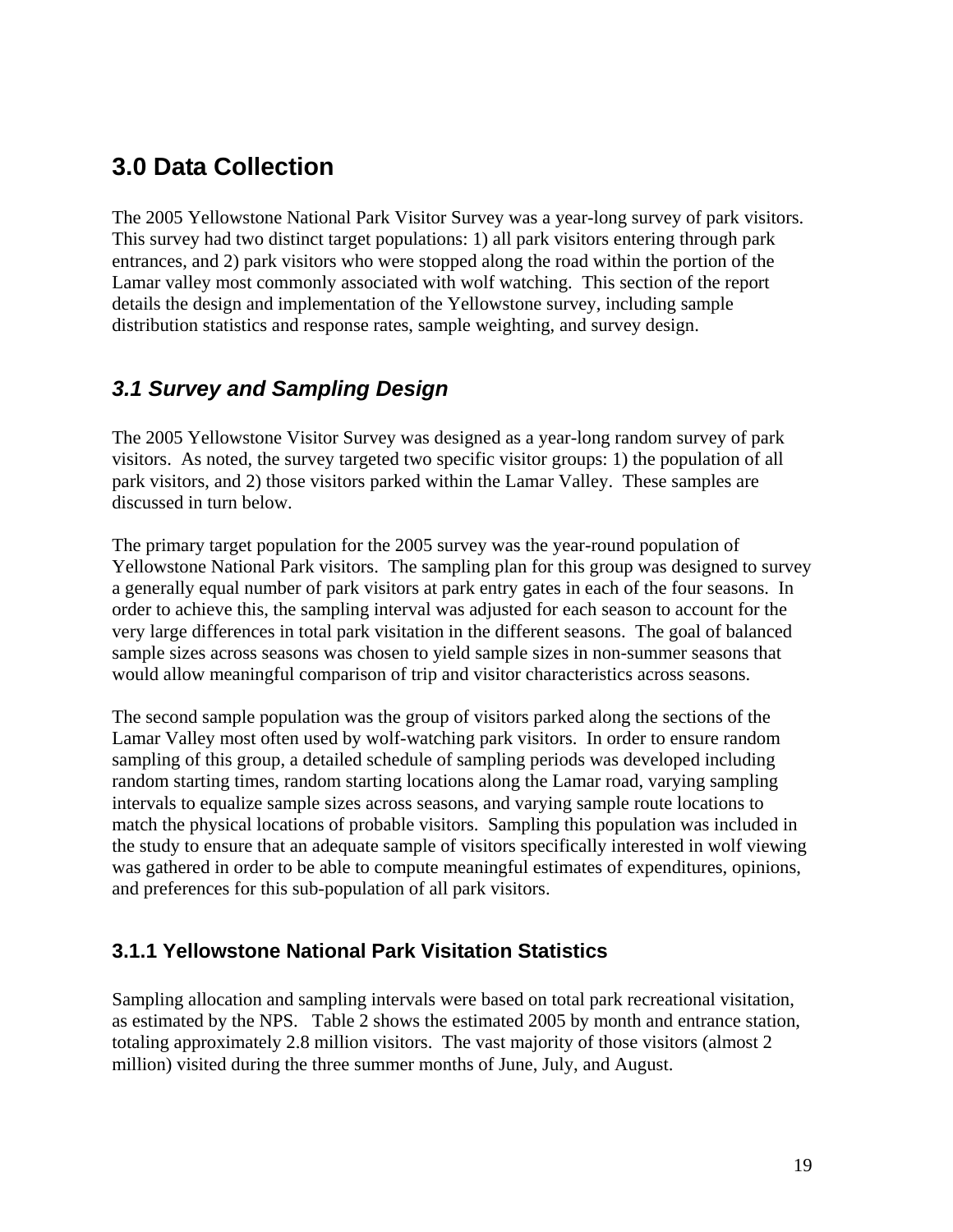| <b>Month</b>     | <b>North</b> | West      | <b>South</b> | East    | <b>Northeast</b> | <b>Total</b> |  |  |  |
|------------------|--------------|-----------|--------------|---------|------------------|--------------|--|--|--|
| January          | 10,354       | 7,697     | 3,880        | 366     |                  | 22,297       |  |  |  |
| <b>February</b>  | 13,980       | 10,156    | 4,603        | 279     |                  | 29,018       |  |  |  |
| March            | 11,748       | 3,221     | 2,292        | 63      |                  | 17,324       |  |  |  |
| April            | 16,310       | 9.806     |              | ۰       |                  | 26,116       |  |  |  |
| May              | 47,779       | 99,784    | 41,295       | 25,052  | 11,902           | 225,812      |  |  |  |
| June             | 88,310       | 241,914   | 141,124      | 60,116  | 28,550           | 560,014      |  |  |  |
| July             | 107,826      | 326.507   | 194.690      | 75,193  | 38,949           | 743,165      |  |  |  |
| <b>August</b>    | 100,227      | 275,308   | 168,559      | 69,026  | 34,169           | 647,289      |  |  |  |
| <b>September</b> | 72,077       | 161,554   | 95,389       | 40,242  | 24,099           | 393,361      |  |  |  |
| <b>October</b>   | 30,400       | 59,709    | 30,514       | 14,020  | 8,269            | 142,912      |  |  |  |
| <b>November</b>  | 7,403        | 2,557     | 758          | 336     | 450              | 11,504       |  |  |  |
| <b>December</b>  | 8,074        | 5,942     | 2,643        | 180     |                  | 16,839       |  |  |  |
|                  |              |           |              |         |                  |              |  |  |  |
| <b>TOTALS</b>    | 514,488      | 1,204,155 | 685,747      | 284,873 | 146,388          | 2,835,651    |  |  |  |
| $\mathbf{C}$     |              |           |              |         |                  |              |  |  |  |

**Table 2. 2005 Yellowstone National Park Recreational Visitation, By Month and Entrance** 

Source: www2.nature.nps.gov/mpur/reports/reportlist.cfm

The 2004 Yellowstone National Park visitation was used as a basis for both allocating survey effort throughout the survey year, and for weighting final survey responses to more closely represent the distribution of actual visitation across seasons and entrances.

#### **3.1.2 Yellowstone Visitor Survey Sample Allocation**

Table 3 shows the actual distribution of survey responses across months and entrances. In total, the entrance sample yielded 1,512 completed surveys. Of these, approximately 97% could be matched with a specific entrance gate or month of visit.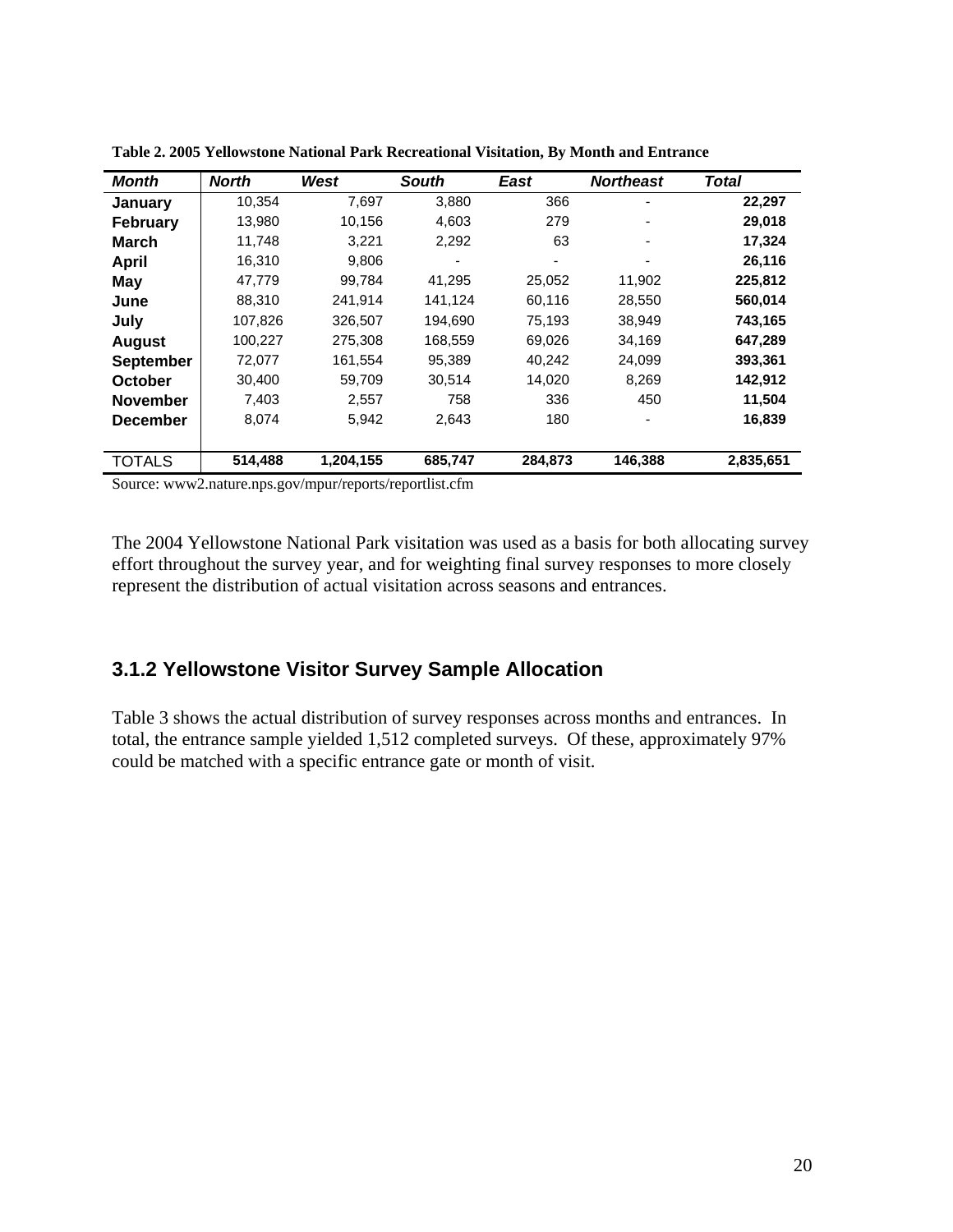| <b>MONTH</b>     | <b>NORTH</b> | <b>WEST</b> | <b>SOUTH</b> | <b>EAST</b> | NE | <b>Unknown</b> | <b>TOTAL</b> |
|------------------|--------------|-------------|--------------|-------------|----|----------------|--------------|
| <b>January</b>   | 16           |             |              | 4           |    | 25             | 46           |
| February         | 66           | 8           | 2            |             |    | 2              | 78           |
| <b>March</b>     | 33           |             |              |             |    |                | 33           |
| <b>April</b>     | 23           |             |              |             |    |                | 23           |
| <b>May</b>       | 90           | 14          | 113          | 23          |    | 4              | 244          |
| June             | 57           | 67          | 86           | 59          | 19 | 13             | 301          |
| July             | 42           | 101         | 40           | 31          | 21 | 15             | 250          |
| <b>August</b>    | 15           | 78          | 33           | 29          |    |                | 155          |
| <b>September</b> | 36           | 87          | 13           | 35          |    | 10             | 181          |
| October          | 21           | 73          | 6            | 17          |    | 8              | 125          |
| <b>November</b>  | 6            |             |              |             |    |                | 6            |
| <b>December</b>  |              |             |              |             |    | 29             | 30           |

**Table 3. Distribution of Entrance Station Survey Responses by Entrance and Month.** 

While the 2005 Yellowstone visitor survey was designed to be a year-long random sample of all Yellowstone National Park visitors, several real-world constraints acted to limit the ability of the researchers to sample a "typical" group of visitors during portions of the year. The first constraint on sampling was a series of landslides along the Beartooth Highway which closed this primary access route from Red Lodge and I94 to the north between May  $19<sup>th</sup>$  and October  $7<sup>th</sup>$  2005, and skewed visitation through the Northeast Entrance to the park from what could have been expected in a more typical year. The second, perhaps more constraining, factor concerned the changing management of winter visitation within the park. Previous winter visitor surveys in Yellowstone National Park (Duffield et. al 2000a) distributed survey packets to snowmobile riders and snowcoach passengers at the entrance stations. Under the current guided over-snow travel policy, however, most visitors purchase tickets prior to going through entrance stations, to minimize congestion and air pollution at the entrances. For the purposes of this survey, the only option available was to rely on the Yellowstone National Park guides and outfitters to follow a sampling protocol and having them collect contact information on a random sample of winter visitors. Unfortunately, cooperation from the guide and outfitter services was near zero. The result is that estimates for the winter season general visitor sample within this report are strictly applicable to North Entrance visitation only. In the following analysis, estimates of key parameters from the 1997-98 study of winter park visitors (Duffield and Neher 2000a) were utilized as a proxy for parkwide winter survey data from the current study. The 1997-98 survey and study was a large sample (1000+ completed surveys), peer reviewed study which provided high quality parkwide winter user data.

In addition to the entrance station sample survey responses, 431 completed surveys were received from visitors contacted within the Lamar Valley.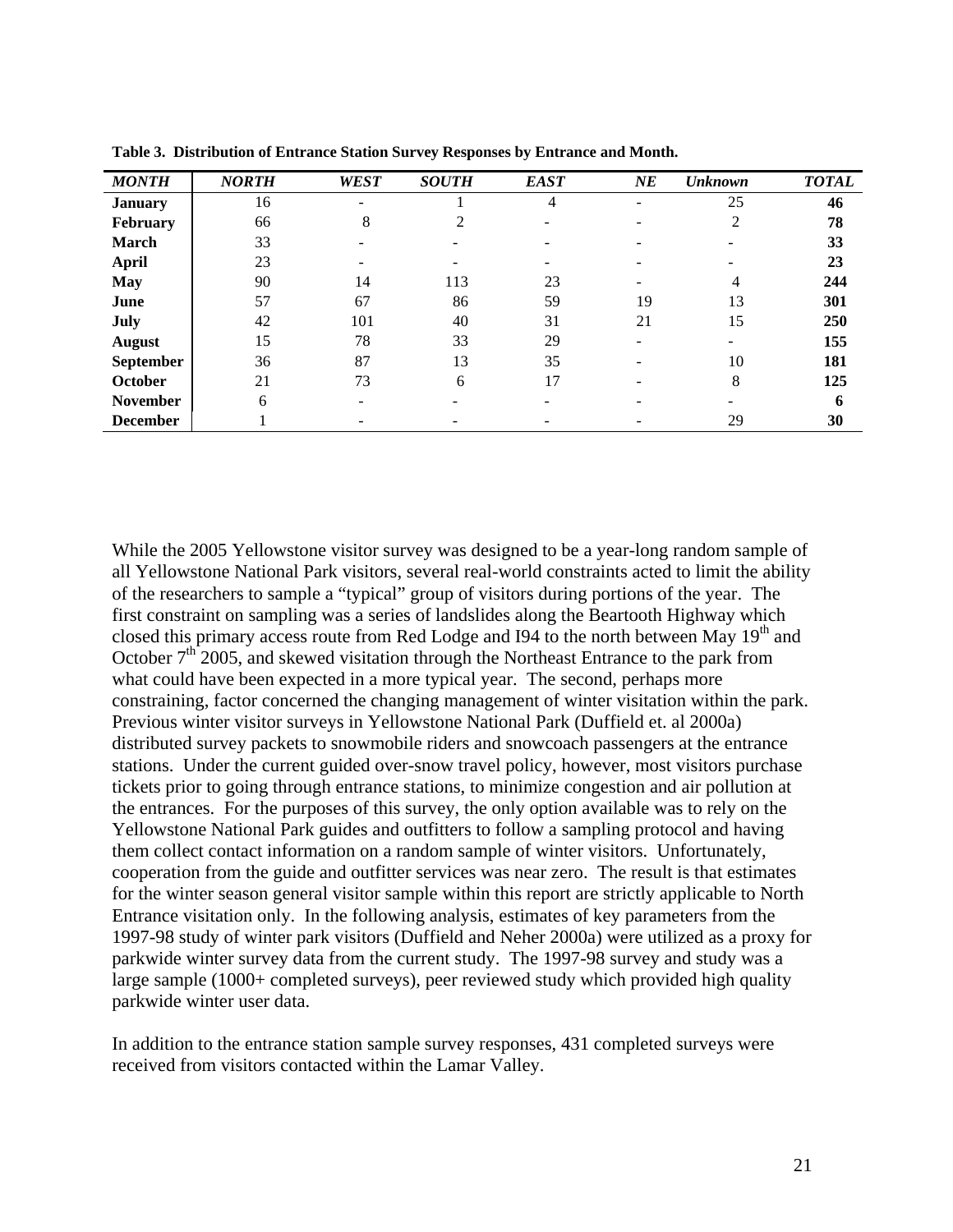# *3.2 Survey Response Rates*

Table 4 details the distribution of the survey sampling waves across the sampling year. The procedure followed in administering the survey included a 4-step process.

- 1. Yellowstone entrance station personnel (and Lamar survey personnel), following a specified schedule and sampling interval would intercept visitors and ask them to participate in the survey. Those who agreed were asked to supply their name and mailing information. This information was collected by the park personnel and periodically forwarded to the researchers in Missoula, MT.
- 2. The visitor contact information was entered into a database and an initial survey mailing was made including an explanatory letter, survey booklet, and postage paid return envelope.
- 3. Following the Dillman (1986) survey procedure, a reminder postcard was sent to respondents approximately one week after the survey.
- 4. A second complete survey package was mailed to those visitors who had not responded to the first two mailings

As shown in Table 4, there were 12 survey waves in total over the survey year which began on December 18, 2004 and ran through December 17, 2005 for the park entrance sample, and included February 10, 2005 through February 9, 2006 for the Lamar Valley sample.

| Wave           | Begin date | End date   | Sample |
|----------------|------------|------------|--------|
| 1              | 12/18/2004 | 1/6/2005   | 62     |
| $\overline{2}$ | 1/7/2005   | 2/20/2005  | 195    |
| 3              | 2/21/2005  | 4/2/2005   | 125    |
| $\overline{4}$ | 4/3/2005   | 4/22/2005  | 39     |
| 5              | 4/23/2005  | 5/11/2005  | 158    |
| 6              | 5/12/2005  | 5/27/2005  | 217    |
| 7              | 5/28/2005  | 6/29/2005  | 534    |
| 8              | 6/30/2005  | 7/21/2005  | 358    |
| 9              | 7/22/2005  | 8/20/2005  | 398    |
| 10             | 8/21/2005  | 9/27/2005  | 441    |
| 11             | 9/28/2005  | 10/29/2005 | 256    |
| 12             | 10/30/2005 | 1/15/2006  | 105    |
| 13             | 1/16/2006  | 2/10/2006  | 104    |
| <b>Total</b>   |            |            | 2992   |

**Table 4. Distribution of Survey Sample across Survey Waves**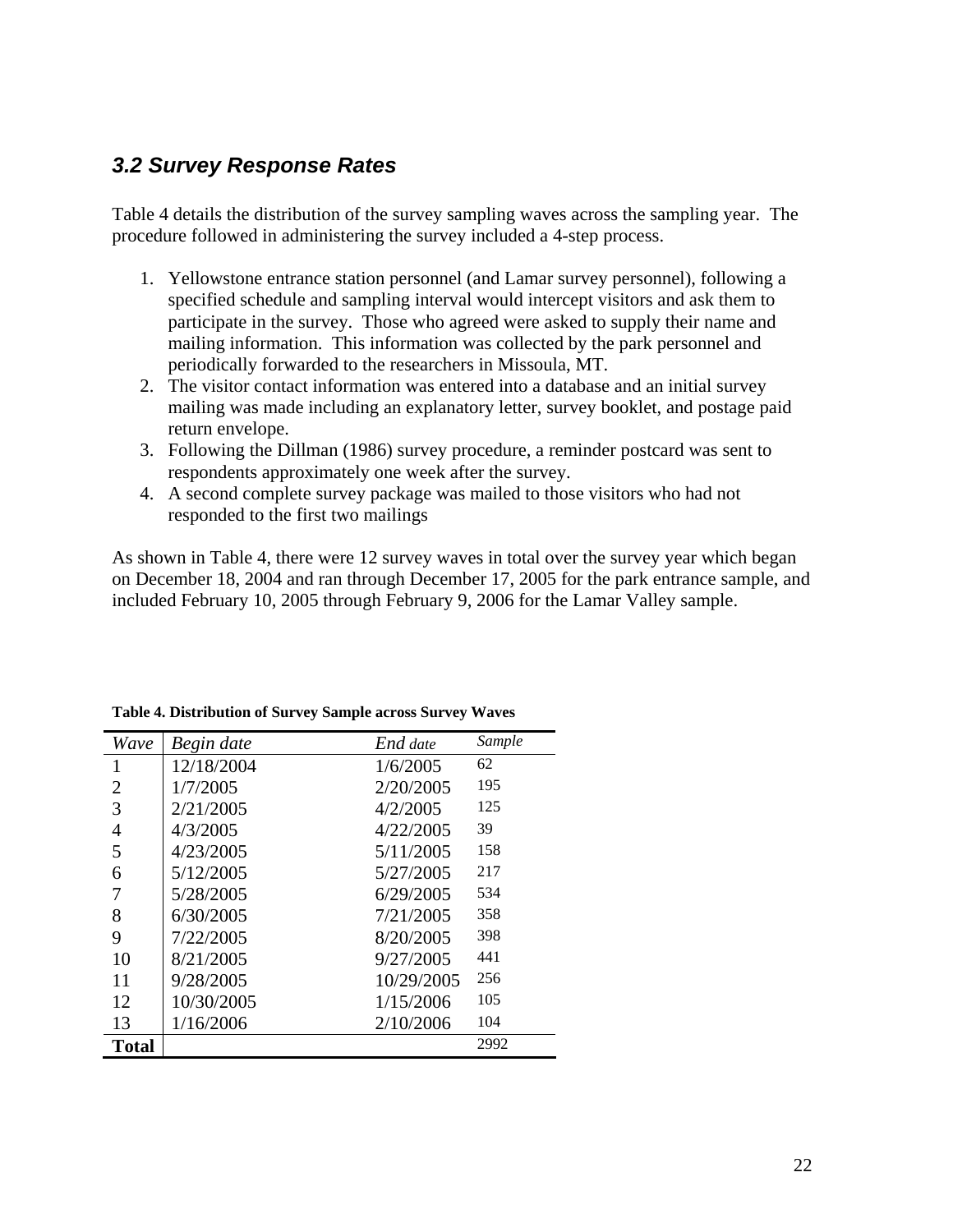Table 5 shows the combined survey response rates by survey wave. Overall, the response rate to the survey was 66.4%. Across waves this response varied from a low of 57.1% for the mid summer wave 9 to a high of over 75% for both the winter Lamar sample (wave 12) and the Spring sample (wave 5). In general, response rates were characterized by being highest in the shoulder and winter seasons and lowest in the summer season.

| Wave         | Mailed | Not Returned | Returned | Undeliverable  | Response<br>Rate |
|--------------|--------|--------------|----------|----------------|------------------|
|              | 62     | 18           | 44       | $\overline{0}$ | 71.0%            |
| 2            | 195    | 54           | 141      | $\theta$       | 72.3%            |
| 3            | 125    | 37           | 86       | $\overline{2}$ | 69.9%            |
| 4            | 39     | 10           | 29       | $\overline{0}$ | 74.4%            |
| 5            | 158    | 38           | 117      | 3              | 75.5%            |
| 6            | 217    | 66           | 147      | 4              | 69.0%            |
|              | 534    | 174          | 345      | 15             | 66.5%            |
| 8            | 358    | 126          | 223      | 9              | 63.9%            |
| 9            | 398    | 165          | 220      | 13             | 57.1%            |
| 10           | 441    | 152          | 280      | 9              | 64.8%            |
| 11           | 256    | 87           | 161      | 8              | 64.9%            |
| 12           | 105    | 33           | 72       | $\overline{0}$ | 68.6%            |
| 13           | 104    | 25           | 78       |                | 75.7%            |
| <b>TOTAL</b> | 2992   | 985          | 1943     | 64             | 66.4%            |

**Table 5. Total Response Rates, by Survey Wave** 

Table 6 shows that survey response rates were significantly higher for visitors contacted in the Lamar Valley sample than for the general entrance station contacts. This likely reflects the greater interest the Lamar respondents had in the primary subject of the survey (wolf presence in the park). Overall, approximately 74% of visitors in the Lamar sample responded to the survey while 64% of visitors in the entrance station sample returned completed surveys.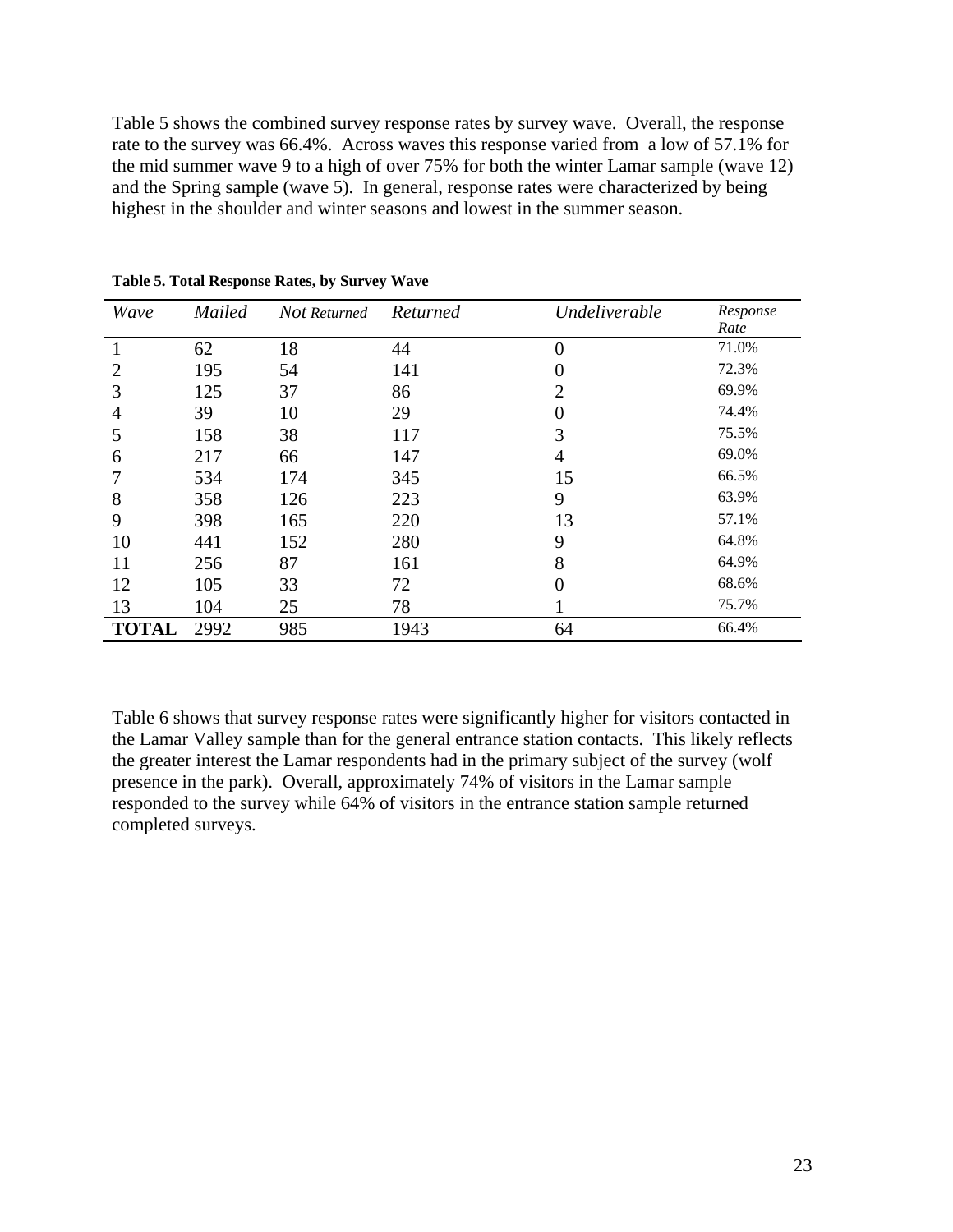|       |          |                | <b>Entrance Stations</b> | Lamar Sample |          |                  |                |                |                |          |
|-------|----------|----------------|--------------------------|--------------|----------|------------------|----------------|----------------|----------------|----------|
| Wave  | Mailed   | <b>Not</b>     | Returned                 | $Un-$        | Response | Mailed           | <b>Not</b>     | Returned       | $Un-$          | Response |
|       |          | Returned       |                          | Deliverable  | Rate     |                  | Returned       |                | Deliverable    | Rate     |
|       | 62       | 18             | 44                       | $\theta$     | 71.0%    | $\boldsymbol{0}$ | $\overline{0}$ | 0              | 0              |          |
| 2     | 195      | 54             | 141                      | $\Omega$     | 72.3%    | $\mathbf{0}$     | $\overline{0}$ | $\overline{0}$ | $\Omega$       |          |
| 3     | 64       | 20             | 43                       |              | 68.3%    | 61               | 17             | 43             |                | 71.7%    |
| 4     | 23       | 5              | 18                       | $\Omega$     | 78.3%    | 16               | 5              | 11             | $\theta$       | 68.8%    |
| 5     | 70       | 15             | 52                       | 3            | 77.6%    | 88               | 23             | 65             | $\theta$       | 73.9%    |
| 6     | 198      | 62             | 132                      | 4            | 68.0%    | 19               | 4              | 15             | $\theta$       | 78.9%    |
|       | 490      | 166            | 309                      | 15           | 65.1%    | 44               | 8              | 36             | $\overline{0}$ | 81.8%    |
| 8     | 326      | 119            | 198                      | 9            | 62.5%    | 32               | 7              | 25             | $\theta$       | 78.1%    |
| 9     | 350      | 149            | 189                      | 12           | 55.9%    | 48               | 16             | 31             |                | 66.0%    |
| 10    | 374      | 138            | 229                      | 7            | 62.4%    | 67               | 14             | 51             | $\overline{2}$ | 78.5%    |
| 11    | 228      | 79             | 141                      | 8            | 64.1%    | 28               | 8              | 20             | $\theta$       | 71.4%    |
| 12    | 26       | 10             | 16                       | $\Omega$     | 61.5%    | 79               | 23             | 56             | $\theta$       | 70.9%    |
| 13    | $\Omega$ | $\overline{0}$ | $\overline{0}$           | $\theta$     |          | 104              | 25             | 78             |                | 75.7%    |
| Total | 2406     | 835            | 1512                     | 59           | 64.4%    | 586              | 150            | 431            | 5              | 74.2%    |

**Table 6. Survey Response Rates, by Survey Wave and Population Strata.** 

### *3.3 Sample Population and Non-response Weighting*

While every effort was made to gather a sample of Yellowstone National Park visitation which mirrored the actual distribution of recreational visitation to the par in 2005, variations in distribution and response rates across months and entrances led to some over and under sampling of visitors during certain periods and at certain entrances. Prior to analyzing the survey responses, the sample distribution was examined and responses were weighted to correct for any over or under-sampling.

Table 7 shows the actual distribution of 2005 visitation to the park. This distribution was compared to the distribution of the survey responses from visitors contacted at entrances (Table 8) to look for persistent patterns of over or under sampling. In general, this comparison shows that among the entrances the North Entrance is over represented in the sample and the West Entrance is underrepresented. Across months, the summer months of June, July, and August are underrepresented in the sample. This result was expected as the sampling interval was varied to balance samples within the four seasons.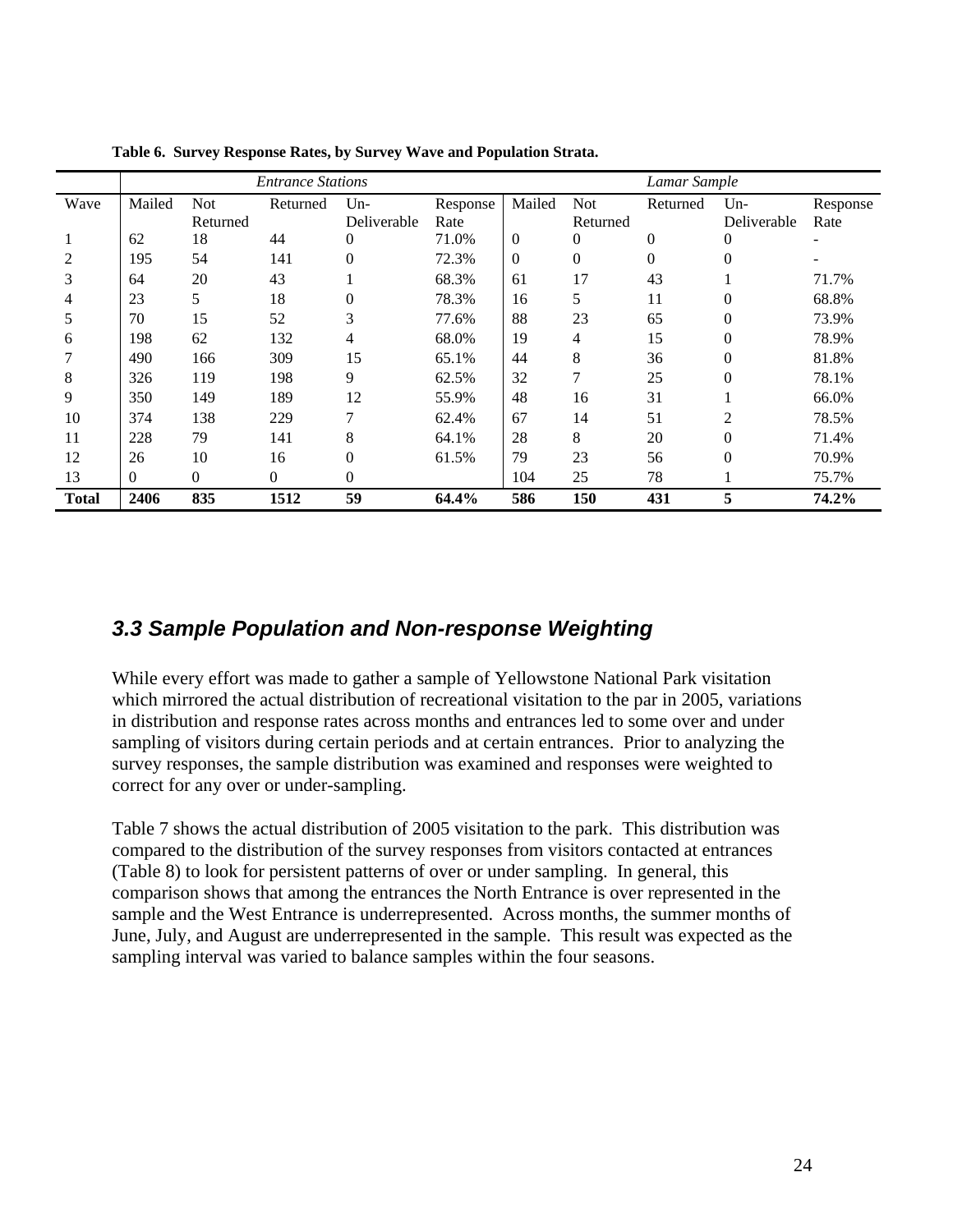| <b>MONTH</b>     | <b>NORTH</b> | <b>WEST</b> | <b>SOUTH</b> | <b>EAST</b> | $N\!E$   | <b>TOTAL</b> |
|------------------|--------------|-------------|--------------|-------------|----------|--------------|
| <b>January</b>   | 0.37%        | 0.27%       | 0.14%        | 0.01%       | 0.00%    | 0.8%         |
| <b>February</b>  | 0.49%        | 0.36%       | 0.16%        | 0.01%       | 0.00%    | $1.0\%$      |
| <b>March</b>     | 0.41%        | 0.11%       | 0.08%        | $0.00\%$    | 0.00%    | $0.6\%$      |
| April            | 0.58%        | 0.35%       | $0.00\%$     | 0.00%       | $0.00\%$ | $0.9\%$      |
| <b>May</b>       | 1.68%        | 3.52%       | 1.46%        | 0.88%       | 0.42%    | $8.0\%$      |
| June             | 3.11%        | 8.53%       | 4.98%        | 2.12%       | 1.01%    | 19.7%        |
| <b>July</b>      | 3.80%        | 11.51%      | 6.87%        | 2.65%       | 1.37%    | 26.2%        |
| <b>August</b>    | 3.53%        | 9.71%       | 5.94%        | 2.43%       | 1.20%    | 22.8%        |
| <b>September</b> | 2.54%        | 5.70%       | 3.36%        | 1.42%       | 0.85%    | 13.9%        |
| October          | 1.07%        | 2.11%       | 1.08%        | 0.49%       | 0.29%    | $5.0\%$      |
| <b>November</b>  | 0.26%        | 0.09%       | 0.03%        | 0.01%       | 0.02%    | 0.4%         |
| <b>December</b>  | 0.28%        | 0.21%       | 0.09%        | 0.01%       | 0.00%    | $0.6\%$      |
|                  |              |             |              |             |          |              |
| <b>TOTALS</b>    | 18.1%        | 42.5%       | 24.2%        | 10.0%       | $5.2\%$  | 100.0%       |

**Table 7. Distribution of Actual 2005 Yellowstone National Park Recreational Visitation across Months and Entrances.** 

**Table 8. Distribution of Entrance Sample Responses across Months and Entrances.** 

| <b>MONTH</b>     | <b>NORTH</b> | WEST     | <b>SOUTH</b> | <b>EAST</b> | $N\!E$   | <b>TOTAL</b> |
|------------------|--------------|----------|--------------|-------------|----------|--------------|
| <b>January</b>   | 1.17%        | $0.00\%$ | 0.07%        | 0.29%       | $0.00\%$ | 1.5%         |
| <b>February</b>  | 4.83%        | 0.59%    | 0.15%        | 0.00%       | 0.00%    | $5.6\%$      |
| <b>March</b>     | 2.42%        | $0.00\%$ | 0.00%        | 0.00%       | 0.00%    | 2.4%         |
| <b>April</b>     | 1.68%        | $0.00\%$ | $0.00\%$     | $0.00\%$    | $0.00\%$ | $1.7\%$      |
| May              | 6.59%        | 1.02%    | 8.27%        | 1.68%       | $0.00\%$ | 17.6%        |
| June             | 4.17%        | 4.90%    | 6.30%        | 4.32%       | 1.39%    | 21.1%        |
| July             | 3.07%        | 7.39%    | 2.93%        | 2.27%       | 1.54%    | 17.2%        |
| <b>August</b>    | 1.10%        | 5.71%    | 2.42%        | 2.12%       | $0.00\%$ | 11.3%        |
| <b>September</b> | 2.64%        | 6.37%    | 0.95%        | 2.56%       | $0.00\%$ | 12.5%        |
| October          | 1.54%        | 5.34%    | 0.44%        | 1.24%       | 0.00%    | $8.6\%$      |
| <b>November</b>  | 0.44%        | $0.00\%$ | $0.00\%$     | 0.00%       | 0.00%    | $0.4\%$      |
| <b>December</b>  | 0.07%        | $0.00\%$ | $0.00\%$     | 0.00%       | $0.00\%$ | 0.1%         |
| <b>TOTALS</b>    | 29.7%        | 31.3%    | 21.5%        | 14.5%       | 2.9%     | 100.0%       |
|                  |              |          |              |             |          |              |

Table 9 shows the estimation of seasonal (and entrance specific) weights to balance survey responses to the actual distribution of visitation across entrances within each park season. These weights range from a low of 0.21 for the South Entrance in the Spring Season (indicating that this cell is overrepresented in the survey responses) to a high of 3.26 for the South Entrance in the fall season (indicating under representation in the sample). North entrance winter responses were given a weight of 1.00 to reflect that this was the only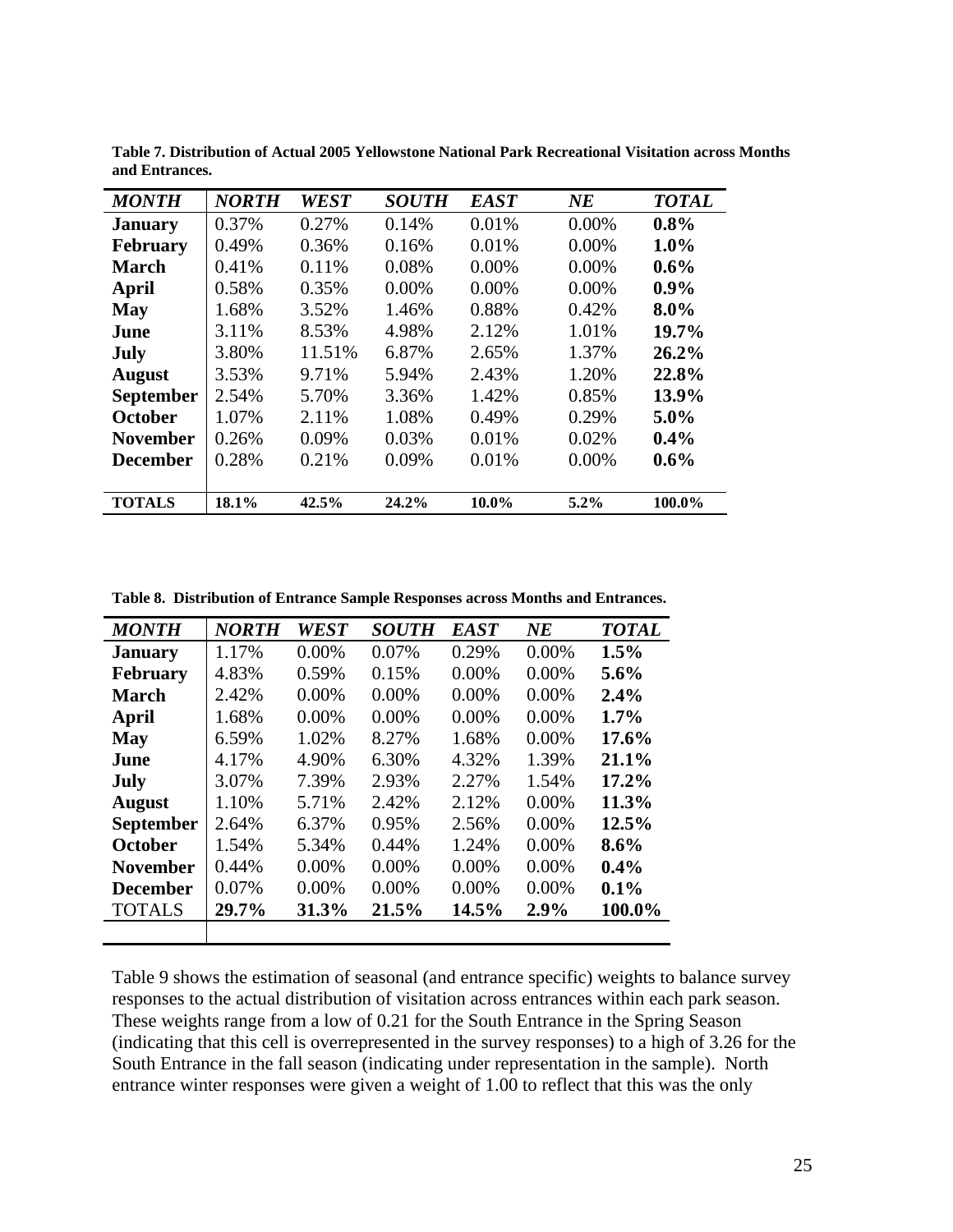entrance effectively sampled in the winter, and no effort is made to extrapolate these results to the other entrance winter visitation.

The Lamar Valley sample was not weighted in the same manner as the entrance sample. This sample was designed as a subsample of the population of park visitors who use the pullouts in the Lamar Valley. Results from this sample can not be extrapolated to the entire park visitor population.

|                   |                                         | <b>Distribution Of 2005 Yellowstone National Park</b> |              |             |           |              |
|-------------------|-----------------------------------------|-------------------------------------------------------|--------------|-------------|-----------|--------------|
| <b>Visitation</b> |                                         |                                                       |              |             |           |              |
|                   | <b>NORTH</b>                            | WEST                                                  | <b>SOUTH</b> | <b>EAST</b> | NE        | <b>TOTAL</b> |
| Winter            | 1.6%                                    | 0.01%                                                 | $0.00\%$     | 0.01%       | $0.00\%$  | 1.6%         |
| <b>Spring</b>     | 3.0%                                    | 5.9%                                                  | 2.7%         | 1.4%        | 0.7%      | 13.7%        |
| <b>Summer</b>     | 9.9%                                    | 28.2%                                                 | 16.9%        | 6.8%        | 3.4%      | 65.1%        |
| Fall              | 3.9%                                    | 8.0%                                                  | 4.5%         | 2.0%        | 1.2%      | 19.6%        |
|                   |                                         |                                                       |              |             |           | 100%         |
|                   | <b>Distribution Of Survey Sample</b>    |                                                       |              |             |           |              |
|                   | <b>NORTH</b>                            | WEST                                                  | <b>SOUTH</b> | <b>EAST</b> | NE        | <b>TOTAL</b> |
| Winter            | 8.5%                                    | 0.6%                                                  | 0.2%         | 0.3%        | 0.0%      | 9.6%         |
| <b>Spring</b>     | 10.6%                                   | 5.7%                                                  | 12.5%        | 5.1%        | 0.4%      | 34.3%        |
| <b>Summer</b>     | 5.9%                                    | 13.3%                                                 | 7.4%         | 4.6%        | 2.5%      | 33.7%        |
| Fall              | 4.7%                                    | 11.7%                                                 | 1.4%         | 4.5%        | 0.0%      | 22.3%        |
|                   |                                         |                                                       |              |             |           | 100%         |
|                   | <b>Ratio Of Distributions - Weights</b> |                                                       |              |             |           |              |
|                   | <b>NORTH</b>                            | WEST                                                  | <b>SOUTH</b> | <b>EAST</b> | <b>NE</b> |              |
| Winter            | 1.00                                    |                                                       |              |             |           |              |
| <b>Spring</b>     | 0.29                                    | 1.04                                                  | 0.21         | 0.28        | 1.51      |              |
| <b>Summer</b>     | 1.66                                    | 2.11                                                  | 2.28         | 1.48        | 1.37      |              |
| Fall              | 0.84                                    | 0.68                                                  | 3.26         | 0.43        |           |              |

|  |  |  | Table 9. Calculation of Seasonal Population Weights for Entrance Sample Responses. |
|--|--|--|------------------------------------------------------------------------------------|
|  |  |  |                                                                                    |

Responses were also weighted to correct for disproportionate probabilities of selection to participate in the survey. A second weight for the entrance sample was constructed which considered the number of times the respondent had entered the park on their trip, and the number of people in their vehicle when they were sampled. For the Lamar sample, this weight to correct for disproportional selection probabilities was calculated from the length of time the respondent reported they had been parked along the Lamar survey route.

Survey responses were also analyzed for non-response bias. Non-response bias occurs when those individuals who responded to the survey are significantly different (have significantly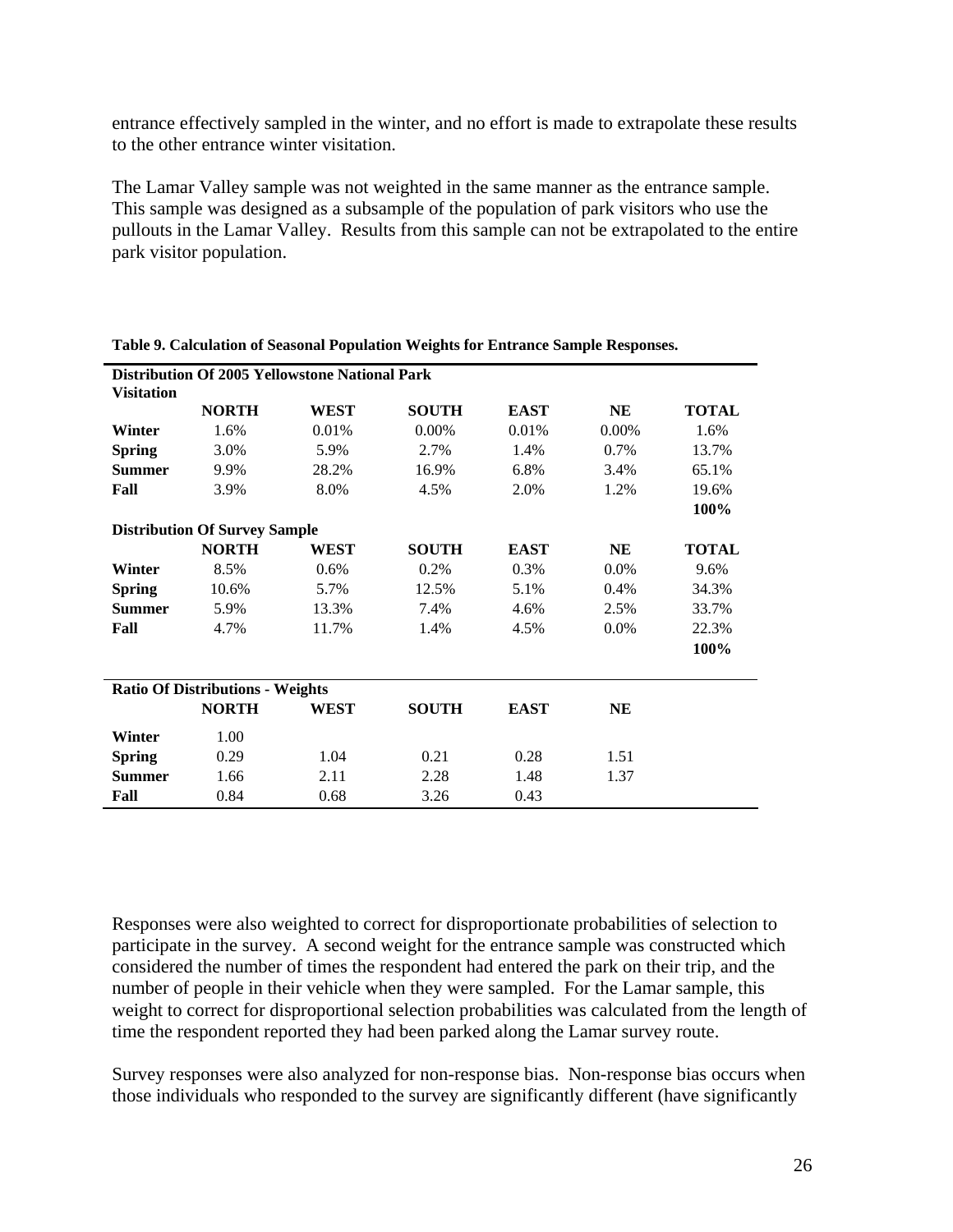different responses) from those who chose not to respond. Detection of non-response bias can be accomplished through undertaking a follow-up (often shortened) phone survey of a sample of non-respondents in order to compare their responses to those of respondents to the survey. An alternative method is to compare a limited amount of information collected on the entire sample pool between two groups: 1) those who have responded to the survey, and 2) the entire pool of possible respondents (respondents + non-respondents). Table 10 shows a comparison of these two groups for two variables collected on all potential respondents, gender and state of residency. As the comparison shows, there was no systematic significant difference between groups for these two variables. Non-response bias is likely to be more of a problem for studies with relatively low response rates.

|  | Table 10. Non-response comparison, by sample |  |  |  |
|--|----------------------------------------------|--|--|--|
|--|----------------------------------------------|--|--|--|

|                             | Respondents | Entire sample |
|-----------------------------|-------------|---------------|
|                             |             |               |
| <b>Wave 1 -Nonresidents</b> |             |               |
| % female                    | 65.77%      | 67.71%        |
| Sample size                 | 1899        | 2905          |
| % MT, WY, or ID residents   | 28.36%      | 27.53%        |
| Sample size                 | 1950        | 3000          |

Note: neither pair of means is significantly different at the 90% level of confidence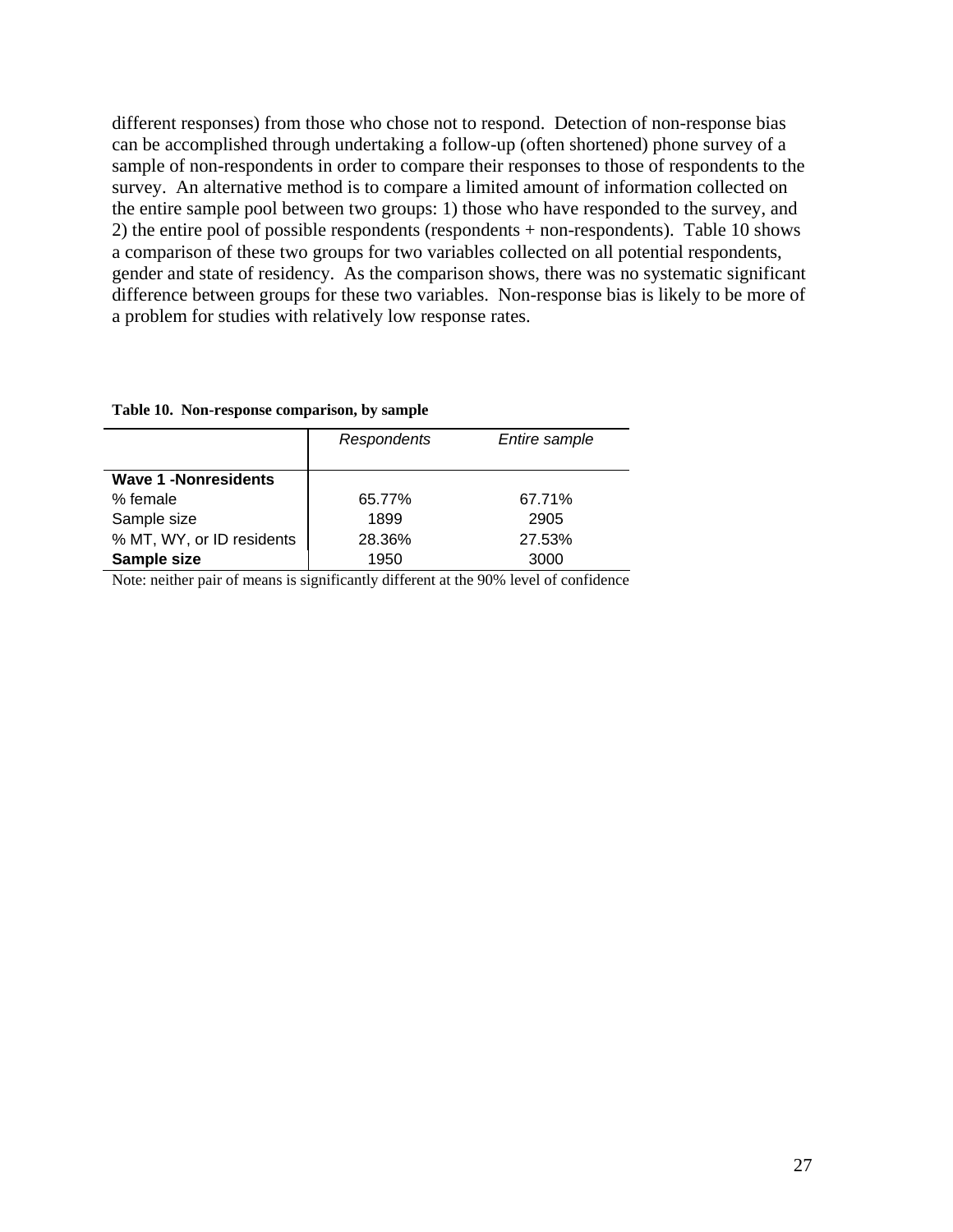# **4.0 Results**

Findings based on analysis of the 2005 Yellowstone visitor survey responses are presented in this section. This section is divided into 5 primary sub-sections: section 4.1 examines visitor activities within the park with an emphasis on wildlife-related activities. This section also looks at visitor opinions on which animals they come to the park to see, and which they most would like to see on their trips. Finally, this section looks at visitor opinions regarding wildlife in general and wolf-related issues more specifically. Section 4.2 describes reported visitor wildlife viewing on their trips to the park. Section 4.3 looks at how much money park visitors spend on their trips. Section 4.4 examines estimates of the net economic value of park visitation as well as wolf presence and protection in the park.

Sections 4.1 through 4.4 focuses on survey responses from Yellowstone visitors intercepted at the park entrances. Responses from this random sample of all visitors can be extrapolated to the entire population of Yellowstone National Park visitors within each season. One caveat to this extrapolation is in the case of the winter season. The winter season entrance sample was limited to wheeled entry into the park, specifically the North Entrance. Therefore, while the winter season results are representative of North Entrance visitors, these results can not be extrapolated to the entire population of winter season park visitors, which includes a large number of snowmobile and snowcoach visitors entering through other park entrances. Where appropriate, the discussion draws on results of the 1999 winter use survey (Duffield and Neher (2000a) that successfully sampled winter visitors at all entrances in December 1998 – March 1999.

The final topic addressed in Section 4 is the comparison of selected survey question responses between the park entrance sample, and those visitors intercepted while parked along the Lamar Valley. This comparison highlights the degree to which the Lamar visitors are more focused on wildlife observation including wolves and wolf watching than are the general park visitors.

## *4.1 Yellowstone Visitor Attitudes and Preferences Regarding Wildlife*

Visitors to Yellowstone engage in a wide variety of activities throughout the year. One question in the visitor survey presented park visitors with a listing of possible activities and asked which ones they participated in on their trip. Figure 4 shows the percentage of park visitors in each of the seasons who participated in the three primary wildlife-related activities in the park: wildlife watching, bird-watching and wildlife photography. Over 85% of visitors in all seasons viewed wildlife, with percentage participation being over 90% in spring, summer, and fall. Bird-watching specifically was around 20% participation, being slightly higher in fall and slightly lower in winter. Approximately 45-50% of visitors year round participated in wildlife photography while in the park, with the highest percentage participation in spring.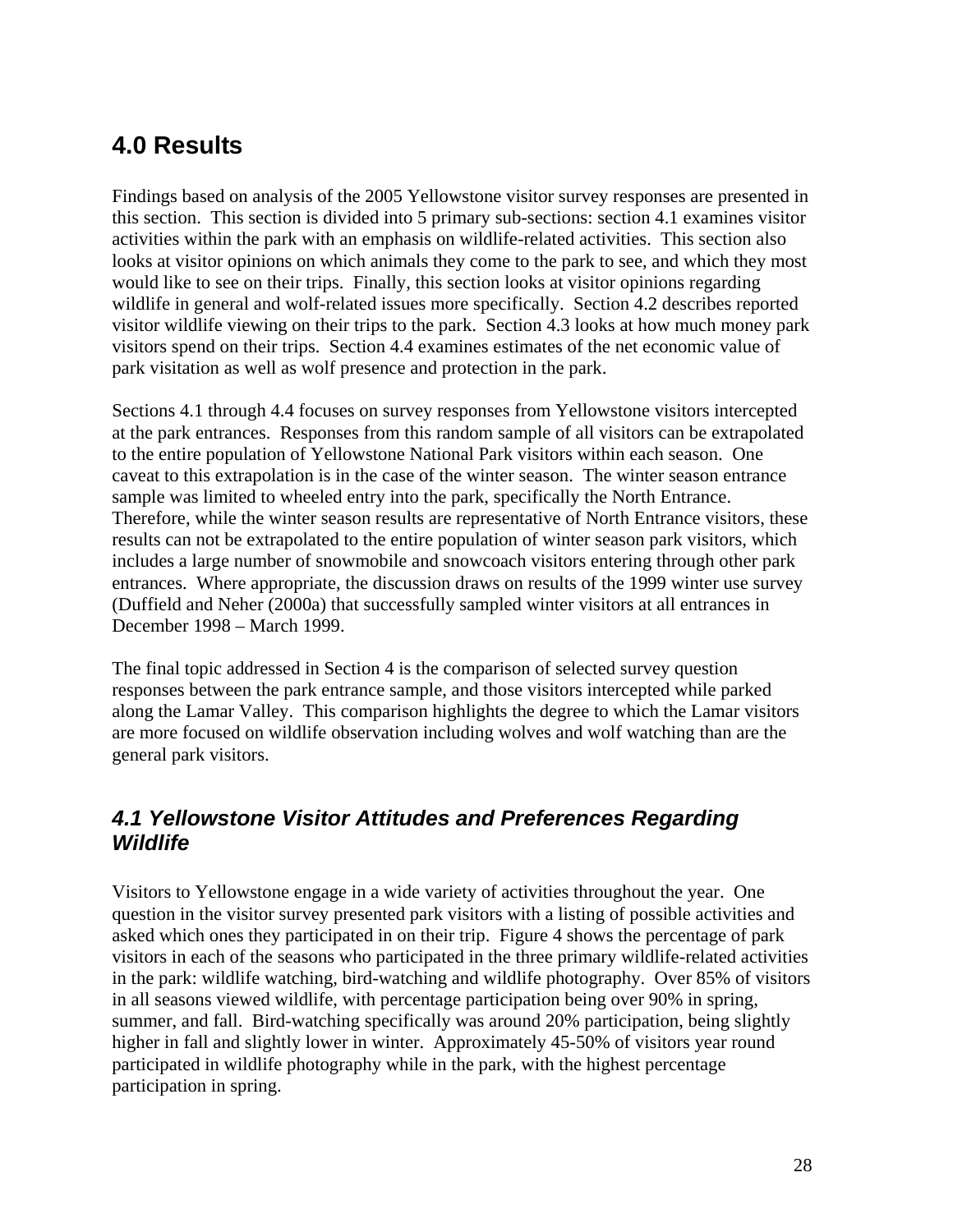

**Figure 4. Yellowstone National Park Visitor Reported Participation in Wildlife-related Activities, by Season.** 

Survey participants were asked to indicate their primary activity in the park, and whether or not they would still have chosen to visit the park without the opportunity to participate in the activity. In spring and winter, wildlife viewing was the most often chosen primary activity (Figure 5); in summer and fall it was viewing scenery, with one third to one half of visitors listing it as the primary activity. The next activity in popularity was viewing geysers, with 14-18% of visitors in spring, summer, and fall indicated this was their primary activity. Snowmobiling, snowcoach tours, and cross-country skiing were, as one would expect, popular in winter and not in other seasons, and about 6-11% of winter visitors listed each of these as primary activities for North entrance winter visitors. Wildlife photography, hiking, and other activities were also of primary interest for 5% of more of visitors in various seasons. Based on a more complete winter sample from 1998-99, 61% of visitors participated in snowmobiling, 10% snowcoach travel, and 62% wildlife viewing. Currently, the winter activity mix for park visitors is in flux as management options for winter park use are being refined.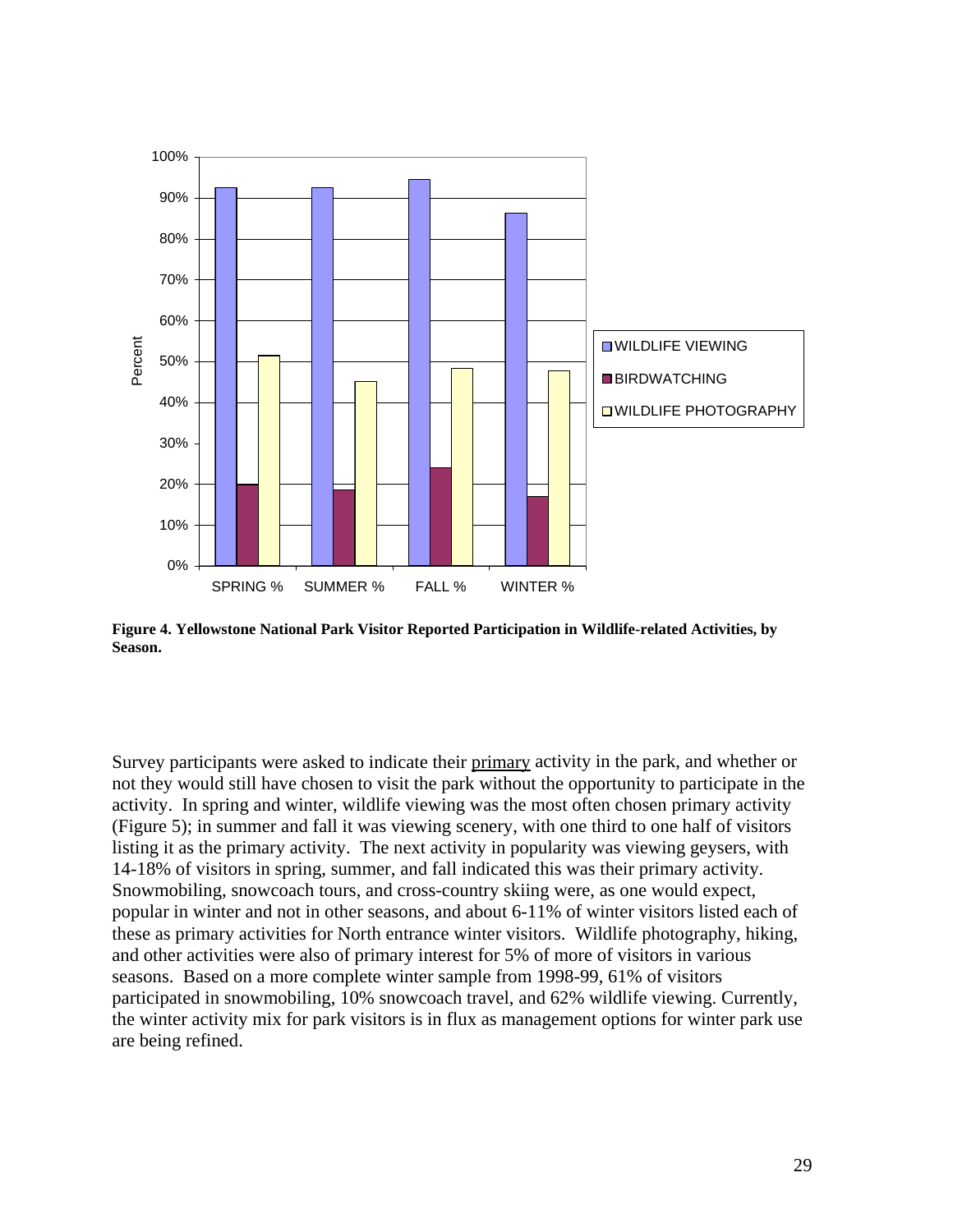

**Figure 5. Percent of Yellowstone Visitors Listing Activities as their Primary Activity on their Trip to the Park.** 

Visitors were asked about their preferences for seeing different animals on their trips. Specifically, visitors were asked to list the three species of animals they would most like to see while in the park from a list of 16 species<sup>1</sup>. It is interesting to note that the "charismatic" mega fauna", including large carnivores and ungulates, rank highest on the lists. Four of the top five species are consistently the large carnivores. The consistency in ranking across years (aside from wolves) is remarkable. A similar consistency is observed between resident and nonresident visitors. Table 11 shows a comparison of preferences for seeing different species across the three independent visitor surveys conducted in 1991, 1999, and the current 2005 survey. The data presented in Table 11 is for the summer season 2005 results, in order to be comparable to the 1991 and 1999 results which were estimated from summer visitor samples.

In a 1991 study, 15% of park visitors listed wolves as a species they would most like to see, even though at that time wolves were not present in the park. This percentage ranks them as number eight. Eight years later, and following the introduction of wolves in 1994, in a 1999 study, the number of visitors who had would like to see wolves had increased to 36%, and

 $\frac{1}{1}$  Antelope, Bald eagle, Bighorn sheep, Bison, Black bear, Canada Goose, Coyote, Deer, Fox, Grizzly bear, Moose, Mountain lion, Trumpeter swan, Wolf, Wolverine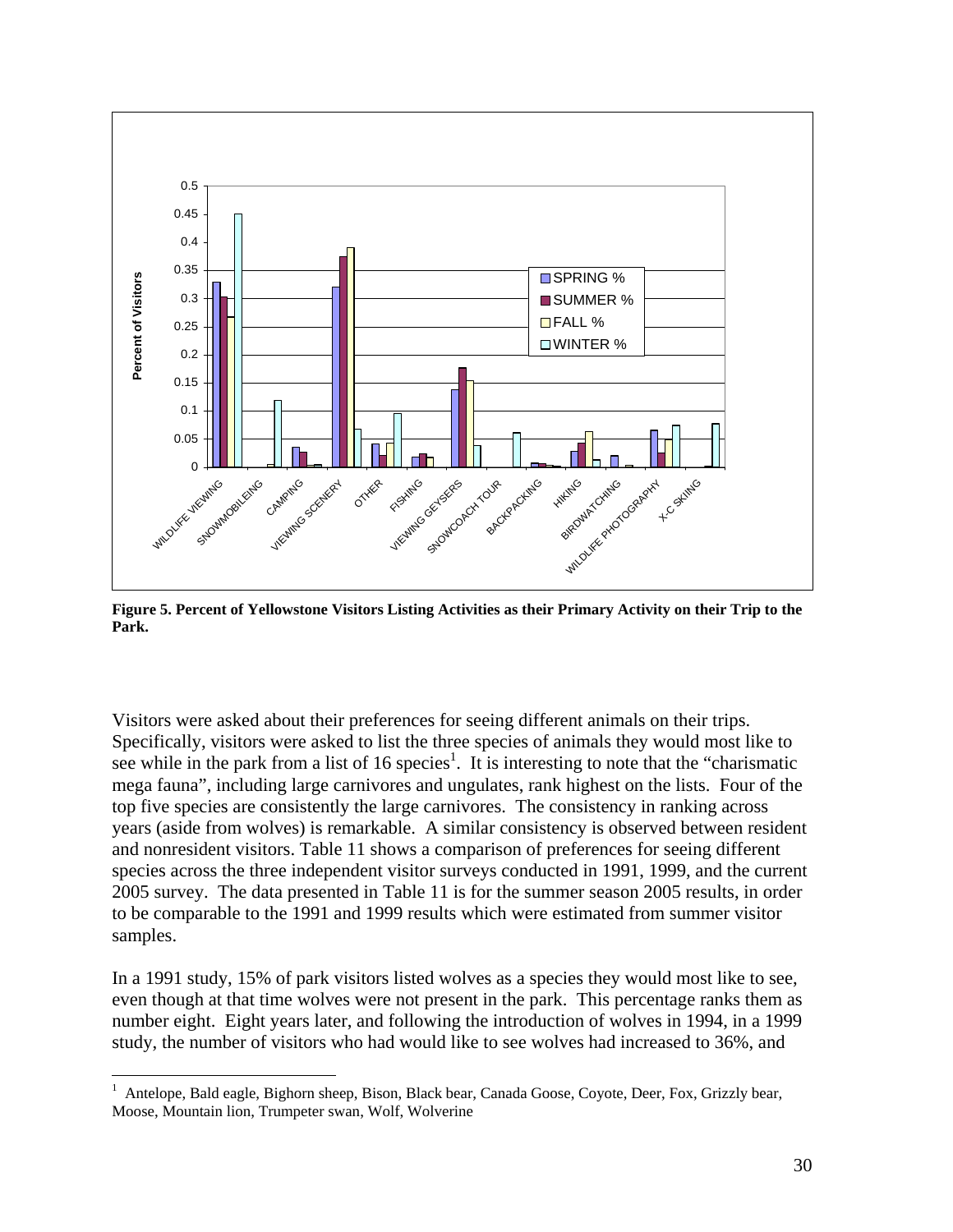the species was rated second only to grizzly bears. Based on the 2005 study, 44% of visitors listed wolves as a species they would most like to see on their Yellowstone trip and wolves are second only to grizzlies as a preferred species to see. This change in status of the wolf is demonstrated graphically in Figure 6.

| Rank           | <b>1991 Study</b> |                |                   | 1999 Summer Study |                   | 2005 Summer Study |  |
|----------------|-------------------|----------------|-------------------|-------------------|-------------------|-------------------|--|
|                | <b>Species</b>    | <b>Percent</b> | <b>Species</b>    | <b>Percent</b>    | <b>Species</b>    | <b>Percent</b>    |  |
| $\mathbf{1}$   | Grizzly           | 0.550          | Grizzly           | 0.58              | Grizzly           | 0.55              |  |
| 2              | <b>Black Bear</b> | 0.332          | Wolf              | 0.36              | Wolf              | 0.44              |  |
| 3              | Moose             | 0.332          | Moose             | 0.35              | Moose             | 0.41              |  |
| $\overline{4}$ | Elk               | 0.239          | Lion              | 0.31              | <b>Black Bear</b> | 0.26              |  |
| 5              | Lion              | 0.229          | <b>Black Bear</b> | 0.29              | Lion              | 0.25              |  |
| 6              | Sheep             | 0.219          | Sheep             | 0.23              | Sheep             | 0.21              |  |
| $\overline{7}$ | Eagle             | 0.187          | Eagle             | 0.21              | Eagle             | 0.21              |  |
| 8              | <b>Bison</b>      | 0.160          | <b>Bison</b>      | 0.19              | <b>Bison</b>      | 0.21              |  |
| 9              | Wolf              | 0.154          | Elk               | 0.14              | Elk               | 0.14              |  |
| 10             | Wolverine         | 0.047          | Wolverine         | 0.06              | Wolverine         | 0.06              |  |

**Table 11. Comparison of Yellowstone National Park Visitor Ratings of the Animals the Most Would Like to See on their Trips to Yellowstone.** 

For the 2005 study, the remaining preferences to see species were Trumpeter swan (3%), Deer (2%), Fox (1.8%), Coyote (0.6%), Antelope (0.3%), and Goose (0.1%).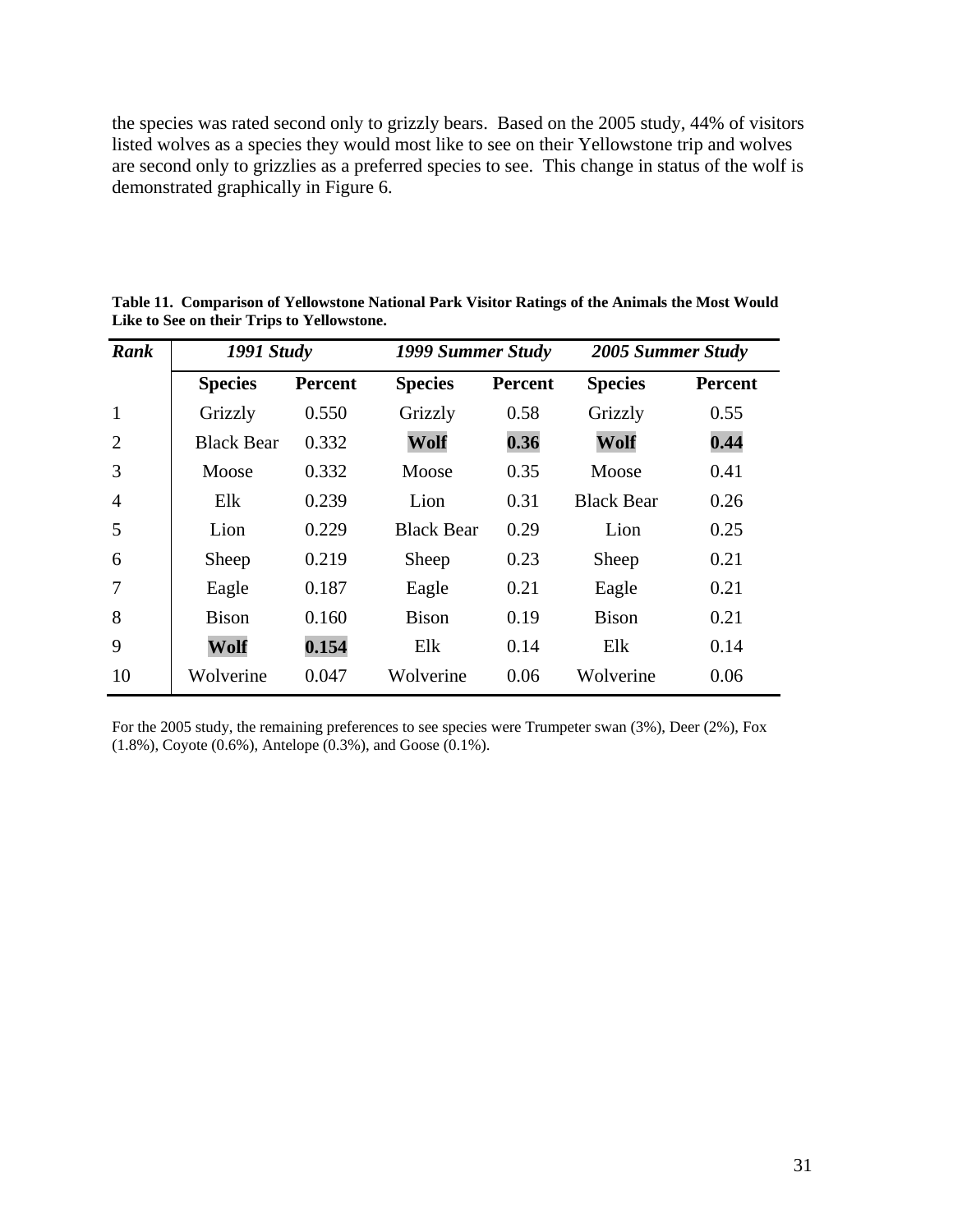

**Figure 6. Comparison of Percent of Visitors Listing Wolves as One of the Animals they would most like to see: 1991-2005** 

The 2005 visitor survey included a series of Likert-scaled wildlife-related statements which visitors were asked to respond to. Visitors were given the opportunity to agree, disagree, neither agree or disagree, or say they didn't know their position in response to each of these statements. Overall, the responses to these statements (shown in Table 12) indicate a high degree of concern about ecological issues in general, and issues concerning Yellowstone National Park wildlife in particular. This concern for wildlife issues found in the 2005 survey responses is relatively consistent with the results of a 1999 survey of Yellowstone National Park visitors (Table 13). This comparison shows responses to two of the three statements to be not statistically significantly different. Responses to the statement "I have a great deal of concern for protecting wildlife habitat" are statistically different at the 99% level of confidence, with the 2005 summer respondents agreeing with this statement in marginally smaller proportions.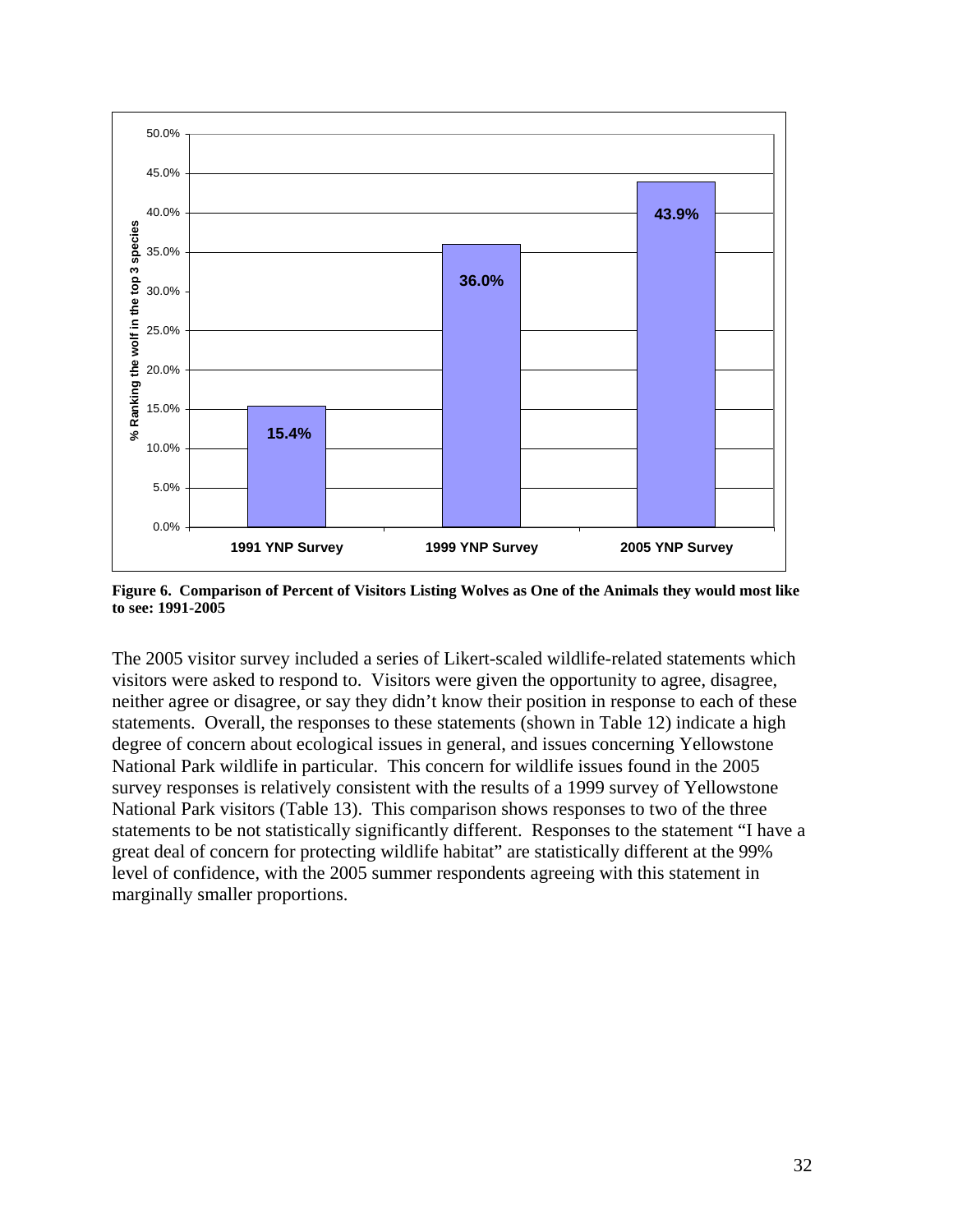| <b>Statement</b>                                                                                                     | <b>Spring</b><br>$N = 495^b$ | <b>Summer</b><br>$N = 477$ | Fall<br>$N = 322$ | Winter <sup>a</sup><br>$N = 122$ |
|----------------------------------------------------------------------------------------------------------------------|------------------------------|----------------------------|-------------------|----------------------------------|
| I have a great deal of<br>concern for protecting<br>wildlife habitat                                                 | 88.8%                        | 94.8%                      | 95.9%             | 98.6%                            |
| Wildlife species must be<br>beneficial to humans to<br>deserve protection                                            | 17.9%                        | 23.2%                      | 21.4%             | 16.4%                            |
| Current habitat is adequate<br>for most wildlife species in<br>the Yellowstone area                                  | 43.6%                        | 53.3%                      | 44.3%             | 34.2%                            |
| It's important to protect rare<br>plants and animals to<br>maintain genetic diversity                                | 82.4%                        | 90.4%                      | 90.8%             | 92.6%                            |
| I derive satisfaction from<br>just knowing that wolves are<br>present in Yellowstone                                 | 51.7                         | 58.8%                      | 66.5%             |                                  |
| I will get less enjoyment out<br>of the park to the extent<br>there are reduced numbers<br>of elk, moose, and bison. | 53.6%                        | 61.3%                      | 55.7%             |                                  |
| I personally benefit from<br>seeing or hearing wolves                                                                | 38.3%                        | 43.0%                      | 44.3%             |                                  |
| I experience reduced<br>hunting opportunities with<br>wolves present in<br>Yellowstone NP                            | 6.8%                         | 6.7%                       | 8.4%              |                                  |

**Table 12. Yellowstone Visitor Responses to Wildlife Statements: Percent of Respondents Who Either "Agree" or "Strongly Agree" with the Statements.** 

a Winter sample is North entrance wheeled traffic only. The last 4 statements were not included in the winter version of the survey

<sup>b</sup> Sample sizes for individual questions may vary slightly from season sample size due to item non-response.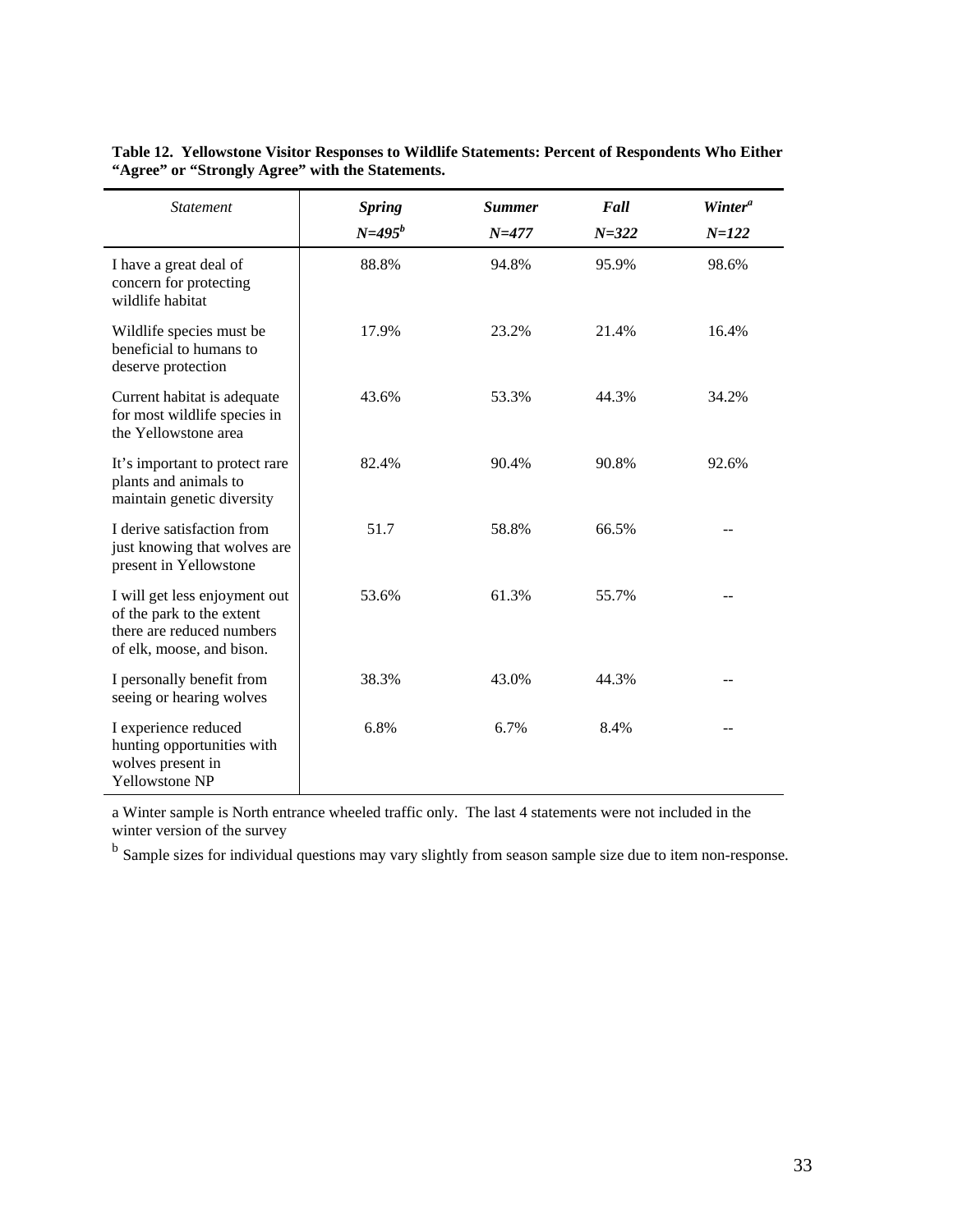|                                                                                       | Percent of Respondents who "agree" or "strongly agree" |             |  |  |
|---------------------------------------------------------------------------------------|--------------------------------------------------------|-------------|--|--|
| <b>Statements</b>                                                                     | 1999 Summer                                            | 2005 Summer |  |  |
| I have a great deal of<br>concern for protecting<br>wildlife habitat                  | 97.7%                                                  | 94.8%*      |  |  |
| Wildlife species must be.<br>beneficial to humans to<br>deserve protection            | 24.4%                                                  | 23.2%       |  |  |
| It's important to protect rare<br>plants and animals to<br>maintain genetic diversity | 87.8%                                                  | 90.4%       |  |  |
| Sample Size                                                                           | 1,070                                                  | 477         |  |  |

**Table 13. Comparison of Level of Agreement with Wildlife-related Statements by Yellowstone National Park Visitors: 1999 and 2005 Survey Responses.** 

Estimates are significantly different at the 99% level of confidence.

In addition to asking visitors about their preferences for seeing different wildlife species on their trips to the park, visitors were also asked which of a number of species they specifically came to the park to experience.

When asked whether the possibility of seeing specific species of animals was one of their reasons for visiting the park, 55-62% of visitors responded 'Yes' for Bison. Black or grizzly bears elicited a much wider range of interest, from 38% in winter, around 70% in spring and fall, to 80% in summer. The possibility of seeing elk influenced from 51% of visitors in the spring to 68% of visitors in fall. A large share (49-59%) of visitors, were interested in the possibility of seeing wolves in the park, and greatest interest was in the winter North entrance sample only. (Table 14)

An analysis of the responses presented in Table 14 show that it is rarely a single species which motivates visitors to come to the park. In comparing those visitors who said that seeing or hearing wolves was one of the reasons they came to the park with other survey responses, over 95% also said that seeing bears, elk, and bison were reasons they come to the park.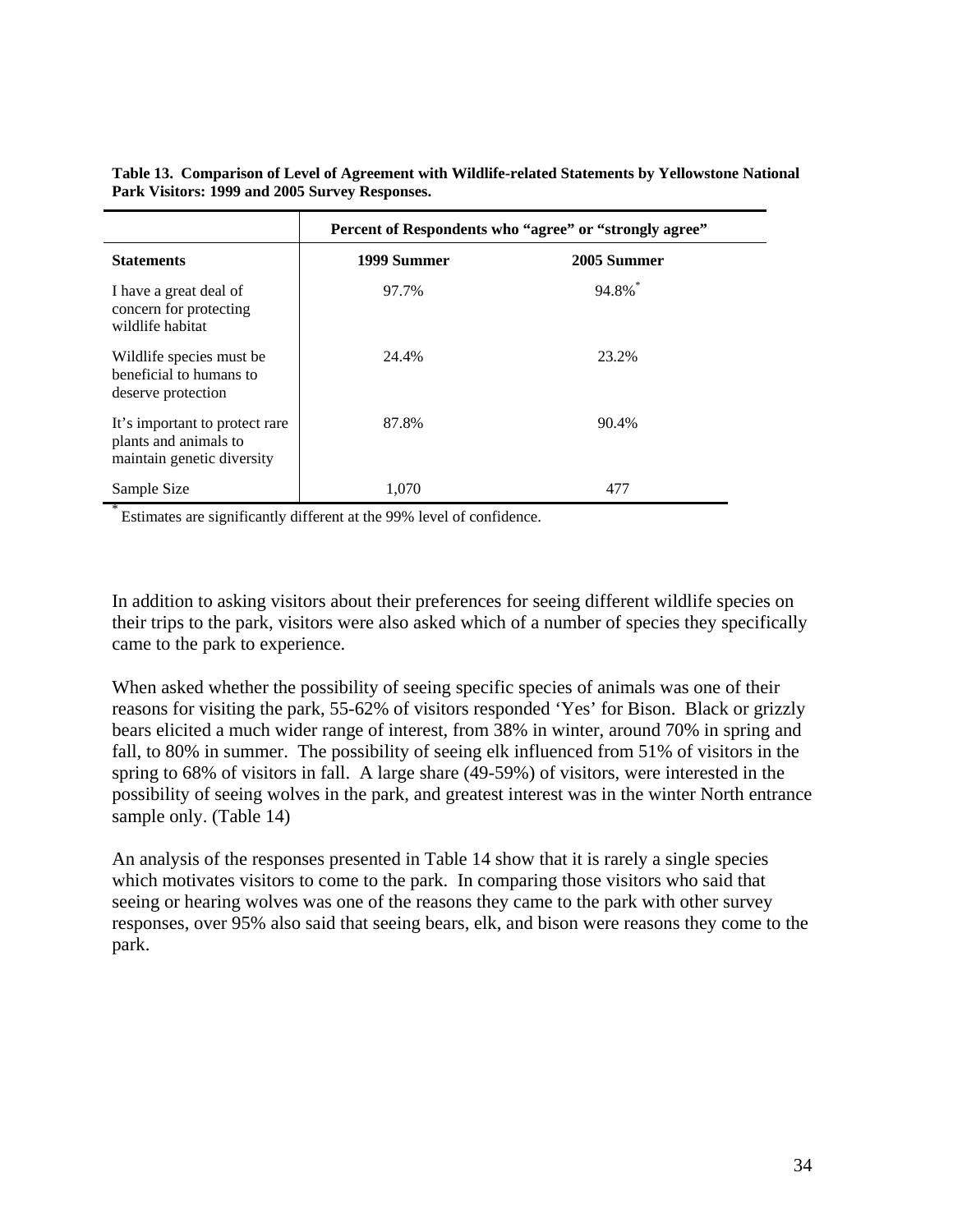| Species of interest                                        | Spring | Summer | Fall   | Winter <sup>1</sup> |  |  |
|------------------------------------------------------------|--------|--------|--------|---------------------|--|--|
| <b>Bison</b>                                               | 57.90% | 62.14% | 54.54% | 60.70%              |  |  |
| <b>Black or Grizzly Bears</b>                              | 71.92% | 80.12% | 68.23% | 37.70%              |  |  |
| Elk                                                        | 50.74% | 62.10% | 68.37% | 67.30%              |  |  |
| Wolves                                                     | 48.85% | 50.04% | 55.70% | 59.36%              |  |  |
| Sample size                                                | 495    | 477    | 322    | 221                 |  |  |
| winter sample includes only north entrance wheeled traffic |        |        |        |                     |  |  |

**Table 14. Percent of Yellowstone Visitors Saying that Seeing Different Animals were One of the Reasons they Came to the Park.** 

# *4.2 Yellowstone Visitor Wildlife Observation Experiences*

One objective of the 2005 survey was to obtain an estimate of the number of Yellowstone National Park visitors who actually see wolves in the park throughout the year. One survey question asked respondents to indicate which species they actually saw on their trip to the park. Table 15 shows the percent of visitors reporting seeing a wide spectrum of species on their trips. As expected, nearly all visitors report seeing bison (93% to 98%), and a large share report seeing elk (85% to 92%). Also, as expected, very few visitors report seeing two rarely viewed species, mountain lions and wolverines (1.8% or less across seasons).

Table 16 shows the percent of entrance sample respondents who reported seeing wolves on their trips. The table also reports the percent who said they saw coyotes and the percent who reported seeing both wolves and coyotes on their trip. For purposes of conservatively estimating the number of Yellowstone National Park visitors who see wolves in a year we use the percent of visitors who reported seeing both coyotes and wolves. This conservative estimate is used to reduce the chance of counting visitors who misidentified coyotes as wolves.

Table 16 shows that in spring through fall between 9% and 19% of visitors reported seeing both wolves and coyotes. In the winter season about 37% of North Entrance visitors reported seeing wolves and coyotes. Applying these percentages to the actual 2005 recreational visitation levels reported by the NPS, yields an estimated 326,000 visitors who saw wolves in 2005. This is conservative for excluding winter visitors who enter through the West, East, and South entrances on over-snow vehicles. This is substantially higher than previous estimates of the number of visitors seeing wolves in the park. For example, Smith (2005) reports, based on field counts by Yellowstone National Park personnel, that about 20,000 park visitors per year view wolves.

The later estimate was based on occasions where Yellowstone National Park field personnel were able to observe visitors observing wolves. Given the size of Yellowstone National Park, the widespread distribution of wolves (Smith, 2005), and the limited presence of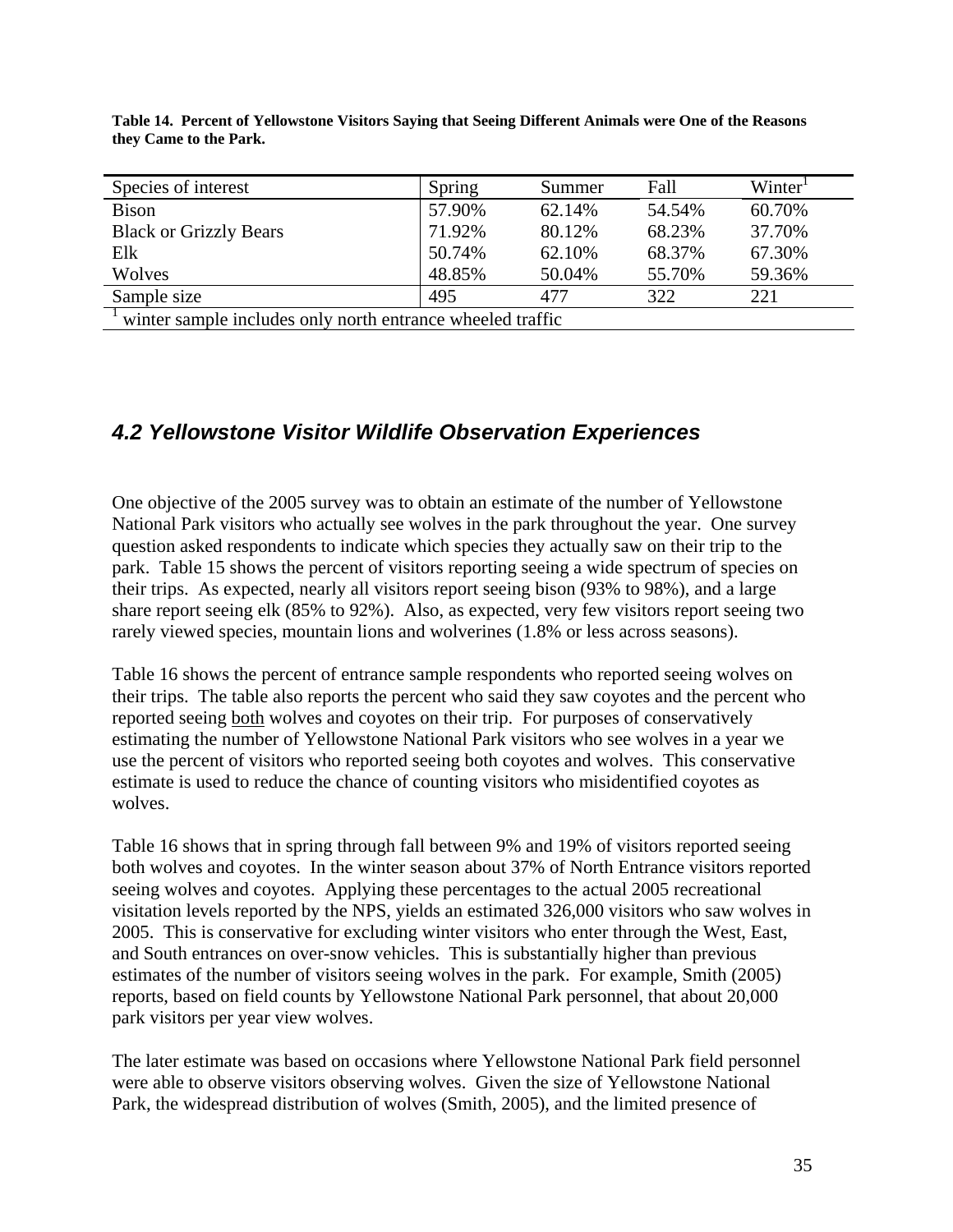Yellowstone National Park personnel in the field, it is possible that this method may be understating estimates by more than an order of magnitude.

| Species $\frac{6}{6}$<br>reporting seeing) | Spring<br>$N = 495$ | Summer<br>$N = 477$ | Fall<br>$N = 322$ | Winter<br>$N = 221$ |
|--------------------------------------------|---------------------|---------------------|-------------------|---------------------|
| Bison                                      | 98.1%               | 95.3%               | 96.0%             | 93.4%               |
| Antelope                                   | 56.6%               | 48.9%               | 43.2%             | 47.4%               |
| <b>Bald Eagle</b>                          | 60.2%               | 51.3%               | 40.1%             | 65.9%               |
| <b>Bighorn Sheep</b>                       | 21.6%               | 12.4%               | 17.9%             | 36.7%               |
| <b>Black Bear</b>                          | 45.9%               | 31.6%               | 15.6%             | 1.4%                |
| Coyote                                     | 45.3%               | 38.9%               | 40.4%             | 71.2%               |
| Deer                                       | 71.3%               | 65.8%               | 49.6%             | 53.5%               |
| Elk                                        | 84.4%               | 85.6%               | 92.1%             | 89.3%               |
| Fox                                        | 16.6%               | 14.2%               | 14.0%             | 14.1%               |
| Goose                                      | 56.5%               | 39.6%               | 39.0%             | 53.3%               |
| Grizzly                                    | 22.0%               | 15.2%               | 7.7%              | 0.3%                |
| <b>Mountain Lion</b>                       | 1.4%                | 0.6%                | 0.1%              | 0.2%                |
| Moose                                      | 44.0%               | 36.9%               | 24.1%             | 11.1%               |
| <b>Trumpeter Swan</b>                      | 44.9%               | 34.4%               | 22.0%             | 34.1%               |
| Wolverine                                  | 1.8%                | 1.3%                | 0.2%              | 0.6%                |
| Wolf                                       | 25.4%               | 15.2%               | 18.5%             | 42.4%               |

**Table 15. Percent of Yellowstone Visitors who reported seeing Different Species on their Trips.** 

| Table 16. Estimated Number of Yellowstone Visitors Seeing Wolves and Coyotes in the Park in 2005. |  |  |  |
|---------------------------------------------------------------------------------------------------|--|--|--|
|                                                                                                   |  |  |  |

| <b>Statistic</b>                                                              | Spring                                   | Summer    | Fall      | Winter    |  |  |  |
|-------------------------------------------------------------------------------|------------------------------------------|-----------|-----------|-----------|--|--|--|
|                                                                               | $N = 495$                                | $N = 477$ | $N = 322$ | $N = 221$ |  |  |  |
| % Seeing wolves                                                               | 25.4%                                    | 15.2%     | 18.5%     | 42.4%     |  |  |  |
| % Seeing coyotes                                                              | 45.3%                                    | 38.9%     | 40.4%     | 71.2%     |  |  |  |
| % seeing both                                                                 | 19.2%                                    | $9.1\%$   | 12.8%     | 36.7%     |  |  |  |
| Recreational visitation (2005)                                                | 382,598                                  | 1,819,798 | 547,777   | 43,933    |  |  |  |
| Number of visitors seeing wolves                                              | 73.382                                   | 166.330   | 70.335    | 16,123    |  |  |  |
| <b>Total estimated visitors sighting</b><br>wolves (spring-fall)              | 310,046<br>(95% C.I. 257,210 to 362,882) |           |           |           |  |  |  |
| <b>Total estimated visitors sighting</b>                                      |                                          | 326,170   |           |           |  |  |  |
| wolves and coyotes (year-round)                                               | (95% C.I. 273,277 to 379,097)            |           |           |           |  |  |  |
| Note: winter and year-round estimate includes only North Entrance visitation. |                                          |           |           |           |  |  |  |

While the estimated numbers of visitors seeing wolves (Table 16) is higher than earlier estimates, an examination of responses for bear sightings lends some support that visitors are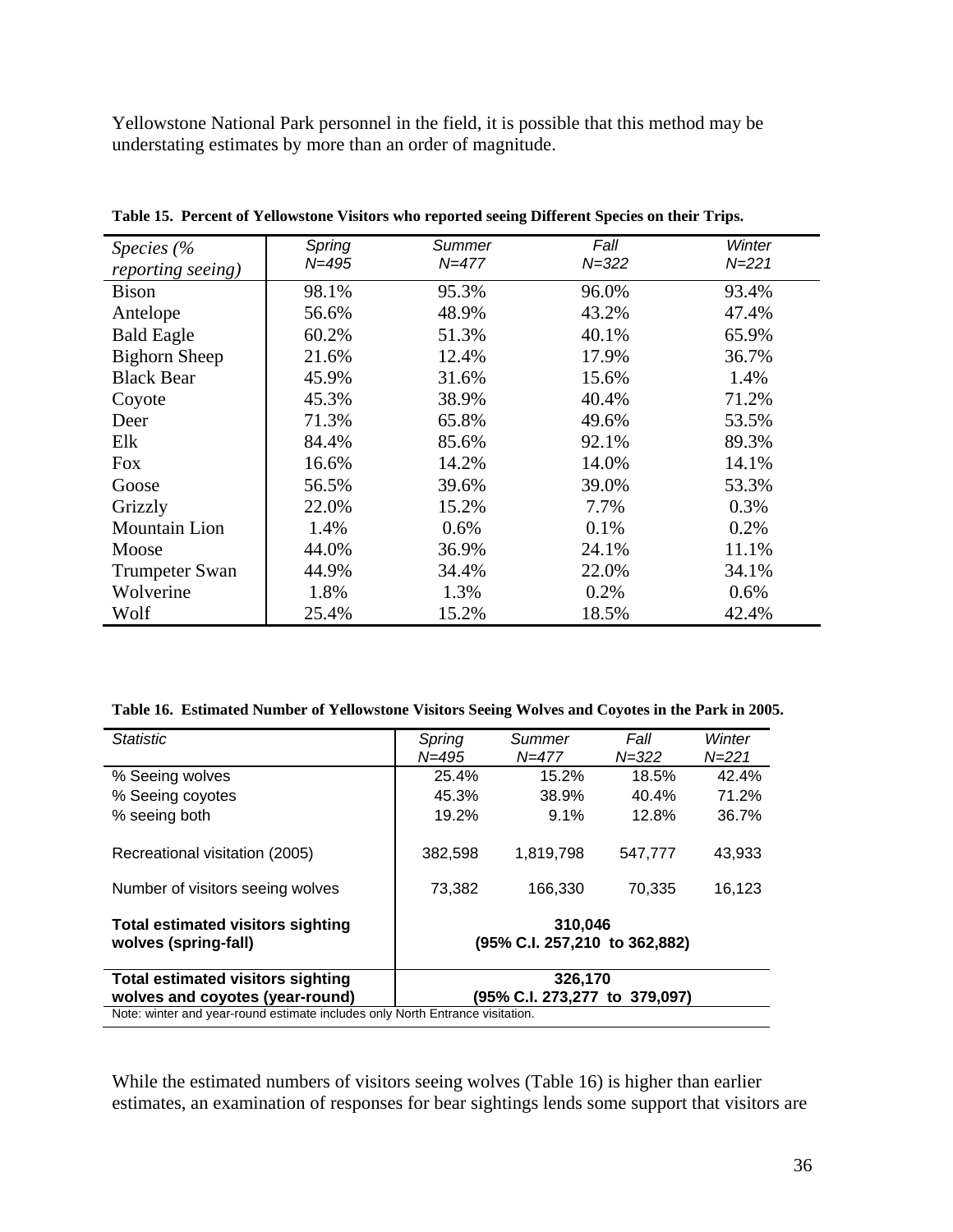reporting their wildlife sightings accurately. Table 17 shows the percent of visitors reporting seeing bears, by season. As would be expected, the percent of reported sightings drops near zero in the winter season (when bears are hibernating). Additionally, since the winter season extends to April 1, those few bear sightings reported in winter are indeed possible.

| <b>Statistic</b>     | Spring    | Summer | Fall      | Winter |
|----------------------|-----------|--------|-----------|--------|
|                      | $N = 495$ | N=477  | $N = 322$ | N=221  |
| % Seeing black bears | 45.9%     | 31.6%  | 15.6%     | 1.4%   |
| % Seeing grizzly     | 22.0%     | 15.2%  | 7.7%      | 0.3%   |

**Table 17. Percent of 2005 Yellowstone Visitors Reporting Seeing Black and Grizzly Bears on their Trips.** 

### *4.3 Yellowstone Visitor Trip Expenditure Patterns*

Recreational travel to Yellowstone National Park includes spending by park visitors. A key measure of the significance of a regional resource such as Yellowstone to the local area economies is the amount of money visitors from outside of the local area spend in the area on their trips. For the sake of measuring local area spending, visitors were asked to list the amount of money they spent on their trips in total, as well as the amount they spent in the three states of Montana, Idaho, and Wyoming, and the amount they spent in the local GYA area. Figure 7 shows average total, three-state (Montana, Wyoming, and Idaho), and GYA spending by nonresident summer visitors. Nonresidents are defined as visitors who do not reside in the relevant analysis area, the 17-county GYA area or the three-state. For the 17 county population 47% of total trip spending was done in the three-state area and 29% was done in the smaller local GYA region.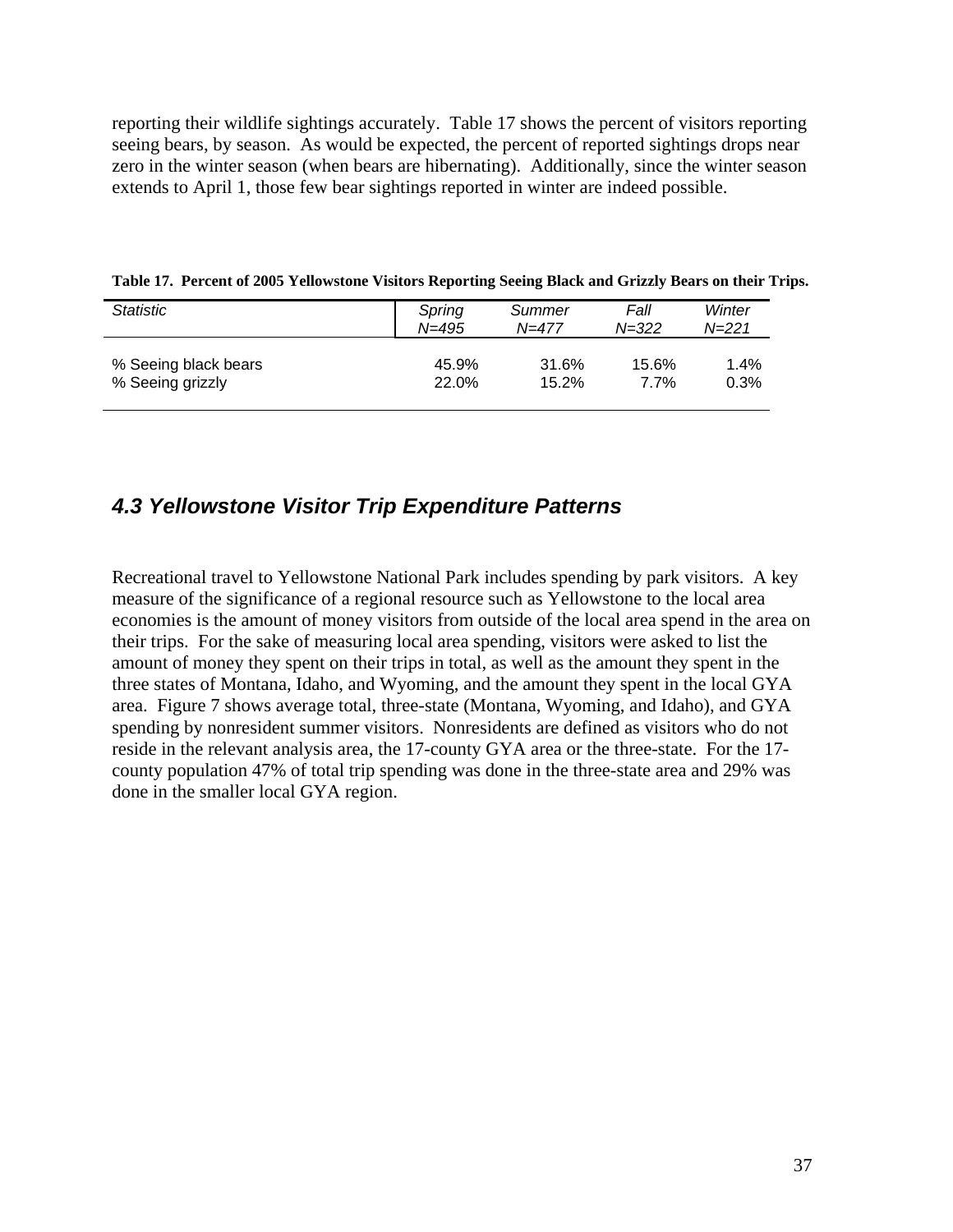

**Figure 7. Summer Nonresident Trip Spending, by Area of Spending.** 

Table 18 shows reported average trip spending by season and residency for each of the geographic areas. As is expected, local GYA resident park visitors spend less on their trips to the park than do non-resident visitors. This pattern is consistent across seasons.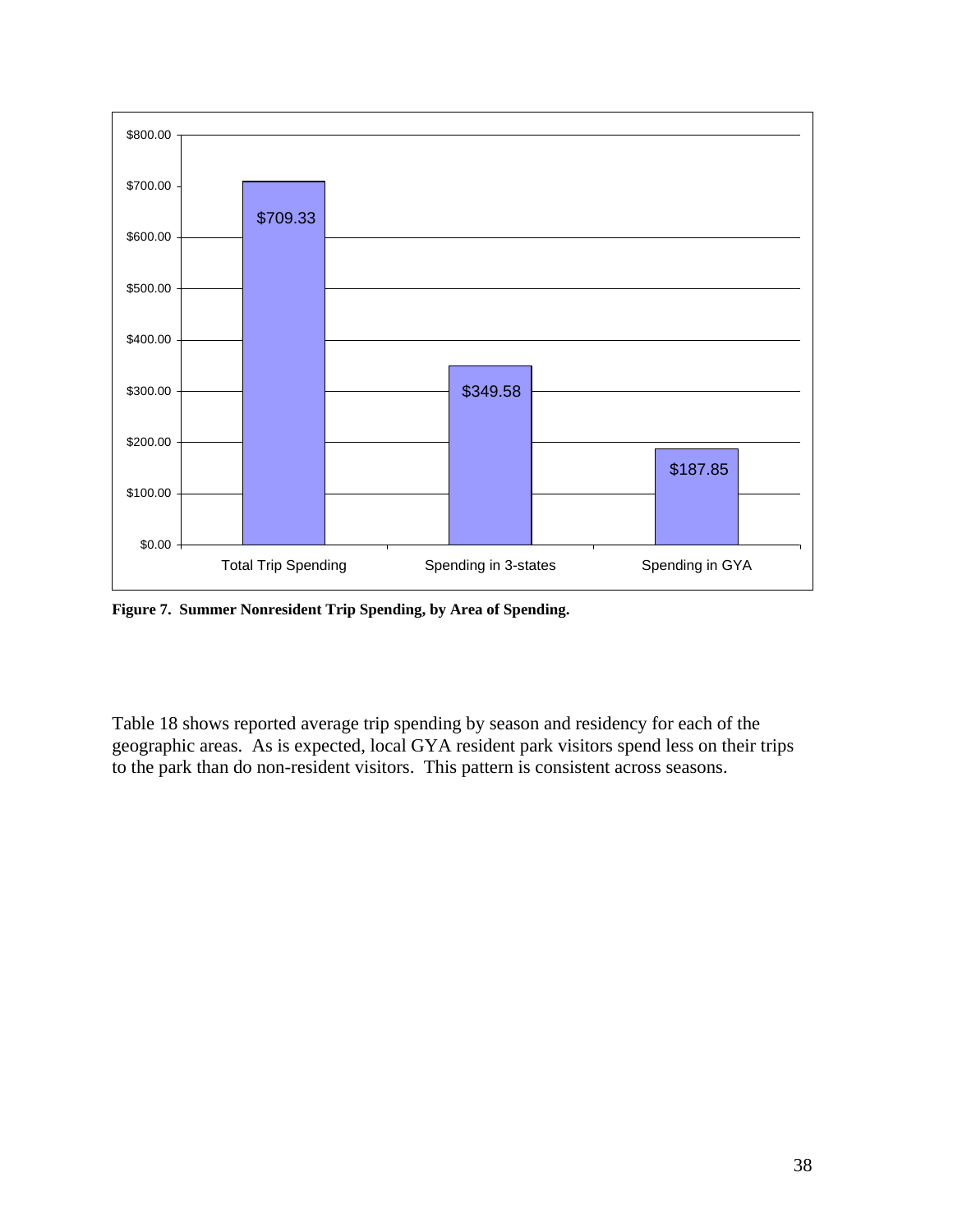| Season/<br>residency          | Amount spent in<br><b>GYA</b>                                              | Amount spent in<br>three-states | Total trip<br>spending | Sample Size |
|-------------------------------|----------------------------------------------------------------------------|---------------------------------|------------------------|-------------|
| $Spring-$                     | \$220.55                                                                   | \$320.24                        | \$673.21               | 374         |
| nonresident<br>$Spring - GYA$ | \$72.87                                                                    | \$74.99                         | \$105.66               | 70          |
| resident                      |                                                                            |                                 |                        |             |
| $Summer -$                    | \$187.85                                                                   | \$349.58                        | \$709.33               | 369         |
| nonresident                   |                                                                            |                                 |                        |             |
| $Summer -$                    | \$63.67                                                                    |                                 | \$117.28               | 22          |
| GYA resident                  |                                                                            |                                 |                        |             |
| $Fall -$                      | \$279.56                                                                   | \$387.78                        | \$762.19               | 241         |
| nonresident                   |                                                                            |                                 |                        |             |
| $Fall - GYA$                  | \$112.99                                                                   | \$150.03                        | \$208.94               | 47          |
| resident                      |                                                                            |                                 |                        |             |
|                               | Note: winter results are only representative of wheeled access and are not |                                 |                        |             |

**Table 18. Comparison of Visitor spending, by Season and Residency for the 17-county GYA Analysis Area.** 

presented.

When asked if they had made a purchase of wolf-related items on their trip, around 20% of visitors responded they had, as shown in Table 19. The average spent on these items was around \$60, except in summer when it was much lower, around \$36. Forty-three percent (winter) to 58% (summer) of visitors indicated they owned optical gear purchased primarily for observing wildlife, and the average amount spent on this gear ranged from almost \$800 for summer visitors to over \$1500 for North entrance winter visitors.

| <i>Statistic</i>                  | Spring  | Summer  | Fall    | Winter  |
|-----------------------------------|---------|---------|---------|---------|
| % who bought wolf-related items   | 19.5%   | 19.2%   | 16.1%   | 24.0%   |
| on trip                           |         |         |         |         |
| Average amount spent by those     | \$58.63 | \$36.11 | \$61.63 | \$59.35 |
| who bought wolf-related items     | (150)   | (159)   | (104)   | (135)   |
| % who own optical gear            |         |         |         |         |
| purchased primarily for observing | 50.4%   | 58.3%   | 47.4%   | 43.7%   |
| wildlife                          |         |         |         |         |
| Average amount spent on optical   |         |         |         |         |
| gear by those who purchased such  | \$1,334 | \$790   | \$1,412 | \$1,541 |
| $\text{gear}^a$                   | (340)   | (262)   | 227)    | (229)   |

**Table 19. Estimated Spending per Yellowstone Visitor on Wolf-related or Wolf Watching-related Items, (sample size).** 

Note: Winter estimate is for North entrance wheeled entries.

<sup>a</sup> spending on optical gear includes spending occurring outside the GYA or the 3-state region.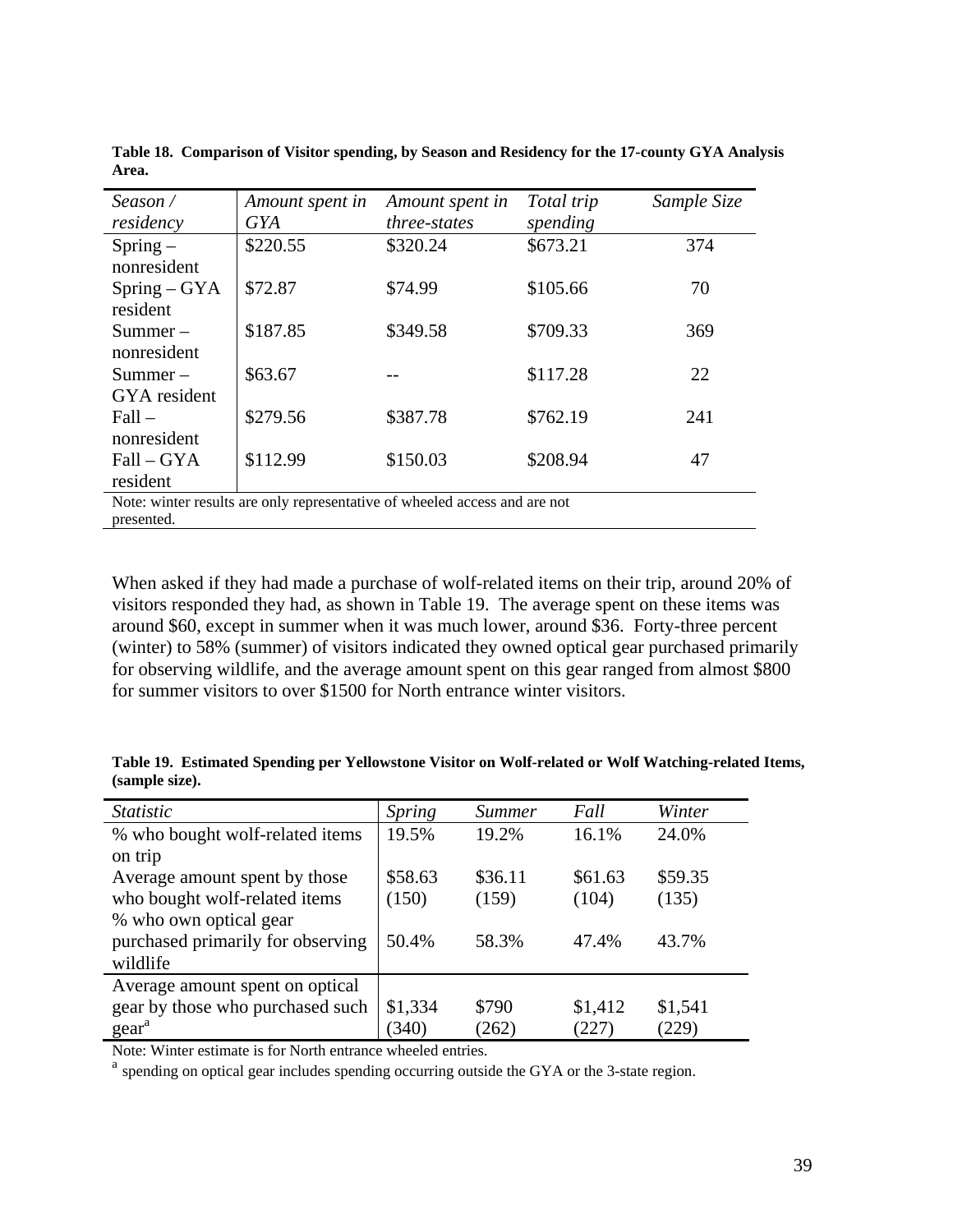## *4.4 Net Economic Value of Yellowstone Visitation*

The contingent valuation method (CVM) uses survey techniques to determine the values which people would place on traditionally nonmarket goods and services if markets did exist for these commodities. In this study, the values of two services are measured through the use of contingent valuation. Well established markets for many public land activities do not exist. Therefore, the basic problem faced in determining the economic value of services such as a trip to Yellowstone N.P. is measuring the nonmarket values. Contingent valuation has been widely applied (Mitchell and Carson 1989) and is recognized by the U.S. Water Resources Council (1983) as an appropriate method. This approach has also been designated in federal guidelines (U.S. Department of Interior 1986, 1991) as a best available procedure for valuation of damages arising in superfund natural resource damage cases. The contingent valuation method has been employed numerous times to inform state and federal agency decision makers on resource issues. Examples of applications similar to the case at hand include Boyle and Bishop (1987), and Champ et al. (1997). Walsh, Johnson, and McKean (1992) provide a literature review of recreational demand studies, including contingent valuation. For example, in Montana, CVM has been used by the state fish and wildlife agency to value coldwater fishing on major fisheries in the state (Duffield and Patterson 1991) and to examine the relationship between stream flow and recreation values on the Bitterroot and Bighole Rivers (Duffield et al. 1992). Additionally, federal agencies have used CVM to inform decision makers in several large-scale Environmental Impact Statements on wildlife issues such as wolf reintroduction to Yellowstone National Park (U.S. Fish and Wildlife Service 1994), and reintroduction of grizzlies to central Idaho and western Montana (U.S. Fish and Wildlife Service 2000). Other major Federal actions that rely on CVM include the decision to modify operations of Glen Canyon Dam, which was operated as a peaking facility and impacted downstream recreation and NPS resources in the Grand Canyon. Additionally, CVM was the basis of the State of Alaska's claim against Exxon in the *Exxon Valdez* oil spill case, which settled for \$1 billion.

The essence of the CVM approach is to ask individuals their willingness to pay for a given service or commodity (WTP) contingent on their acceptance of a hypothetical but plausible and realistic payment situation that could range from a vote in a referendum to a decision to make a donation. The application of the CVM involves three elements: 1) a description of the resource which is to be valued; 2) the "payment vehicle," or method by which the respondent will pay for the resource; and, 3) the "question format" or specific method by which the value of the resource will be elicited. We will discuss how each of these elements is addressed in turn.

In the 2005 Yellowstone Visitor Survey, respondents were asked two specific contingent valuation questions: 1) how they value their overall trip to Yellowstone, and 2) how they value protection of wolves in the Yellowstone ecosystem.

A feature of all CVM applications is the method by which the resource value is elicited from respondents. There are several basic genres of CVM elicitation techniques including payment card CVM questions and dichotomous choice CVM questions. In the payment card CVM respondents are asked to identify the maximum amount they would be willing to pay for a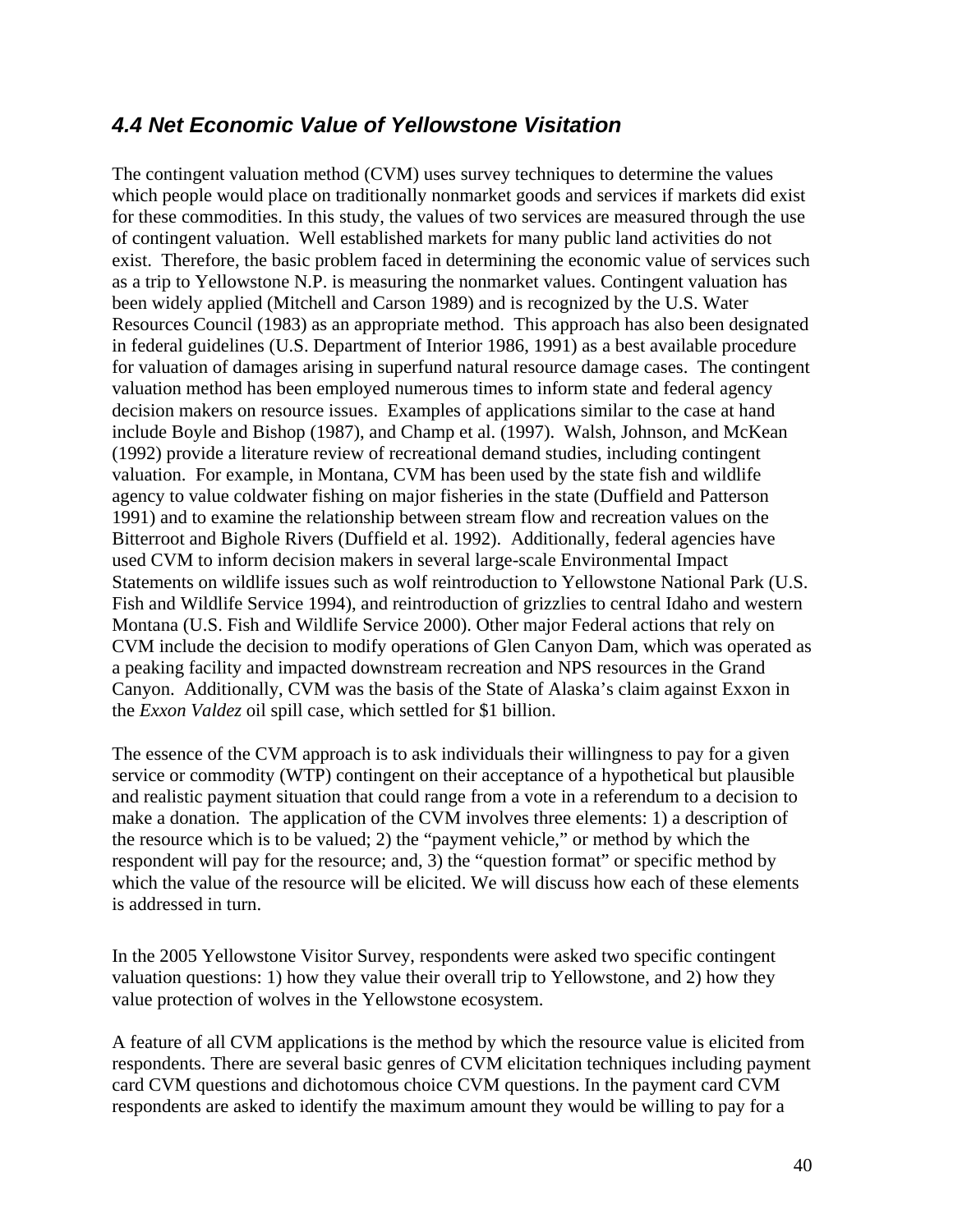good or resource from a list of amounts presented to them in the survey. In the dichotomous choice method, respondents are asked a simple "yes" or "no" question: whether they would pay a specified amount for the specified good or resource. This study utilized both the payment card CVM and the dichotomous choice CVM in the current trip valuation question. The purpose of using both formats was to contribute to the economics literature by testing for the effect of question format in estimating values.

#### **4.4.1 Net Economic Value of Trips to Yellowstone National Park**

One of the contingent valuation questions included in the Yellowstone National Park visitor survey asked respondents their group's willingness to pay an additional amount in expenses to have made their trip to the GYA. The text of one version of the CV question reads:

The costs of visiting and recreating in national parks change over time. For example, gas prices and other travel costs rise and fall.

What is the largest increase in travel costs the group traveling in your vehicle would have paid to visit Yellowstone National Park during this trip? (Circle the amount)

| \$0 (would not<br>pay more) | \$10   | \$20   |
|-----------------------------|--------|--------|
| \$30                        | \$55   | \$80   |
| \$130                       | \$180  | \$230  |
| \$480                       | \$1000 | \$2000 |

The example above utilized a "payment card" question format, and a "travel cost" payment vehicle. There were methodological differences in the way the question was asked of different samples of visitors: 1) differing payment vehicles (increased park entry fees v. increased travel costs), and 2) differing question formats (payment card v. dichotomous choice). Table 20 shows the range of estimated group willingness to pay estimates derived from use of the increased travel cost payment vehicle (this is the vehicle used most frequently in previous Yellowstone National Park visitor CVM studies). These estimated values range from about \$100 to \$300 per trip, per visitor group. These findings are consistent with the economics literature, which generally shows that WTP measured by dichotomous choice questions is greater than that measured by payment card (Champ and Bishop 2006).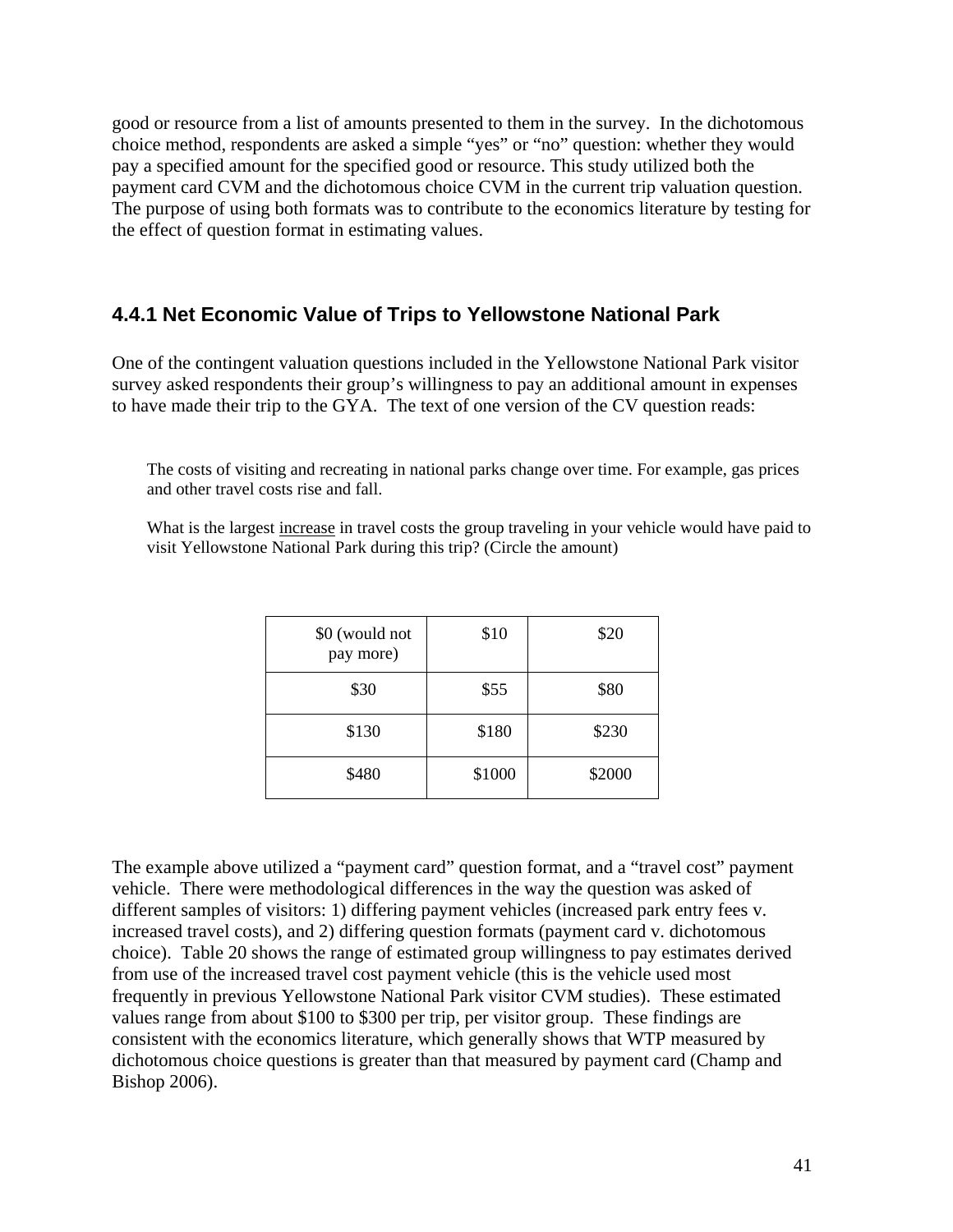| Estimate                                         | <i>Spring</i> | <i>Summer</i> | Fall      | Winter    |  |  |
|--------------------------------------------------|---------------|---------------|-----------|-----------|--|--|
|                                                  | $N = 418$     | $N = 328$     | $N = 286$ | $N = 173$ |  |  |
| Low estimate                                     | \$161         | \$184         | \$140     | \$105     |  |  |
| (payment card)                                   |               |               |           |           |  |  |
| <b>High Estimate</b>                             | \$300         | \$297         | \$264     | \$201     |  |  |
| (dichotomous choice)                             |               |               |           |           |  |  |
| Note: winter estimate is for North Entrance only |               |               |           |           |  |  |

**Table 20. Estimated Net Willingness to Pay per Person for a Trip to Yellowstone, by Season and Estimate** 

#### **4.4.2 Net Economic Value of Wolf Habitat Protection**

A primary objective of the 2005 Yellowstone Visitor Survey was to measure attitudes and values associated with wolf presence in the Greater Yellowstone Area. The primary survey opinion question on support for wolf reintroduction asked visitors:

 Do you personally favor the re-introduction of wolves that has occurred in Yellowstone National Park?

Respondents had the choice to respond "No", "Yes", or "Not Sure." A similar question was also asked of visitors in the 1991 park visitor survey (Duffield, 1992) prior to wolf reintroduction. Table 21 shows the percent of Yellowstone visitors in each season who responded to each option associated with the question on support for wolf re-introduction. Across the year a strong majority of visitors support the reintroduction. Also across seasons, stated opposition to reintroduction is quite low (less than 20%).

|                              | Spring<br>N=485 | Summer<br>$N = 471$ | Fall<br>$N = 318$ | Winter<br>$N = 219$ |
|------------------------------|-----------------|---------------------|-------------------|---------------------|
| <b>Favor Reintroduction</b>  | 61.5%           | 61.4%               | 67.7%             | 66.3%               |
| <b>Oppose Reintroduction</b> | 15.9%           | 16.0%               | 15.0%             | 18.9%               |
| Not Sure                     | 22.6%           | 22.6%               | 17.3%             | 15.9%               |

**Table 21. Percent of Yellowstone Visitors Favoring Wolf Reintroduction, by Season** 

The summer 1991 survey of Yellowstone visitors on the issue of wolf reintroduction also asked respondents whether they favored the reintroduction of wolves to the park. In that survey 68.1% of all respondents said they favored the proposed reintroduction. Because of a difference in the response categories between the two surveys, direct comparison of the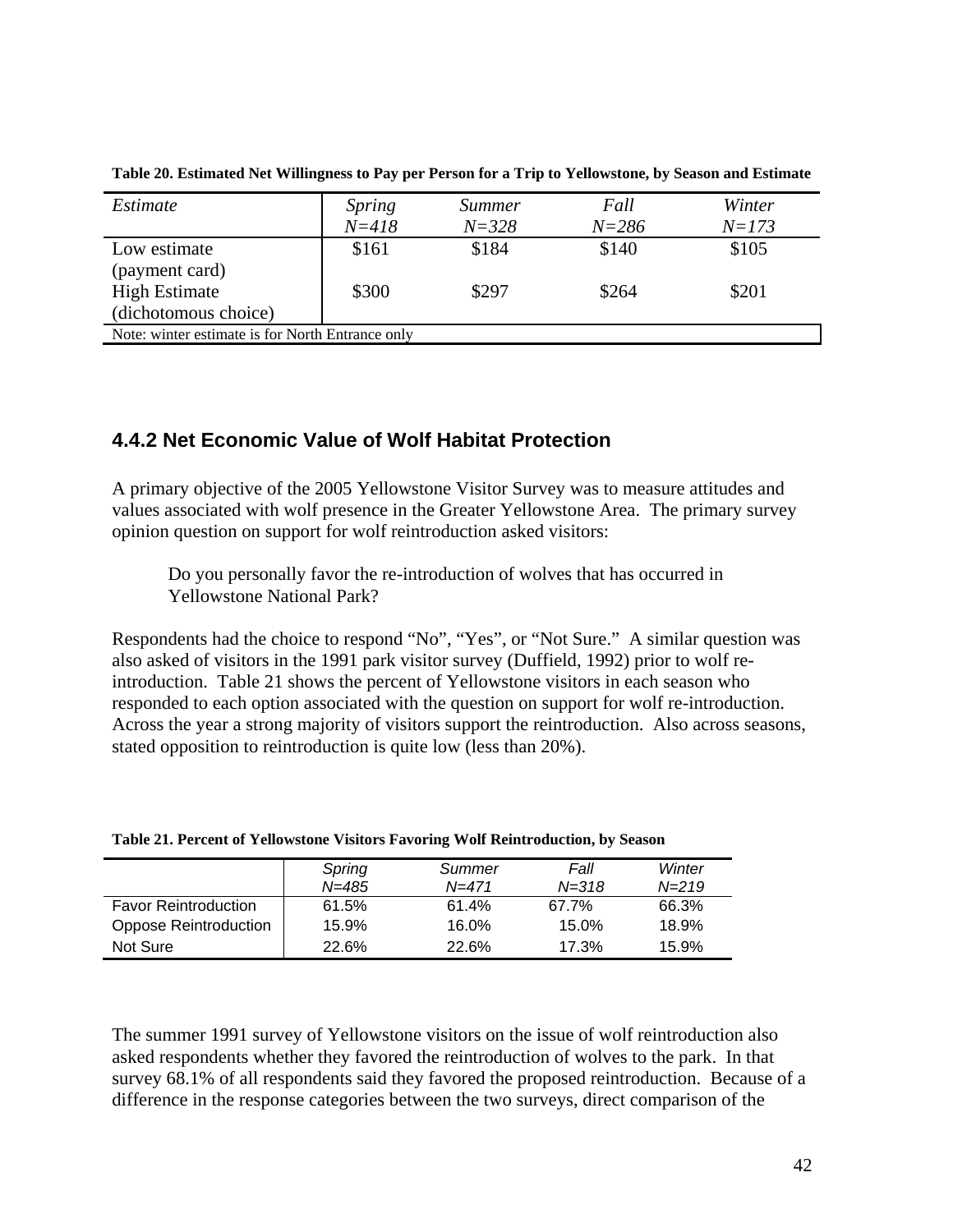response proportions is not possible. While the 1991 survey offered only the options to respond "Yes" or "No", the 2005 survey added a "Not Sure" category. As can be seen from Table 21 a substantial proportion of respondents to the 2005 survey chose the "Not Sure" response (16% to 23% across the seasons). Overall, however, it appears that the 2005 response percentage for those favoring reintroduction is in the same range as for the 1991 survey, given the difference in question formats.

Table 22 shows the percent of respondents to the 1991 and 2005 surveys who support reintroduction for a number of visitor subgroups. The 2005 survey responses are presented in two ways: 1) the percent of all respondents in the group who favor reintroduction, and 2) the percent of those who either responded "Yes" (favor) or "No" (don't favor) to the question. Table 22 shows that among hunters and farmers/ranchers, support for reintroduction has fallen since 1991, even though overall visitor support has remained relatively stable.

|                        | <b>Percent "Yes" Favor Reintroduction</b> |                  |                    |  |  |  |
|------------------------|-------------------------------------------|------------------|--------------------|--|--|--|
| <b>Population Sub-</b> | 1991 Study                                | 2005- all summer | 2005 - "not sure"  |  |  |  |
| sample                 |                                           | respondents      | responses excluded |  |  |  |
|                        |                                           |                  |                    |  |  |  |
| Big game hunters       | 66.3%                                     | 40.5%            | 53.4%              |  |  |  |
| Non-hunters            | 75.6%                                     | 66.2%            | 85.4%              |  |  |  |
|                        |                                           |                  |                    |  |  |  |
| <b>GYA hunters</b>     | 66.0%                                     | 48.2%            | 52.0%              |  |  |  |
| other hunters          | 66.1%                                     | 38.0%            | 53.3%              |  |  |  |
|                        |                                           |                  |                    |  |  |  |
| Farmers or             | 55.6%                                     | 21.2%            | 27.7%              |  |  |  |
| ranchers               |                                           |                  |                    |  |  |  |
| Nonranchers            | 74.0%                                     | 65.4%            | 84.6%              |  |  |  |
|                        |                                           |                  |                    |  |  |  |
| Males                  | 72.4%                                     | 64.6%            | 81.2%              |  |  |  |
| Females                | 73.5%                                     | 55.4%            | 78.9%              |  |  |  |
|                        |                                           |                  |                    |  |  |  |
| <b>High School</b>     | 61.6%                                     | 48.2%            | 59.2%              |  |  |  |
| Some college           | 74.4%                                     | 57.5%            | 76.3%              |  |  |  |
| College graduate       | 78.4%                                     | 64.9%            | 87.6%              |  |  |  |
| Post graduate          | 77.8%                                     | 65.1%            | 80.0%              |  |  |  |

**Table 22. Comparison of Percent of Visitors Favoring Wolf Reintroduction between 1991 and 2005, by Sub-population.** 

Table 23 shows the results of an explanatory model that identifies visitor characteristics associated with support for wolf recovery for the sample of summer Yellowstone National Park visitors. The table shows both a complete model specification with all variables that were initially included in the specification, and a reduced specification using only those variables that were shown to be statistically significant. Overall, the model does a very good job of explaining support for reintroduction correctly predicting the responses to the question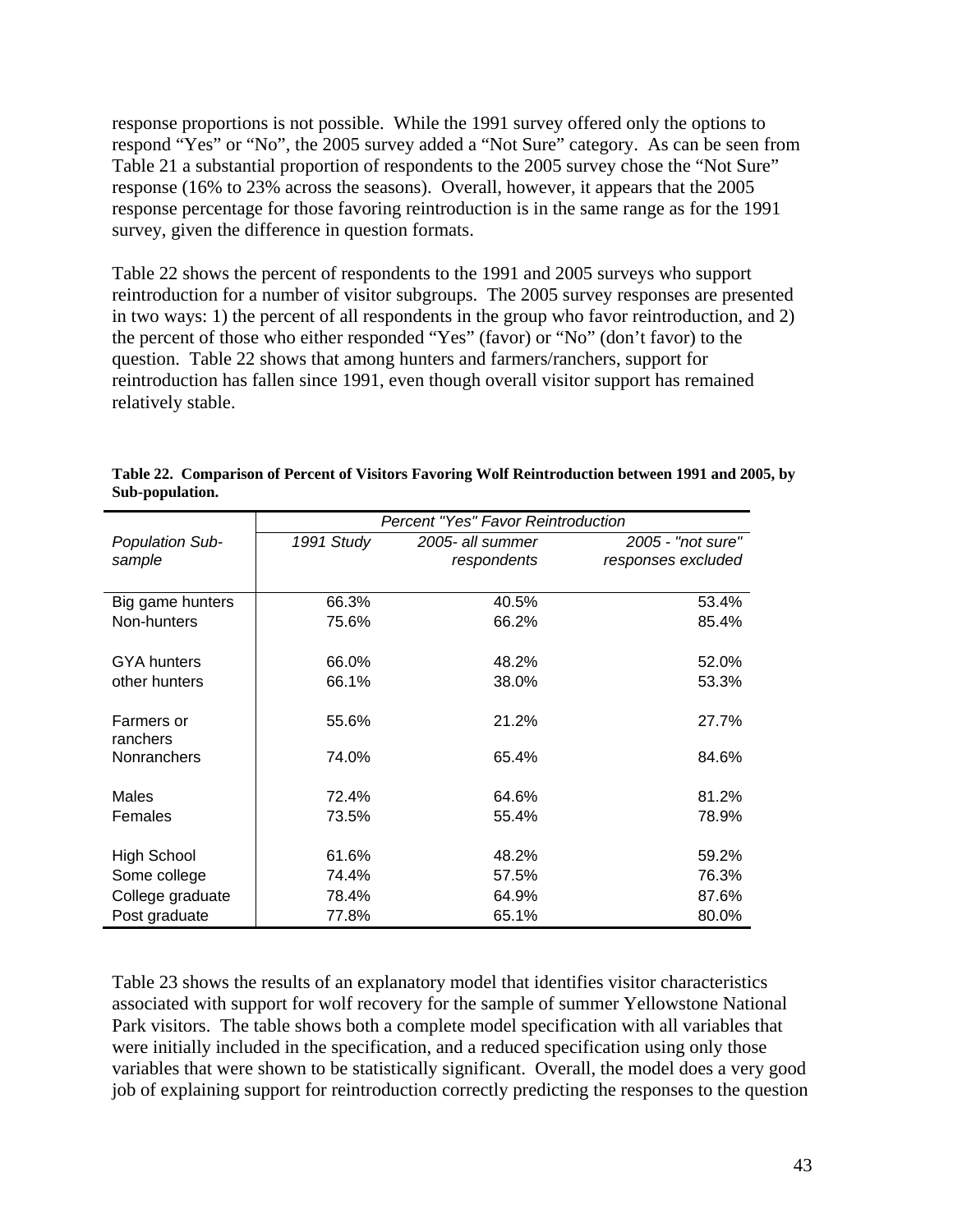on favoring reintroduction over 92% of the time based on the responses to the other explanatory variables. The reduced model shows that the more a person agrees with the statement "I derive satisfaction from just knowing wolves are present in Yellowstone" the more likely they are to support the reintroduction. Additionally, visitors who agreed with the statement "I will get less enjoyment out of the park to the extent there are reduced numbers of elk, moose, and bison" were less likely to support reintroduction. Three other statistically significant variables in the reduced model showed that GYA residents were more likely to support reintroduction than were nonresidents. Less expected is the finding that the greater the number of trips a visitor took to the park in 2005, the less likely they were to support reintroduction. Finally, men were more likely to oppose reintroduction than were women respondents.

|                                       | <b>Full Model</b> | Reduced Model |             |         |
|---------------------------------------|-------------------|---------------|-------------|---------|
| Variable / Statistic                  | Coefficient       | p-value       | Coefficient | p-value |
| intercept                             | $-22.11$          | 0.018         | $-12.33$    | 0.0001  |
| Ln(EXIST)                             | 11.08             | 0.001         | 10.15       | 0.0001  |
| Ln(SEE)                               | $-0.44$           | 0.723         |             |         |
| Ln(REDUCE)                            | $-2.49$           | 0.006         | $-2.638$    | 0.0032  |
| Ln(TRIPS)                             | $-3.66$           | 0.019         | $-3.218$    | 0.011   |
| Ln(EDUCATE)                           | $-0.17$           | 0.846         |             |         |
| Ln(INCOME)                            | 0.78              | 0.259         |             |         |
| <b>REGION</b>                         | 4.14              | 0.005         | 4.022       | 0.001   |
| <b>GENDER</b>                         | 1.69              | 0.081         | 1.319       | 0.086   |
| <b>HUNTER</b>                         | $-0.09$           | 0.947         |             |         |
| Sample                                | 193               |               | 193         |         |
| <b>Percent Correct</b><br>Predictions | 92.5%             |               | 92.2%       |         |

**Table 23. Estimated Multivariate Model of Yellowstone Summer Visitor Support for Wolf Reintroduction.** 

A second contingent valuation question asked of survey respondents was included in the spring, summer, and fall entrance sample survey. This question was designed to measure the total economic value, including passive use value, associated with wolf recovery in the GYA outside Yellowstone National Park. Earlier studies focused on passive use values associated with wolf recovery in the entire Yellowstone area. However, recovery has clearly been achieved within Yellowstone National Park where wolves are fully protected. This recovery is demonstrated by the USFWS decisions to transfer management of the wolves within Idaho and Montana to those states. The remaining issue is wolf management outside of protected areas. This question sought to determine the amount, if any, visitors would be willing to contribute to a fund to either 1) support wolf recovery in areas adjoining the park, or 2) help to offset the costs of wolf recovery to local ranchers. The two versions of this CVM question both proposed to use donations to support a fund to compensate ranchers for wolf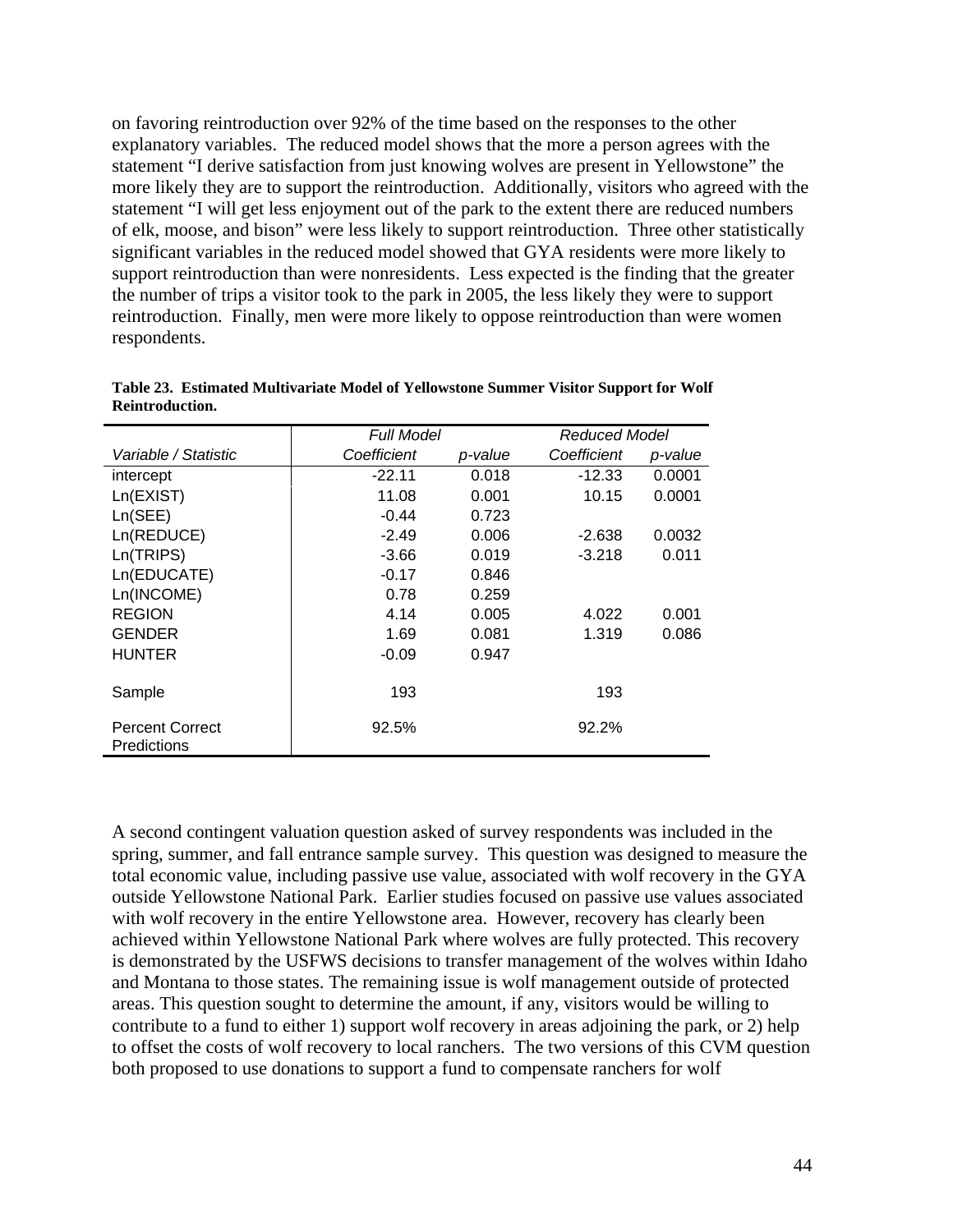depredation of livestock, however the wording of the different questions (shown below) emphasized different aspects of this program.

#### **1: Viability of Wolves outside the Park**

An economic consequence of having wolves in Yellowstone National Park is that some of the wolves that disperse out of the park will prey on domestic livestock. To help overcome this problem, private conservation organizations have established **funds to compensate livestock owners** for any wolf predation. Suppose that a necessary condition for wolves to exist in areas adjoining the park is that ranchers are compensated for their losses. By having a larger overall wolf population and range in the Yellowstone wolf recovery area, the long term viability and genetic health of this population, both inside and outside of the park, is improved. Hypothetically, if you were contacted within the next month, **would you choose to donate \$ \_\_\_\_\_\_\_** to support wolf recovery in areas adjoining the park?

#### **2: Rancher Compensation Question**

An economic consequence of having wolves in Yellowstone National Park is that some of the wolves that disperse out of the park will prey on domestic livestock. To help overcome this problem, funds could be administered by local ranchlands organizations to compensate livestock owners for any wolf predation. Hypothetically, if you were contacted within the next month, **would you choose to donate \$\_\_\_\_\_\_\_** to help offset the costs of wolf recovery to area ranchers?

Table 24 shows an estimated model of willingness to pay to support a trust fund to compensate ranchers for livestock lost to wolf depredation and thus support wolf reintroduction. This model was estimated only for those who indicated they favored wolf reintroduction. Included in the estimated models was a variable indicating which version of the survey was used. The model results show that while there is consistency across seasons in that those visitors answering the second version of the CV question (number 2, above) had a lower willingness to pay than those answering version 1 of the question. This variable was only marginally significant, however, in the spring and summer samples, and not at all statistically significant in the fall sample. Overall, the estimated net willingness to pay to support wolf reintroduction for ranged from approximately \$22 to \$40. This compares to the 1991 study of passive use values for park visitors for wolf recovery in the entire GYA including Yellowstone National Park of \$65.14, or in 2005 dollars \$93.40.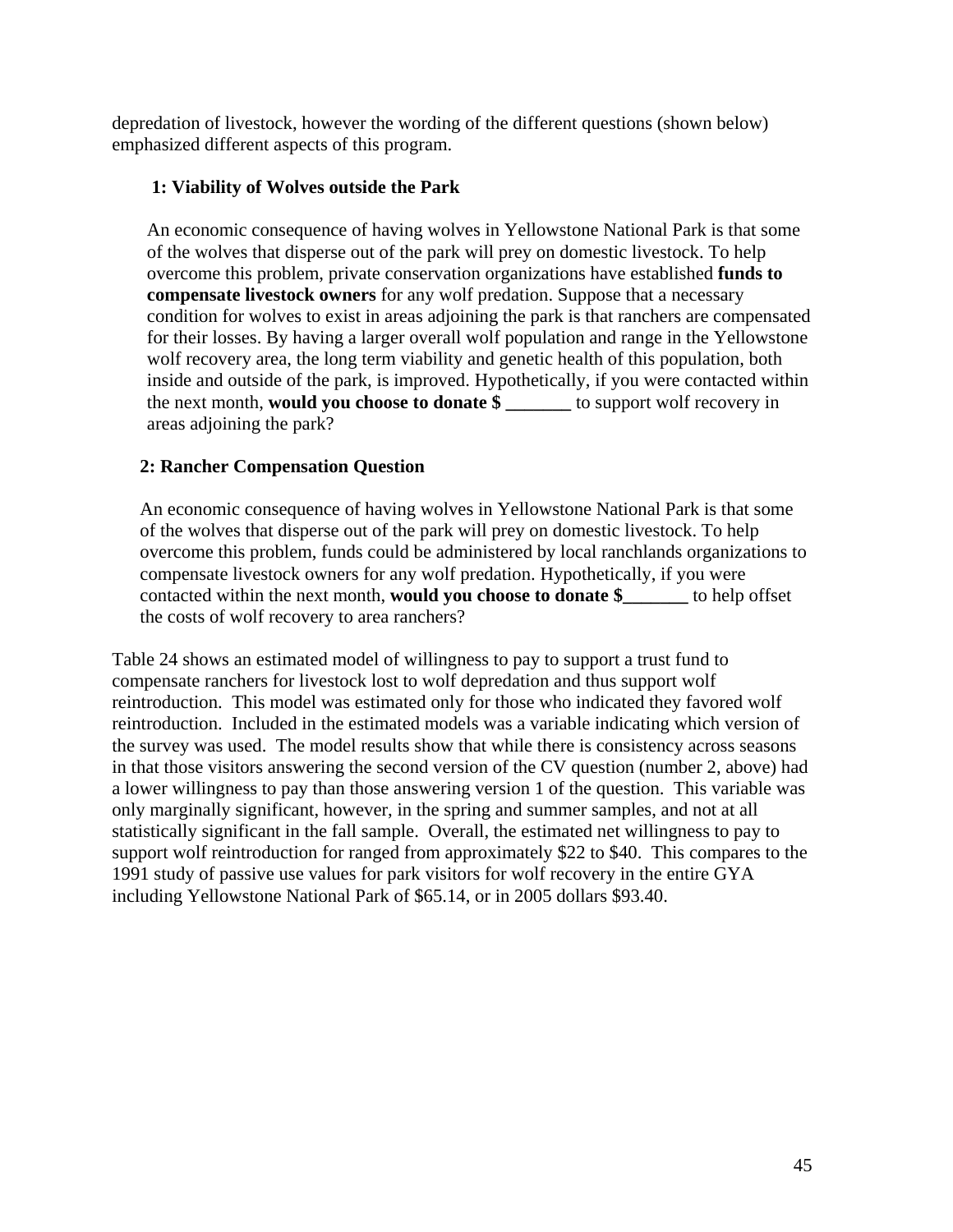|                                                                  |             | Spring  |             | Summer    |         |    | Fall        |         |
|------------------------------------------------------------------|-------------|---------|-------------|-----------|---------|----|-------------|---------|
| <b>Statistic</b>                                                 | Coefficient | p-value | Coefficient |           | p-value |    | Coefficient | p-value |
| Intercept                                                        | 1.1369      | 0.0498  |             | 0.5192    | 0.3472  |    | 0.9908      | 0.091   |
| Log(BID)                                                         | $-0.675$    | 0.0001  |             | $-0.5488$ | 0.0002  |    | $-0.568$    | 0.0003  |
| Question                                                         | $-0.455$    | 0.1497  |             | $-0.3807$ | 0.1997  |    | $-0.0944$   | 0.7684  |
| % Concordant                                                     | 0.638       |         |             | 0.585     |         |    | 0.617       |         |
| Sample size                                                      | 304         |         |             | 362       |         |    | 229         |         |
| <b>Truncated Mean</b><br>WTP-Rancher<br>compensation<br>question | \$<br>22.97 |         | \$          | 21.89     |         | \$ | 37.76       |         |
| <b>Truncated Mean</b><br>WTP- Wolf viability<br>outside the park | \$<br>32.78 |         | \$          | 29.89     |         | \$ | 40.52       |         |

**Table 24. Estimated Models of Willingness to Pay to Support a Trust Fund for Wolf Protection.** 

# *4.5 Characteristics of Lamar Valley Visitors*

As discussed in Section 3, above, there were two separate visitor populations that were surveyed through the 2005 Yellowstone visitor survey: visitors entering the park through the main park entrance stations, and visitors that were parked along the primary Lamar Valley wolf watching area. This section discusses a selection of survey results from the Lamar Valley sample and compares those results to the entrance station results.

It was anticipated in designing the survey sampling plan that the visitors intercepted in the Lamar Valley would tend to be more interested in wildlife viewing in general and wolf watching in particular than the typical Yellowstone visitor. This expectation was confirmed by results from the Lamar sample surveys.

Table 25 shows the responses of visitors sampled in the Lamar Valley to several key questions related to wolves in the park and wolf reintroduction.

Table 26 shows a comparison of responses to these questions between visitors sampled at entrance stations during the summer season and those sampled in the Lamar Valley during the summer season. Clearly, by every measure presented in the table those visitors sampled in the Lamar are more interested in wildlife viewing activities in general and wolf watching in particular and are more supportive of wolf recovery than those visitors sampled randomly at park entrance stations. These results are consistent with findings by Montag et al. (2005) that Lamar Valley visitors are focused on wildlife observation.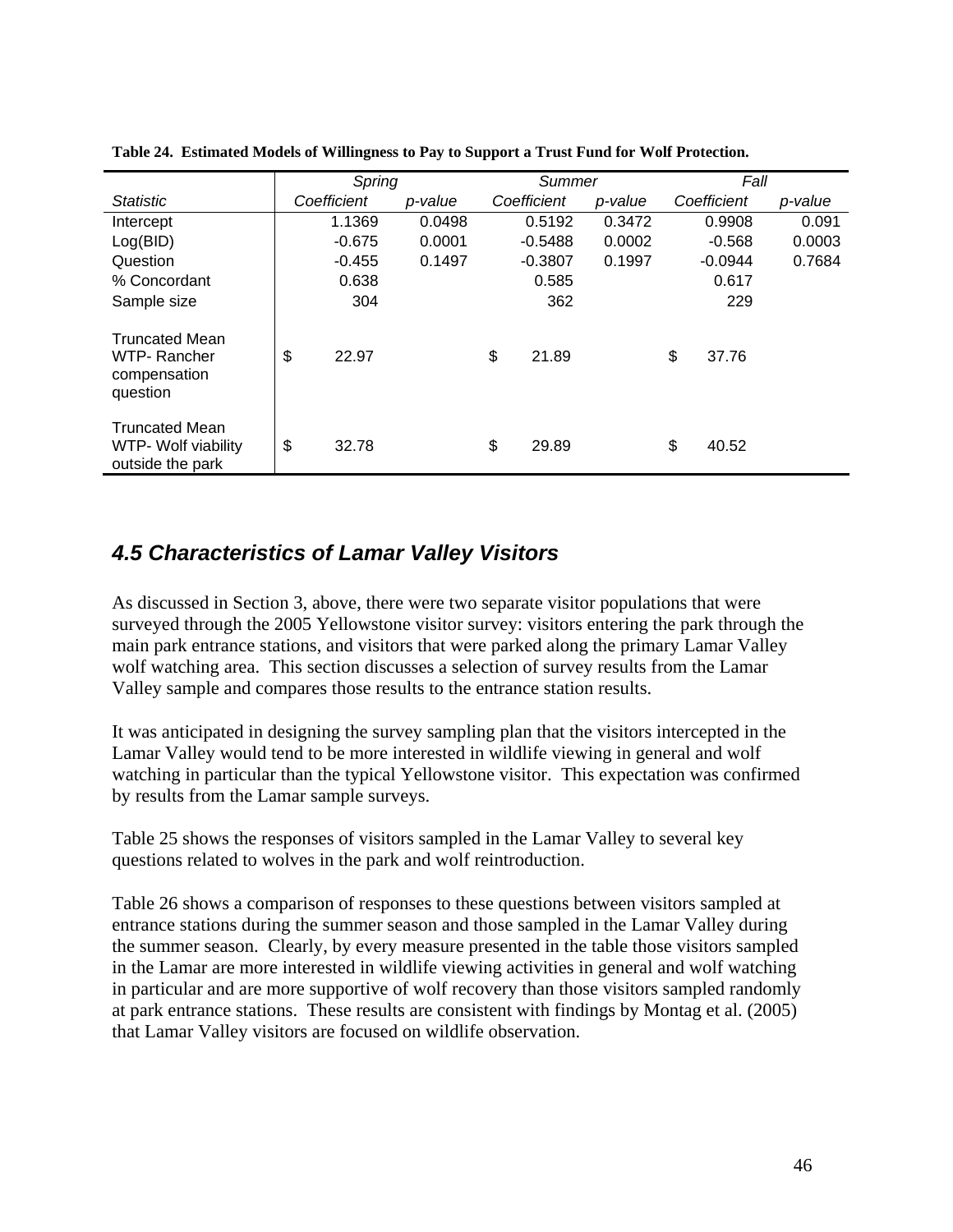| <i>Statistic</i>                          | Spring    | <i>Summer</i> | Fall     | Winter    |
|-------------------------------------------|-----------|---------------|----------|-----------|
|                                           | $N = 108$ | $N=76$        | $N = 95$ | $N = 152$ |
| Percent of visitors listing "wildlife"    |           |               |          |           |
| viewing" as the primary purpose for their | 71.7%     | 64.3%         | $60.9\%$ | 71.0%     |
| trip                                      |           |               |          |           |
| Percent saying seeing or hearing wolves   |           |               |          |           |
| was one of the reasons for visiting       | 83.3%     | 86.4%         | 85.3%    | 87.2%     |
| Yellowstone                               |           |               |          |           |
| Percent of those above who would not      |           |               |          |           |
| have made the trip if wolves were not     | 16.8%     | 15.0%         | 12.1%    | 30.7%     |
| present in the park                       |           |               |          |           |
| Percent who favor wolf reintroduction to  |           |               |          |           |
| the park                                  | 87.1%     | 87.7%         | 86.0%    | 91.1%     |

**Table 25. Lamar Valley Visitor Sample Responses to Key Wolf-related Survey Questions** 

#### **Table 26. Comparison of Summer Sample Lamar Valley and Entrance Station Visitor Responses to Key Wolf-related Questions.**

| <i>Statistic</i>                          | Lamar Sample | Entrance Sample |
|-------------------------------------------|--------------|-----------------|
|                                           | $N=76$       | $N = 477$       |
| Percent of visitors listing "wildlife"    |              |                 |
| viewing" as the primary purpose for their | 64.3%        | 30.3%           |
| trip                                      |              |                 |
| Percent saying seeing or hearing wolves   |              |                 |
| was one of the reasons for visiting       | 86.4%        | 50.0%           |
| Yellowstone                               |              |                 |
| Percent of those above who would not      |              |                 |
| have made the trip if wolves were not     | 15.0%        | 7.18%           |
| present in the park                       |              |                 |
| Percent who favor wolf reintroduction to  |              |                 |
| the park                                  | 87.7%        | 61.4%           |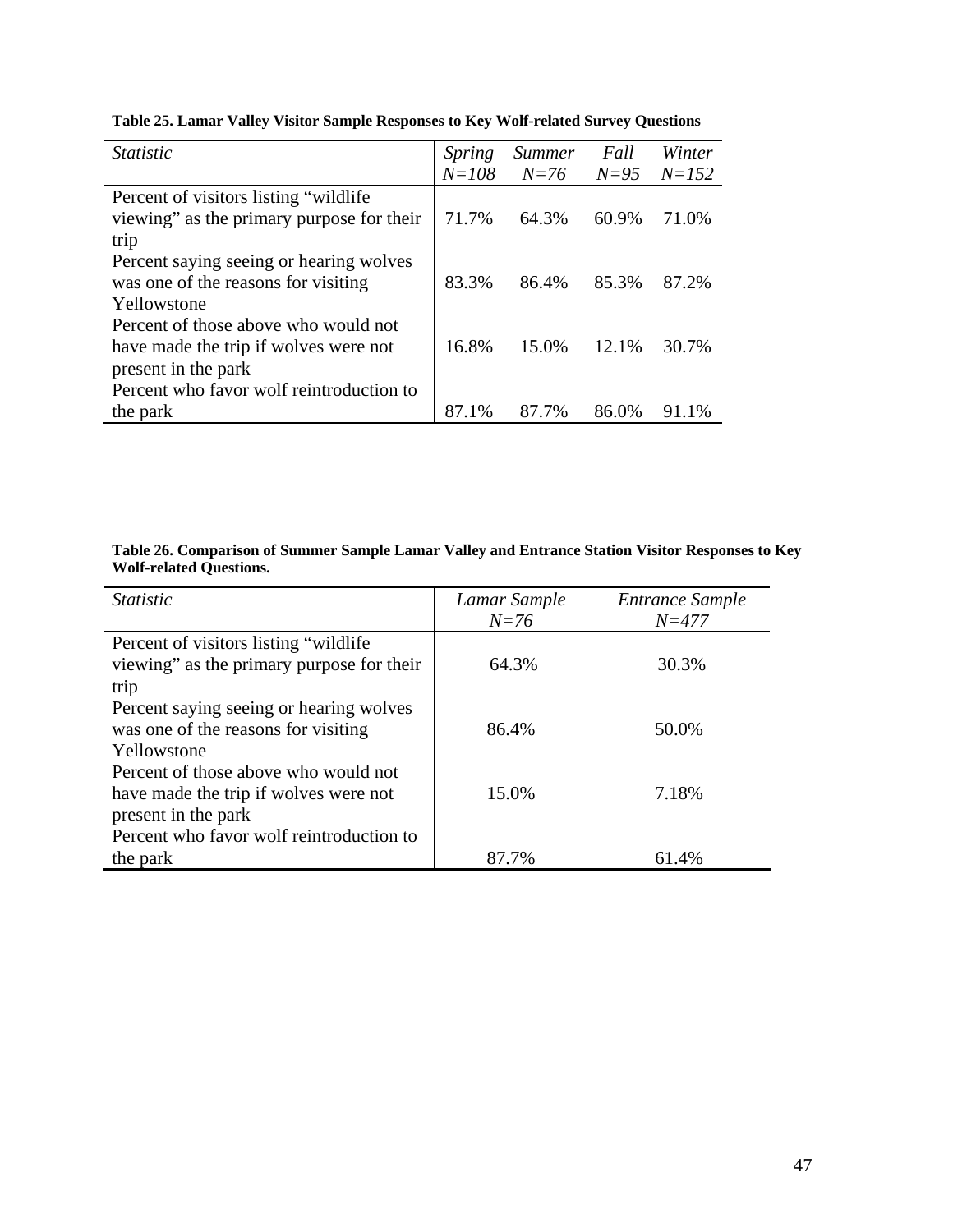# **5.0 Regional Economic Impact Analysis**

Section 5 of this report provides current estimates of a range of economic impacts associated with Yellowstone wolf reintroduction. These include estimates of Yellowstone visitor spending attributable to wolf presence in the park, estimates of economic losses due to wolf predation of livestock, and losses due to wolf predation of big game herds.

### *5.1 Percent of Yellowstone National Park Visitation Attributable to Wolves*

The economic analysis associated with the Yellowstone area wolf reintroduction EIS included an estimate of how many new recreational visits per year would result from reintroduction of wolves to the park. The 2005 survey included a series of questions designed to allow the estimation of the percent of current Yellowstone National Park visitation attributable to wolf presence in the park. Survey respondents were asked the following questions:

Was the possibility of seeing or hearing **wolves** one of the reasons for your visiting Yellowstone National Park on this trip? 8 NO 8 YES

**IF YES**, would you still have chosen to take this trip even if **wolves** were not present in the Yellowstone National Park? (please check one) 8 DEFINITELY YES 8 DEFINITELY NO 8 NOT SURE

Table 27 shows the percentage of visitors who responded that one of the reasons for their trip to Yellowstone National Park was the possibility of seeing or hearing wolves, what percentage of visitors would not have come had it not been for the presence of wolves in Yellowstone, and the calculated percentage of park visitation attributable to wolves. The estimated percentage of Yellowstone visitation attributable to wolves ranges from 1.5% in the spring season to nearly 5% in the fall.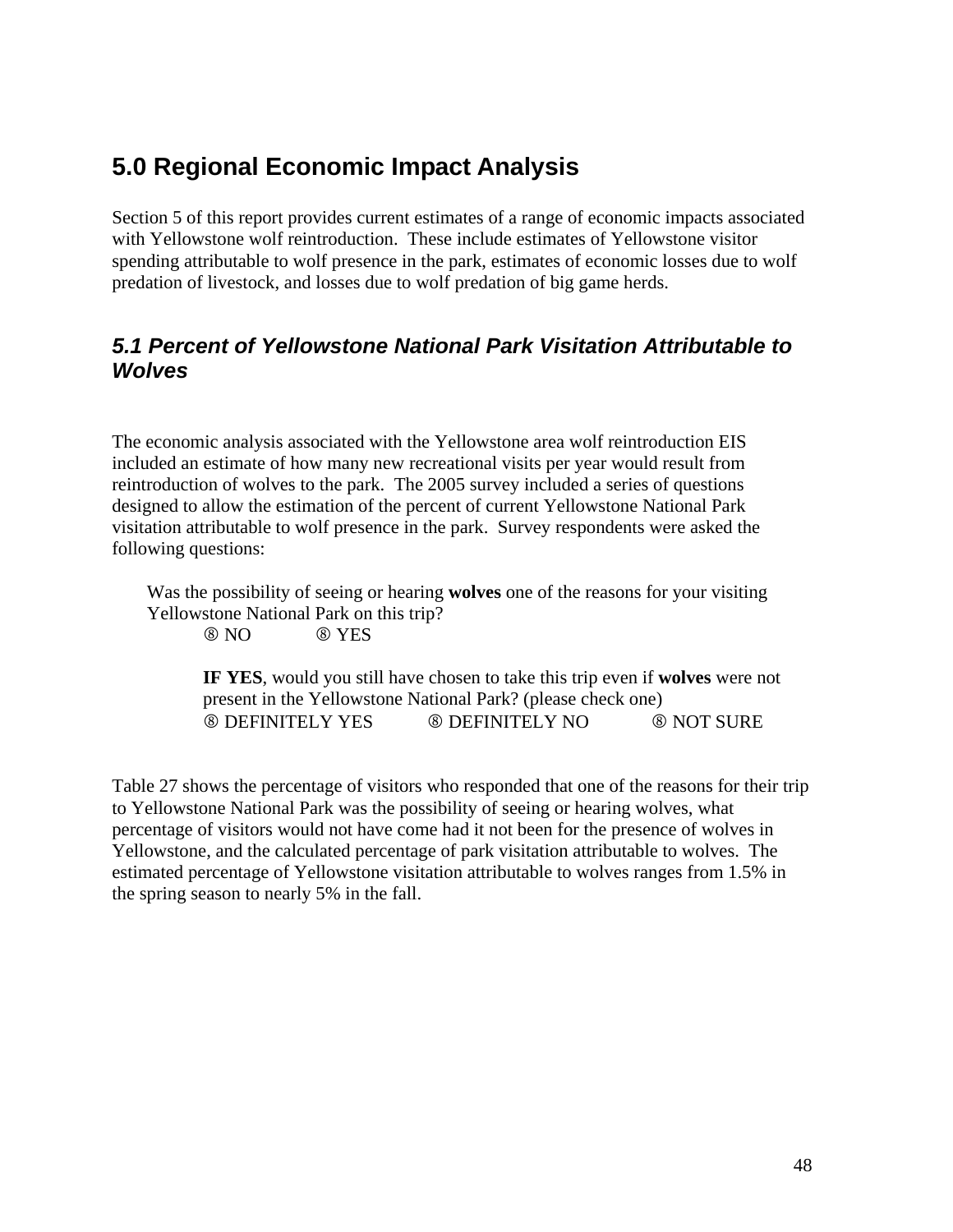| <i>Statistic</i>                                                                                                                                     | Spring<br>$N = 495$ | <i>Summer</i><br>$N = 477$ | Fall<br>$N = 322$ | Winter <sup>*</sup><br>$N = 221$ |
|------------------------------------------------------------------------------------------------------------------------------------------------------|---------------------|----------------------------|-------------------|----------------------------------|
| Percent responding that "the<br>possibility of seeing or hearing<br>wolves was one of the reasons<br>for visiting Yellowstone N.P. on<br>this trip." | 48.9%               | 50.04%                     | 55.7%             | 35.9%                            |
| Percent of those above who said<br>they would definitely not have<br>taken trip if wolves were not<br>present in Yellowstone N.P.                    | 3.1%                | 7.18%                      | 8.88%             | 10.2%                            |
| Percent of total visitation<br>attributable to the presence of<br>wolves                                                                             | 1.49%               | 3.59%                      | 4.95%             | 3.66%                            |

**Table 27. Yellowstone Visitor Responses to Contingent Behavior Questions on the Importance of Wolf Presence in their Decision to Visit the Park.** 

<sup>1</sup> Winter season statistics are from 1998-99 winter Yellowstone National Park survey results asking the same question.

# *5.2 Economic Impact to GYA of Increased Visitation Due to Wolf Presence*

There are several primary pieces of information needed to estimate the contribution of Yellowstone wolf presence to park visitation and visitor spending:

*1) Since only spending by visitors coming from outside the 17-county GYA area is considered, the proportion of visitation from outside the GYA is necessary. 2) The average spending per trip within the GYA by these non-residents is needed. 3) The percent of non-residents who would not have visited without the presence of wolves. 4) Total annual recreational visitation for the park.*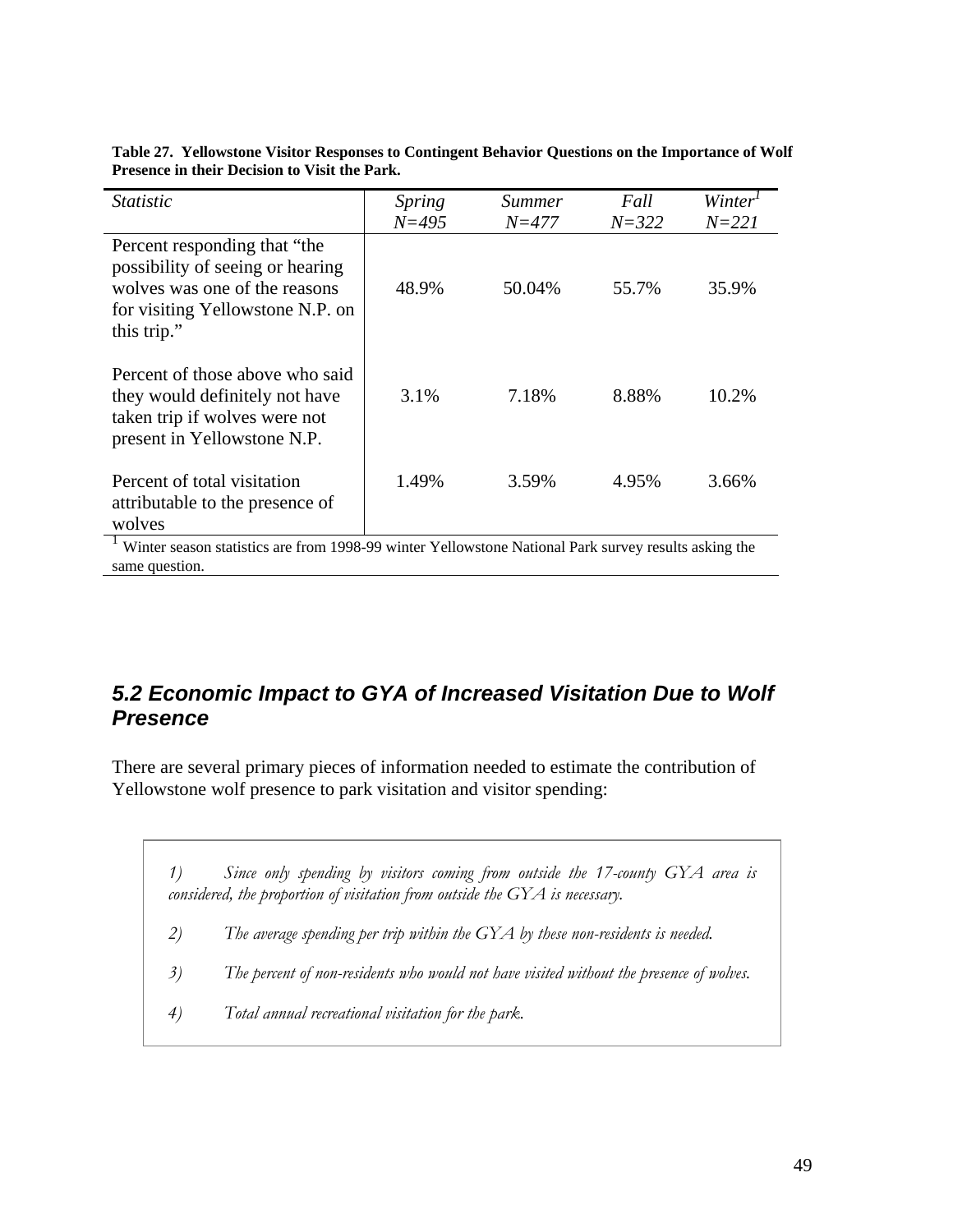Table 18 shows the reported distribution of visitor spending between geographic areas by season. On average, for the summer season sample, visitors from outside the Greater Yellowstone Area spent an average of \$709 per person on their trips which included visits to Yellowstone National Park. Of this amount, about 49 % was reported as being spent within the three-state Idaho, Montana, and Wyoming region, and about 27% being spent in the 17 county Greater Yellowstone area. In estimating the impact of non-resident visitor spending on the GYA counties, it is this later amount (that spending within the GYA) that is relevant in calculating local-area expenditure impacts.

Estimation of the percent of Yellowstone National Park visitors who would not have visited the park without the presence of wolves is derived above in Table 27. This estimation, however, was for all Yellowstone National Park visitors. In order to estimate the local (GYA) economic expenditure impact of those visitors who would not travel to Yellowstone in the absence of wolves only the responses of those visitors living outside the GYA counties are considered. The following estimation of the GYA expenditure impact of wolf-dependent park visitation is based on the responses of visitors who do not reside in the GYA. For those park visitors coming from outside the GYA, between 2.5 percent and 4.5 percent (depending on the sample season) said they would not have made the trip if the opportunity to hear or see wolves had not been available to them in the park. As noted, the 2005 visitor survey is stratified by season of the year. Table 28 details the estimation of annual out-of-area visitor spending within the 17-county GYA that can be attributable to the presence of wolves.

As Table 28 shows, it is estimated that approximately \$22.5 million in direct non-resident spending within the GYA is directly attributable to the presence of wolves in the park. Based on the estimated variability in the estimates used, the 95% confidence interval associated with estimated wolf-related visitor spending ranges from \$14.5 to \$30.6 million annually.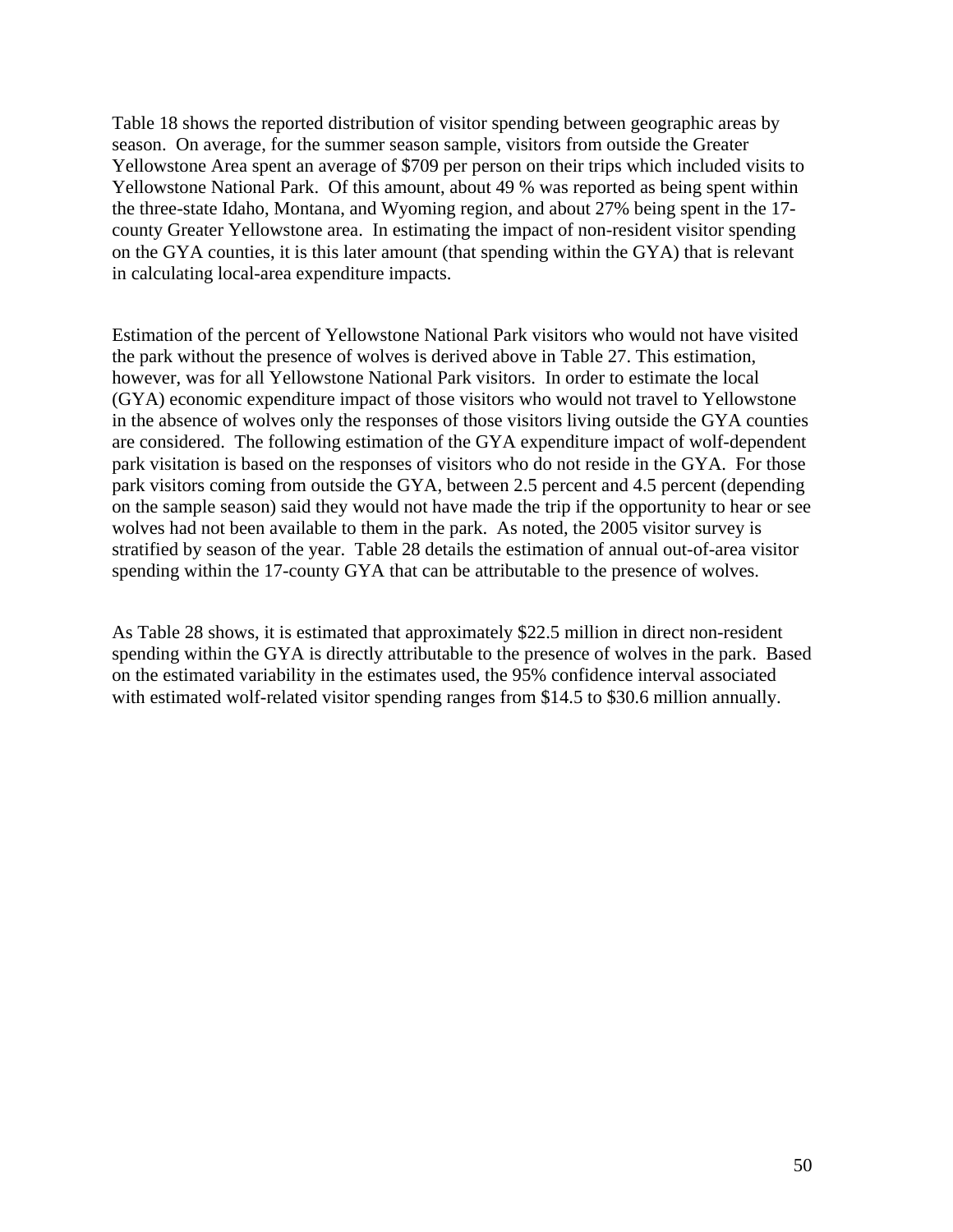| <b>Statistic</b>                           | <b>Spring</b> | <b>Summer</b> | Fall               | <b>Winter</b>         |
|--------------------------------------------|---------------|---------------|--------------------|-----------------------|
| Total recreational visitation to           | 382,598       | 1,819,798     | 547,777            | 85,478                |
| Yellowstone                                |               |               |                    |                       |
| % of visitors from outside the             | 83.3%         | 92.02%        | 82.5%              | $82.2\%$ <sup>a</sup> |
| 17-county GYA                              |               |               |                    |                       |
| (A) Recreational visitors from             | 318,704       | 1,674,578     | 451,916            | 70,289                |
| out of the GYA                             |               |               |                    |                       |
| (B) % of visitors who would                | 2.62%         | 4.58%         | 3.94%              | $3.66\%$ <sup>a</sup> |
| not have visited without the               |               |               |                    |                       |
| presence of wolves                         |               |               |                    |                       |
| (C) Average spending per                   | \$220.55      | \$187.85      | \$279.55           | \$510.84 <sup>a</sup> |
| visitor within the GYA by                  |               |               |                    |                       |
| visitors from outside the GYA <sup>b</sup> |               |               |                    |                       |
| $(A) * (B) * (C)$ Total estimated          | \$1,839,494   | \$14,416,720  | \$4,981,315        | \$1,314,167           |
| annual GYA visitor spending                |               |               |                    |                       |
| attributable to wolves                     |               |               |                    |                       |
|                                            |               |               |                    |                       |
| Total estimated annual visitor             | \$22,551,697  |               |                    |                       |
| spending in the GYA                        |               |               |                    |                       |
| attributable to wolf presence              |               |               |                    |                       |
| 95% Confidence interval                    |               | \$14,475,589  | \$30,627,805<br>to |                       |

**Table 28. Estimated Total 2005 Direct Spending Impact of Wolf Presence in the 17-county GYA Economy.** 

<sup>a</sup> winter estimates utilize 1999 winter visitor survey estimates (Duffield and Neher 2000a).

<sup>b</sup> average spending was for all visitors from outside the analysis area. Average spending for those who only come for wolves was nearly identical, but due to a much smaller sample size, had a much higher variance.

Table 28, above, shows estimated total direct park visitor spending within the 17-county GYA by visitors from outside of the GYA that is directly attributable to the presence of wolves in the park. The analysis for the wolf reintroduction EIS examined the impact of wolf presence on park visitation and spending at the three-state level (MT, ID, and WY) rather than the 17-county GYA level. Table 29 shows the derivation of an estimate of impacts to the three-state region for comparison below to the estimate derived by Duffield (1992). In total, it is estimated that visitors coming from outside the three-state region, who are coming specifically to see or hear wolves in the park, spend \$35.5 million annually.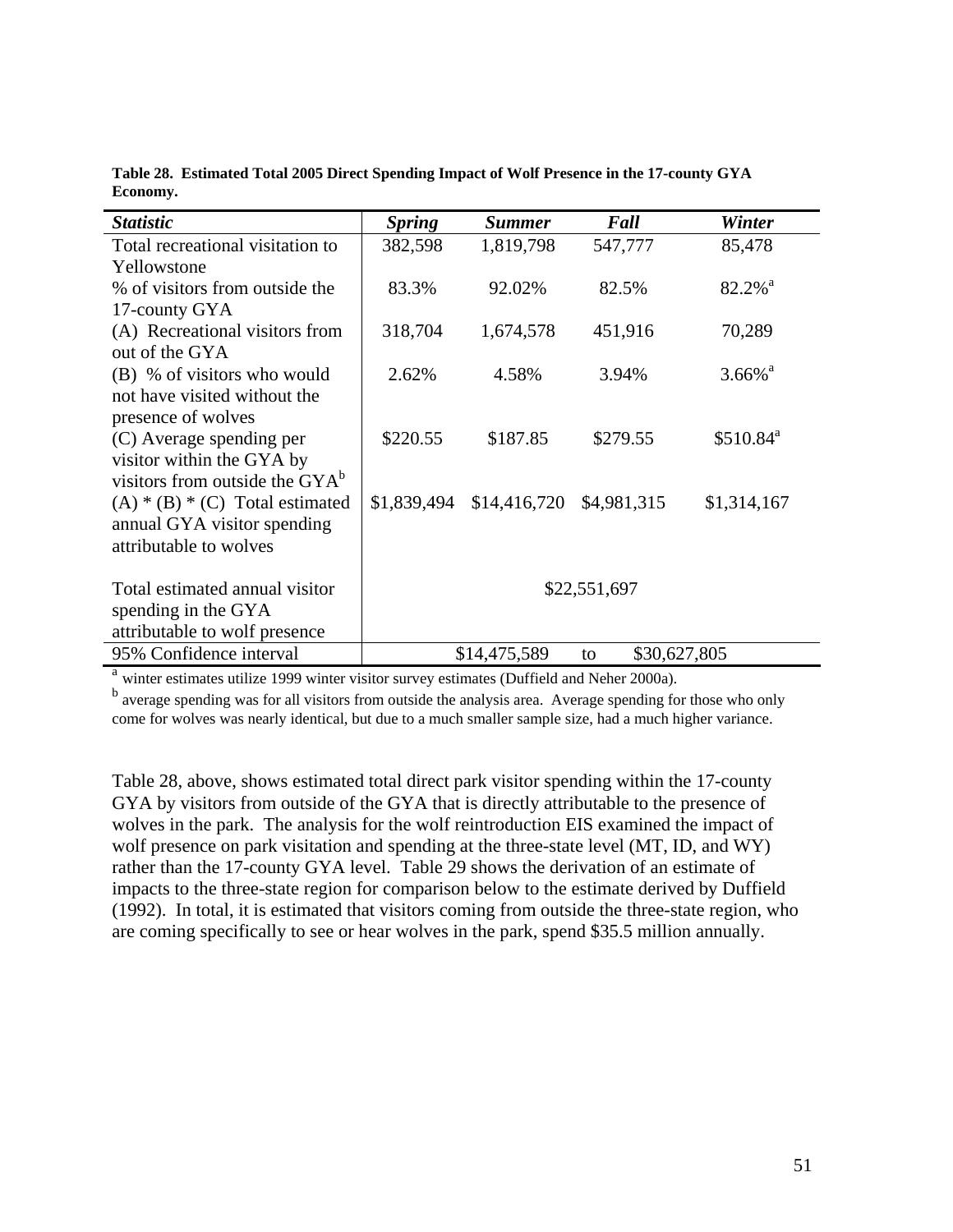| <b>Statistic</b>                            | <b>Spring</b> | <b>Summer</b> | Fall               | Winter <sup>a</sup> |
|---------------------------------------------|---------------|---------------|--------------------|---------------------|
| Total recreational visitation to            | 382,598       | 1,819,798     | 547,777            | 85,478              |
| Yellowstone                                 |               |               |                    |                     |
| % of visitors from outside the              | 70.5%         | 83.68%        | 67.59%             | 82.2%               |
| three-state area                            |               |               |                    |                     |
| (A) Recreational visitors from              | 269,770       | 1,522,807     | 370,242            | 70,289              |
| out of the three states                     |               |               |                    |                     |
| (B) % of visitors who would                 | 1.93%         | 4.78%         | 3.45%              | 3.66%               |
| not have visited without the                |               |               |                    |                     |
| presence of wolves                          |               |               |                    |                     |
| (C) Average spending per                    | \$361.89      | \$369.12      | \$425.50           | \$510.84            |
| visitor within the three states by          |               |               |                    |                     |
| visitors from outside the area <sup>b</sup> |               |               |                    |                     |
| $(A) * (B) * (C)$ Total estimated           | \$1,885,178   | \$26,889,668  | \$5,431,916        | \$1,314,167         |
| annual three-state visitor                  |               |               |                    |                     |
| spending attributable to wolves             |               |               |                    |                     |
|                                             |               |               |                    |                     |
| Total estimated annual visitor              |               |               |                    |                     |
| spending in the three states                | \$35,520,929  |               |                    |                     |
| attributable to wolves                      |               |               |                    |                     |
| 95% Confidence interval                     |               | \$22,404,274  | \$48,637,585<br>to |                     |

**Table 29. Estimated Three-State Direct Expenditure Impact Associated with Wolf Presence in Yellowstone National Park.** 

<sup>a</sup> winter estimates utilize 1999 winter visitor survey estimates (Duffield and Neher 2000a).

<sup>b</sup> average spending was for all visitors from outside the analysis area. Average spending for those who only come for wolves was nearly identical, but due to a much smaller sample size, had a much higher variance.

#### **5.2.1 Net Economic Value of Wolf-related Increased Visitation**

As detailed in the previous section, responses by Yellowstone visitors to the 2005 visitor survey indicate that in total 105,424 visitors would not have visited the park in 2005 had wolves not been present. Table 20, above, showed estimated ranges of net economic value per trip to Yellowstone National Park by season, based on contingent valuation questions responses included in the visitor survey. The ranges of estimated WTP (willingness to pay) within seasons in Table 20 are based on estimates using the two question formats for the contingent valuation question (dichotomous choice and payment card). In total, it is estimated that the presence of wolves in Yellowstone National Park in 2005 led to increased visitation to the park resulting in additional net economic value to visitors of between \$18.3 and \$30.6 million (Table 30). Depending on the time of year, there may be an offsetting increase in congestion costs to visitors. Another possible offset to the WTP estimates above is the possibility that trips to see of hear wolves in the park are substituted away from other sites and activities. Analysis of the possible offsetting costs and benefits to park visitors from this national perspective is beyond the scope of this analysis.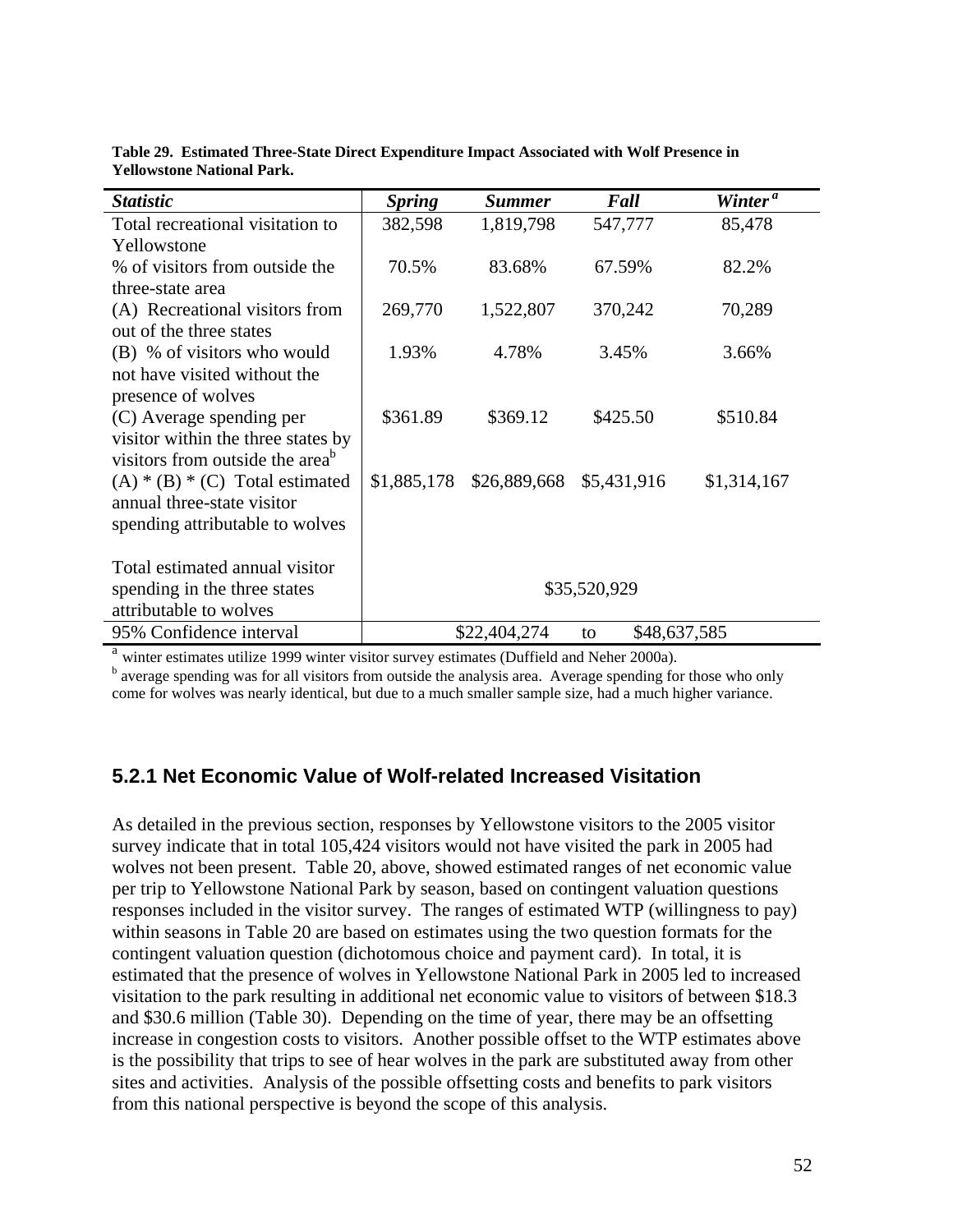| Estimate                                                                                                 | <i>Spring</i> | <i>Summer</i> | Fall            | Winter    |
|----------------------------------------------------------------------------------------------------------|---------------|---------------|-----------------|-----------|
|                                                                                                          | $N = 418$     | $N = 328$     | $N = 286$       | $N = 173$ |
| <b>Net Willingness to Pay Estimates</b>                                                                  |               |               |                 |           |
| Low estimate (payment card)                                                                              | \$161         | \$184         | \$140           | \$105     |
| High Estimate (dichotomous choice)                                                                       | \$300         | \$297         | \$264           | \$201     |
| Estimated increase in visitation due                                                                     |               |               |                 |           |
| to wolf presence                                                                                         | 8,350         | 76,696        | 17,805          | 3,129     |
|                                                                                                          |               |               |                 |           |
| Low estimated Net Economic Value                                                                         | \$1.34        | \$14.11       | \$2.49          | \$0.33    |
| (\$million 2005 dollars)                                                                                 |               |               |                 |           |
| <b>High estimated Net Economic Value</b>                                                                 | \$2.50        | \$22.78       | \$4.70          | \$0.63    |
|                                                                                                          |               |               |                 |           |
| <b>Total estimated Net Economic Value</b>                                                                |               | \$18.28<br>to | \$30.61 million |           |
| Note: Winter Net willingness to pay estimates are based on North Entrance wheeled traffic visitors only. |               |               |                 |           |
| Winter visitation includes over-snow visits at all entrances.                                            |               |               |                 |           |

**Table 30. Estimated Yellowstone National Park Net Economic Value of Visitor Trips Resulting from the Presence of Wolves in the Park.** 

# *5.3 Economic Impact of Wolf Livestock Predation*

Estimation of the economic impact of wolf depredation on domestic livestock in the GYA is based on data collected and published by Defender's of Wildlife related to payments from their Wolf Compensation Fund (http://www.Defenders.org). Since 1996 the average annual payments for wolf depredation averaged about \$27,000. In 2004 and 2005, however, payments increased dramatically averaging \$63,818 in these two years.

It is possible that actual livestock depredation losses due to wolves were greater than indicated by compensation payments. Wolf kills may have gone un-found or un-verified, or ranchers may have chosen not to report depredation losses to the compensation fund. For example, Montag et. al (2003) found that a majority of livestock owners (63%) in a survey of four rural communities in MT, ID, and WY felt the verification standards for compensation were too strict. A similar majority (60%) were not confident they would be compensated in the event of wolf or bear depredation. The extent to which reported losses might understate actual losses is unknown.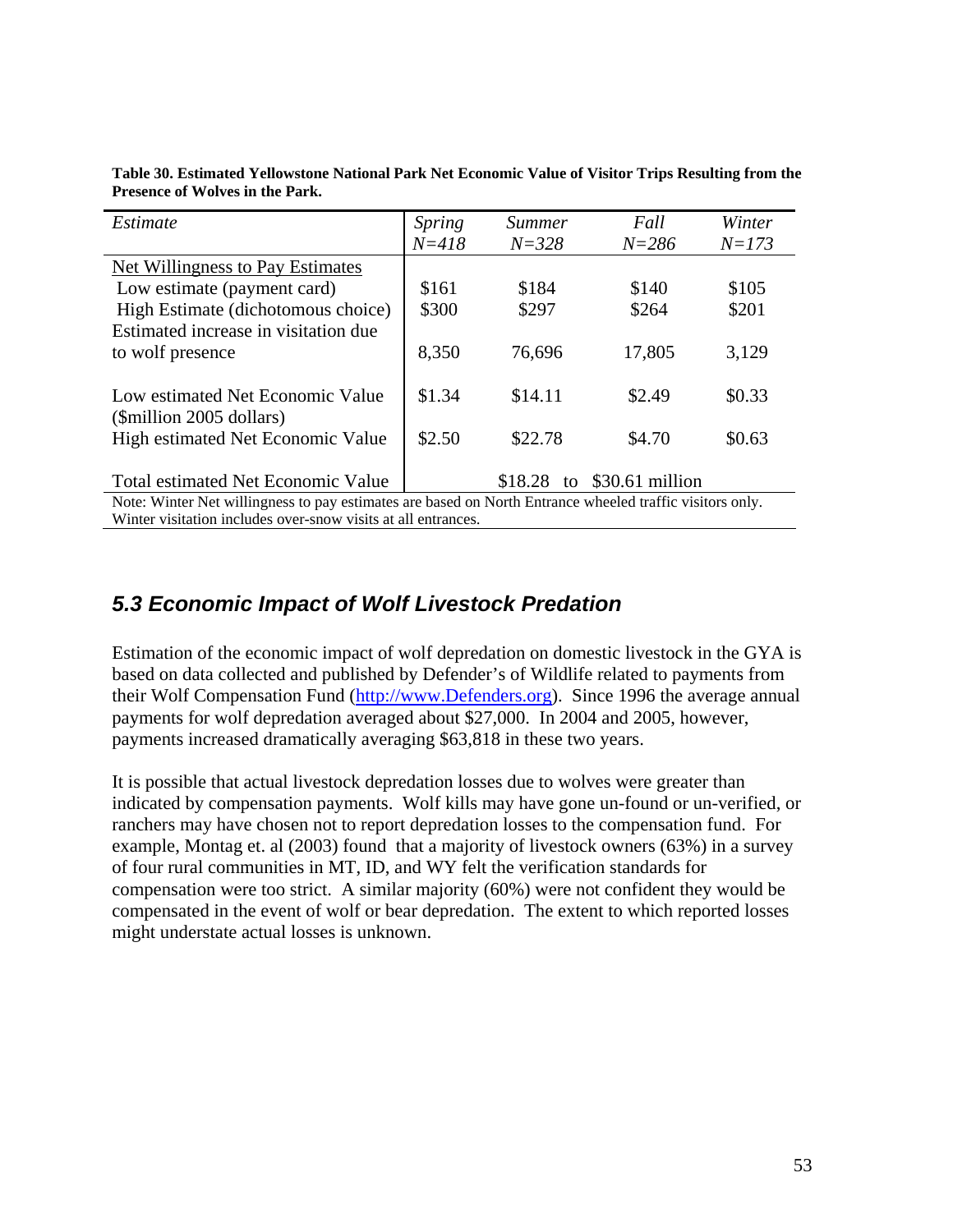| Table 31. Defender's of Wildlife Wolf Compensation Fund Payments and Statistics for GYA Region: |
|-------------------------------------------------------------------------------------------------|
| 1996-2005.                                                                                      |

| <i>Statistic</i>                       | Value     |
|----------------------------------------|-----------|
| Total Defender's of Wildlife Wolf      | \$270,435 |
| Compensation Fund Payments (1996-2005) |           |
| Average annual payments                | \$27,044  |
| 2004-2005 average payments             | \$63,818  |
| Total animals compensated for          | 967       |

# *5.4 Economic Impact of Wolf Predation on Big Game Herds*

While a substantial body of recent literature on wolf-prey modeling in the Yellowstone ecosystem exists, the large majority of this work focuses on the Yellowstone Northern Range elk herd. Additionally, recent concern over wolf predation of big game has centered on this elk population and associated hunter permits and harvest. Figure 8 and Table 32 show the Northern herd elk population levels along with the levels of harvest in the late-season elk hunt, and in recent years, wolf population in the northern range. While elk populations are at 30-year lows, there have been substantial variations in this population, both following and prior to wolf reintroduction.

The prediction in the 1994 EIS was that reduced hunter harvest of elk, mule deer, and moose in the Greater Yellowstone Recovery Area could result in foregone hunter benefits of \$187,000 to \$465,000 per year. The first estimate is specific to Yellowstone's northern range and associated hunting districts in Montana. It was anticipated that a foregone harvest of up to 9 moose, 122 antlerless mule deer, and 280 elk in adjoining hunting districts in Montana would lead to a loss of 2,300 hunter days annually. The loss specific to elk hunting was estimated to be about \$97,000 annually, or about 50% of the total value of foregone hunting opportunities. As in the original, a caveat to these estimates is that they do not account for any substitution behavior by hunters in response to changes in Gardiner late hunt opportunities. In other words, it is likely that these are overestimates of hunter losses for any given reduction in permits.

A summary of the hunter harvest data for the Gardiner late hunts is as follows. The long term average hunter harvest prior to wolf recovery was 1,014 during 1976-1994. For the period after wolf reintroduction, the average hunter harvest was actually higher at 1,372 for 1995 to 2004. Hunter success during 1995-2004 (with a mean of 65 percent and a range of 43-97 percent) was similar to success during 1976-1994 (mean of 64 percent and a range of 10 to 96 percent). However, Montana Fish Wildlife and Parks has recently been reducing antlerless permits in the late Gardiner hunt substantially from 2,882 to 1,400 during 2000 to 2004 and down to only 100 permits in 2006. However, there have been no reductions in the northern range for permits, animals harvested, or hunter success for mule deer or moose as a result of wolf restoration (White et al. 2005). The issue is interpreting the role of wolves, climate (a recent extended period of drought), and the unusually high hunter harvest levels in the last decade in explaining changes in elk populations and current hunter harvest opportunities.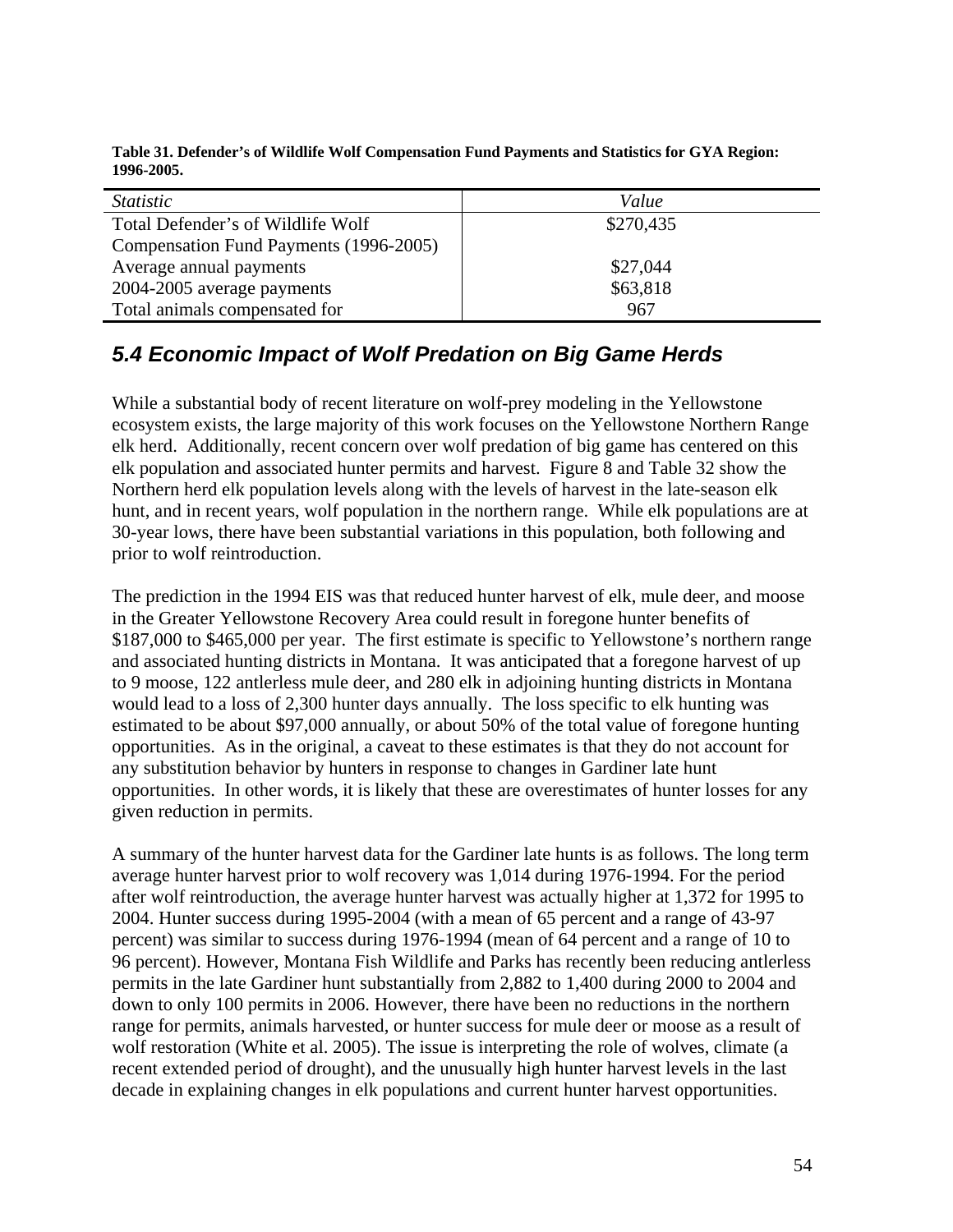In short, the primary question for our purposes is whether recent declines in elk populations are largely, moderately, or minimally due to corresponding increases in wolf numbers in the area.



**Figure 8. Time Series Plot of Northern Range Elk Populations, Late Season Elk Harvest, and Wolf Population.**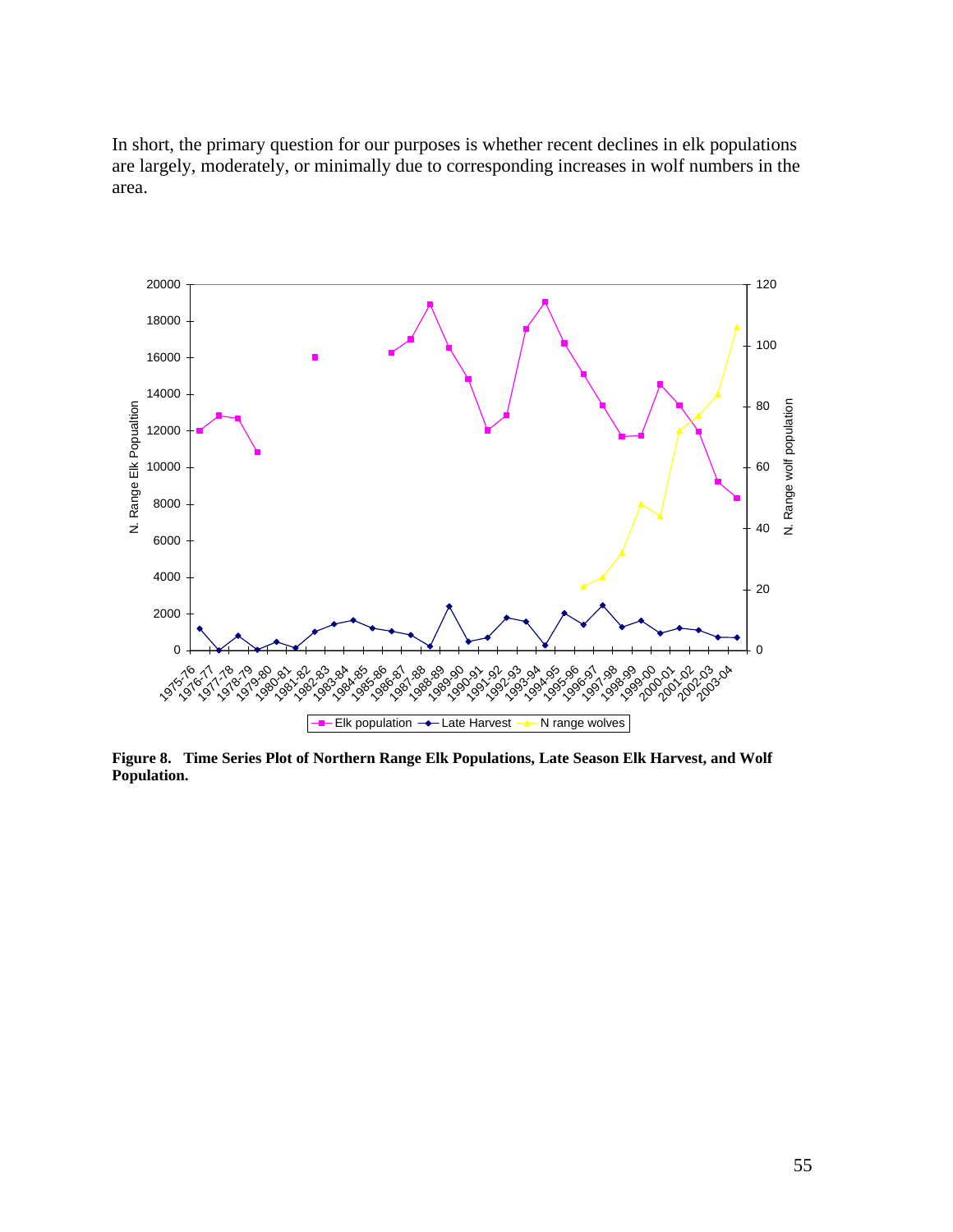| Year    | Elk population | Late Harvest | N. range<br>wolves |
|---------|----------------|--------------|--------------------|
|         |                |              |                    |
| 1975-76 | 12,014         | 1,189        |                    |
| 1976-77 | 12,828         |              |                    |
| 1977-78 | 12,680         | 802          |                    |
| 1978-79 | 10,838         | 31           |                    |
| 1979-80 |                | 467          |                    |
| 1980-81 |                | 133          |                    |
| 1981-82 | 16,019         | 1,015        |                    |
| 1982-83 |                | 1,434        |                    |
| 1983-84 |                | 1,657        |                    |
| 1984-85 |                | 1,211        |                    |
| 1985-86 | 16,286         | 1,042        |                    |
| 1986-87 | 17,007         | 845          |                    |
| 1987-88 | 18,913         | 220          |                    |
| 1988-89 | 16,536         | 2,409        |                    |
| 1989-90 | 14,829         | 484          |                    |
| 1990-91 | 12,027         | 697          |                    |
| 1991-92 | 12,859         | 1,787        |                    |
| 1992-93 | 17,585         | 1,574        |                    |
| 1993-94 | 19,045         | 273          |                    |
| 1994-95 | 16,791         | 2,039        |                    |
| 1995-96 | 15,091         | 1,400        | 21                 |
| 1996-97 | 13,391         | 2,465        | 24                 |
| 1997-98 | 11,692         | 1,273        | 32                 |
| 1998-99 | 11,742         | 1,626        | 48                 |
| 1999-00 | 14,538         | 940          | 44                 |
| 2000-01 | 13,400         | 1,221        | 72                 |
| 2001-02 | 11,969         | 1,103        | 77                 |
| 2002-03 | 9,215          | 718          | 84                 |
| 2003-04 | 8,335          | 702          | 106                |

**Table 32 . Time Series Data, Northern Range Elk Populations, Late Season Elk Harvest, and Wolf Population.** 

Source: Vucetich et al. 2005 and White and Garrott, 2005

Estimating the impact of wolf depredation on livestock in the GYA region is very straightforward, using published, detailed records of depredation fund payments to ranchers,. However, estimating impacts of wolves on big game populations is less clear-cut. There are two generally opposing views regarding the impact of Yellowstone wolves on big game (in this analysis, primarily elk) numbers. The first is that wolf predation is primarily compensatory. That is, wolves primarily take elk that would normally succumb to winter kill, disease, or old-age (Vucetich et al. 2005). Under this view Yellowstone wolves have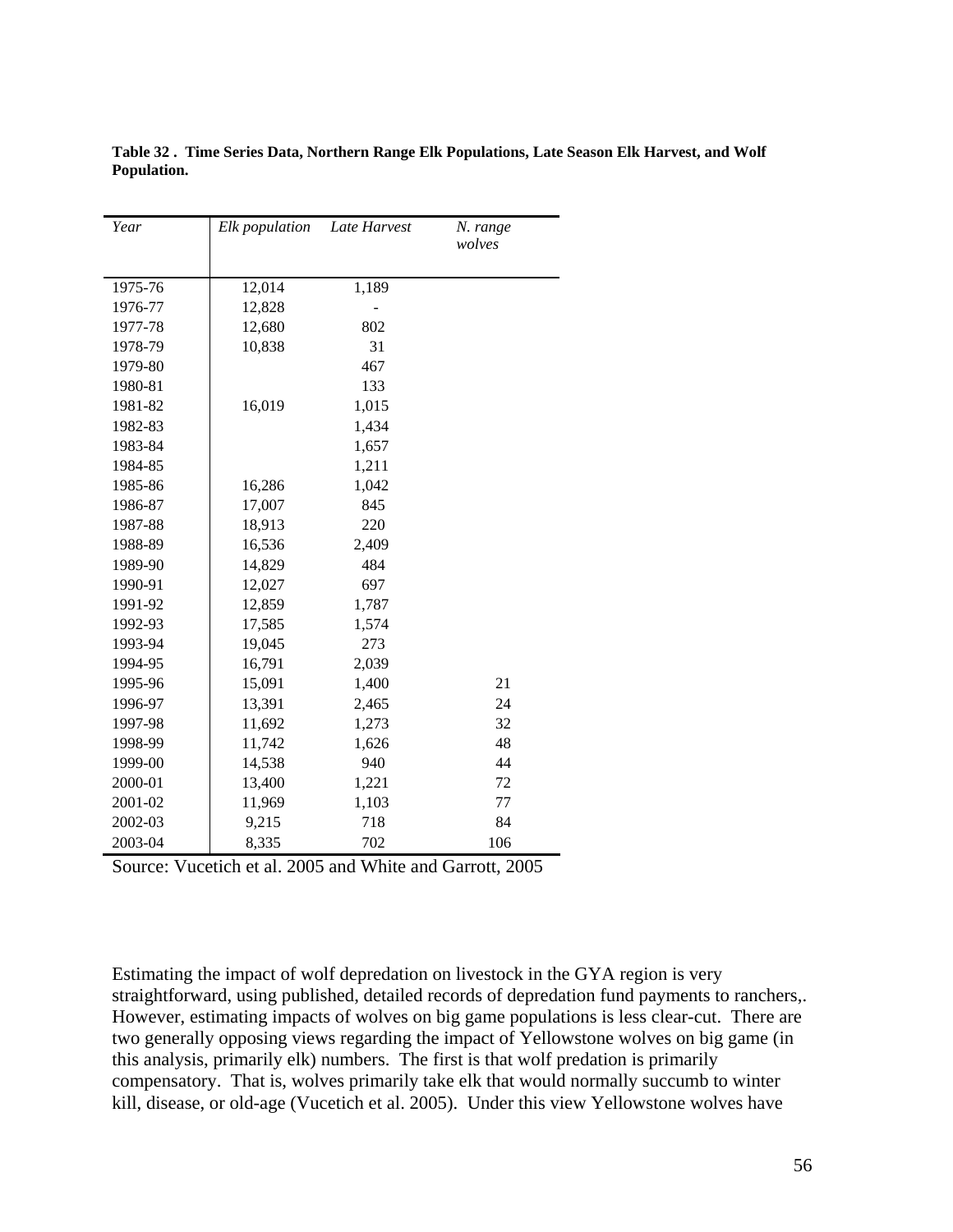had little impact on Northern Yellowstone elk populations beyond that which would have occurred under no-wolf conditions.

The second view is that wolf predation of Northern Yellowstone elk is largely additive (White and Garrott, 2005). That is, wolves have preyed upon elk that by and large would not have succumbed to other causes of mortality, and thus substantially increased the rate of recent declines in elk populations.

A third, middle ground, view is that wolf predation of the Yellowstone Northern Range elk herd has been partly compensatory and partly additive (Varley and Boyce 2006). Under this view northern range elk populations have decreased due to wolf predation, but not fully to the extent that would be predicted from the number of elk killed by wolves.

## **5.4.1 Wolf Depredation is Largely Compensatory**

In a study by Vucetich, Smith and Stahler (2005), population trends for the northern Yellowstone elk herd between 1961 and 1995 were modeled as a function of the late harvest rate, annual snowfall, and annual precipitation, and elk abundance, among other explanatory variables. The study authors then used their best model with the predictor variables of elk abundance, hunter harvest rate, annual snowfall and annual precipitation to predict elk population growth rates for the herd between 1995 and 2004 (the period following wolf reintroduction). They found that the model accounted for 64% of the variation in the elk population growth rates in the post 1995 period. The study authors' best performing model predicted that elk populations would have been expected to decline by 7.9% per year over the 1995-2004 period. Actual elk population counts have found an average 8.1% decline annually over the same 1995 to 2004 period. The conclusions of Vucetich et al. are that wolf predation of the northern elk herd since reintroduction has been largely compensatory with wolves preying upon elk that would have normally succumbed to weather, starvation, disease or hunter harvest anyway.

Under this view, wolf reintroduction has had a minimal effect on both hunter harvest and opportunity and on the northern range elk herd itself.

### **5.4.2 Wolf Predation is largely Additive**

A study by White and Garrott (2005) examined the data on northern range elk populations and their relation to environmental and social (hunter harvest) conditions from a somewhat different perspective than did Vucetich et al. White and Garrott found that while pregnancy rates for prime age females was similar between the pre and post wolf reintroduction periods, the survival rate for prime age females were significantly lower than in earlier years when harvests were lower and wolves were absent. The authors found that prior to 2003 hunter harvests exceeded wolf depredation of elk in the northern herd, but in 2003 and 2004 wolf depredation had exceeded hunter harvest in impacting wolf numbers. This turn around was largely due to reduction in late season permits for the herd. The authors posit most predation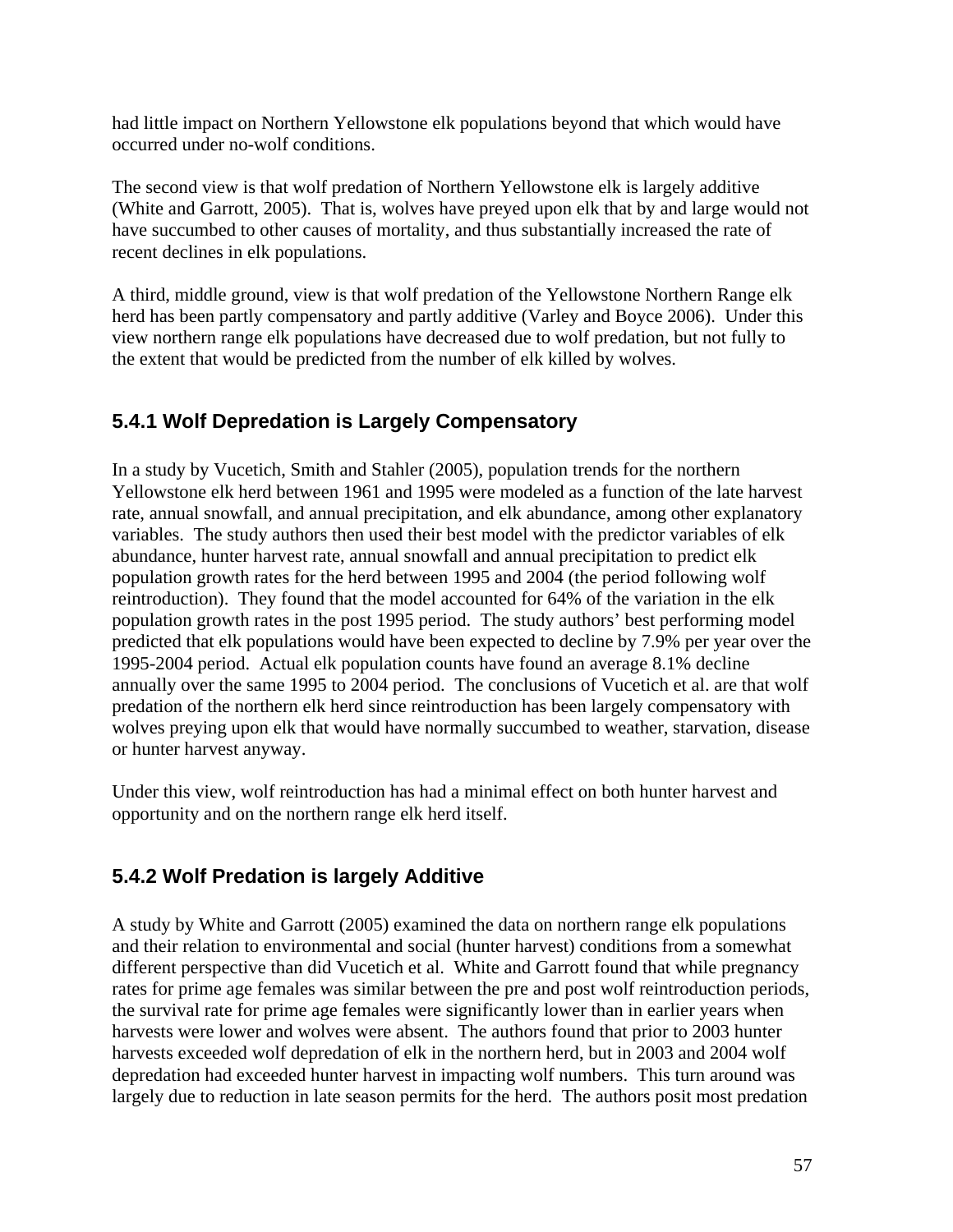of adult females by wolves is likely additive (rather than compensatory) due to very high historical survival rates for prime age females at populations well below carrying capacity and in the absence of wolves.

Under this view, wolf predation was contributory to declining northern range elk populations prior to 2002, and now are a primary driver of population reductions.

## **5.4.3 Wolf Predation has a Moderate Impact on Elk Populations**

A 2006 study of northern herd population dynamics by Varley and Boyce updated the WOLF<sup>2</sup> predictive population model used to predict wolf impacts on the Northern range elk populations prior to wolf reintroduction (Boyce and Gaillard, 1992). The earlier model was updated with new information on observed wolf predation behavior, age and sex structure for the elk population, and hunter harvest. The Varley and Boyce model predicts that a mean annual hunter harvest of 1,228 elk would lead to a 17% decrease in the 100-year predicted population mean. The addition of wolf predation to the model led to an additional 21% decrease in the predicted 100-year mean population to 9,713 elk.

The Varley study largely validates the predictions of the pre-reintroduction models of wolf predation, and in doing so presents a model of wolf impacts that lies between the "largely compensatory" and "largely additive" views presented above. Varley and Boyce predict that while predation has had a significant impact on northern range elk populations, both wolf predation and hunter harvest are elk density-dependent and thus are sustainable in the long run. If one accepts the Varley and Boyce estimate, actual declines in northern herd populations are in the range predicted by the 1994 EIS (\$187 to \$465 thousand per year (1994 dollars) or \$268 to \$667 thousand per year in 2005 dollars). The advantage of the Varley/Boyce model is that it allows one to project over a range of climate conditions, whereas the interpretation of recent wolf impacts are necessarily reflective of recent climactic conditions.

# **5.4.4 State of Wyoming Estimate of Costs of Wolf Predation**

In their petition to de-list the wolf in Wyoming, the State of Wyoming (2005) provided an estimate of the fiscal and regional economic impact within Wyoming resulting from predation on big game by a population of 150 wolves in the state. The Wyoming report estimates that predation by these wolves could lead to a reduction in Wyoming big game hunters of 1,700, representing approximately \$225,000 in license revenue and \$2.9 million in hunter expenditures annually. These estimates, or others for the State of Wyoming, have not yet been reported in the peer-reviewed literature.

<sup>&</sup>lt;sup>2</sup> The "WOLF" program was developed to project time series of wolf and ungulate populations for 100 years into the future.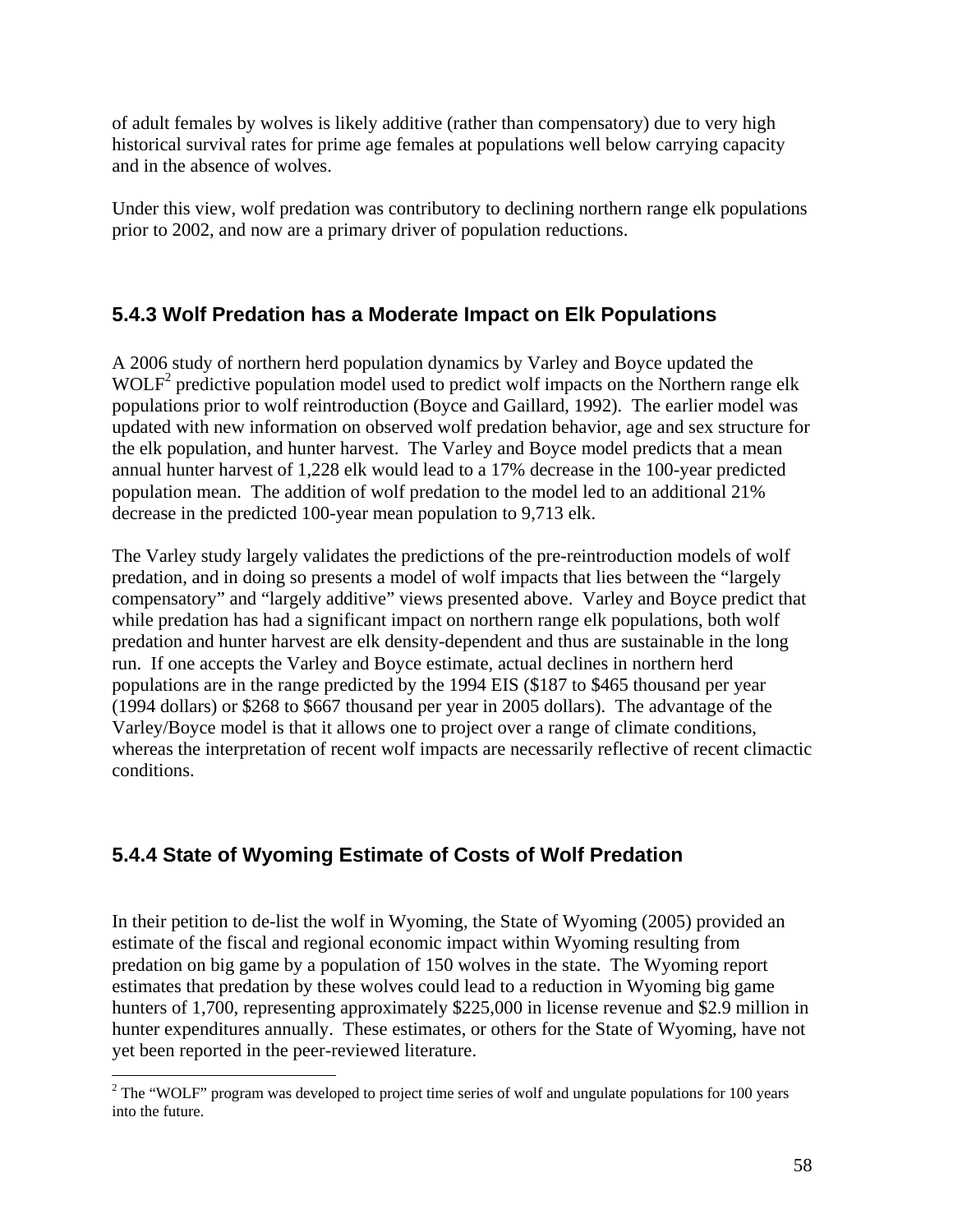# **6.0 Before and After: A Comparison of 1993 and 2005 Estimates of Yellowstone Wolf Economic Impacts**

The Yellowstone wolf reintroduction presents a unique opportunity to compare economic estimates of the impacts of a federal action from both an *ex ante* (before) and *ex post* (after) perspective. The authors participated in the preparation of the estimates of wolf reintroduction impacts for the 1994 Yellowstone wolf reintroduction EIS. The 2005 Yellowstone survey was designed to allow the estimation of the impacts associated with wolf presence in the park now that recovery of the species is accomplished.

This section compares predictions made for the 1994 EIS with estimates of observed impacts from the 2005 survey along with other data, including records of wolf depredation on livestock, and impacts on hunter effort and harvest. Related findings are also reported in White et al. (2005) (Yellowstone Science Vol. 13(1).)

## *6.1 Impacts on Regional Yellowstone Visitor Spending*

Prior to reintroduction Duffield (1992) estimated based on park visitor survey responses that a recovered wolf population in the park would lead to increased visitation from outside the three-state region resulting in an additional \$19.35 million in direct visitor spending within the three-states. Between 1991 and 2005 the measure of consumer prices, the CPI-U has increased 43.4% (from 136.2 to 195.3). Adjusting the 1991 estimate for increases in prices leads to an inflation-adjusted 1991 estimate of \$27.74 million per year. This estimate is below the 2005 estimate of \$35.5 million (Table 29), but well within the 95% confidence interval for the estimate of \$22.4 to \$48.6 million. It appears that the 1991 methodology and estimate correspond well to current estimates of wolf impacts on visitor spending.

| <i>Statistic</i>                                | 1991 estimate    | 2005 estimate  |
|-------------------------------------------------|------------------|----------------|
| Direct spending increase in three-state region  |                  |                |
| attributable to wolf presence                   | $$19.35$ million | \$35.5 million |
| Consumer price index (BLS estimate)             | 136.2            | 195.3          |
| <b>Estimated direct spending (2005 dollars)</b> | \$27.74 million  | \$35.5 million |
| 2005 95% C.I. Lower bound estimate              |                  | \$22.4 million |
| 2005 95% C.I. Upper bound estimate              |                  | \$48.6 million |

#### **Table 33. Comparison of 1991 and 2005 Wolf-related Direct Visitor Expenditure Estimates**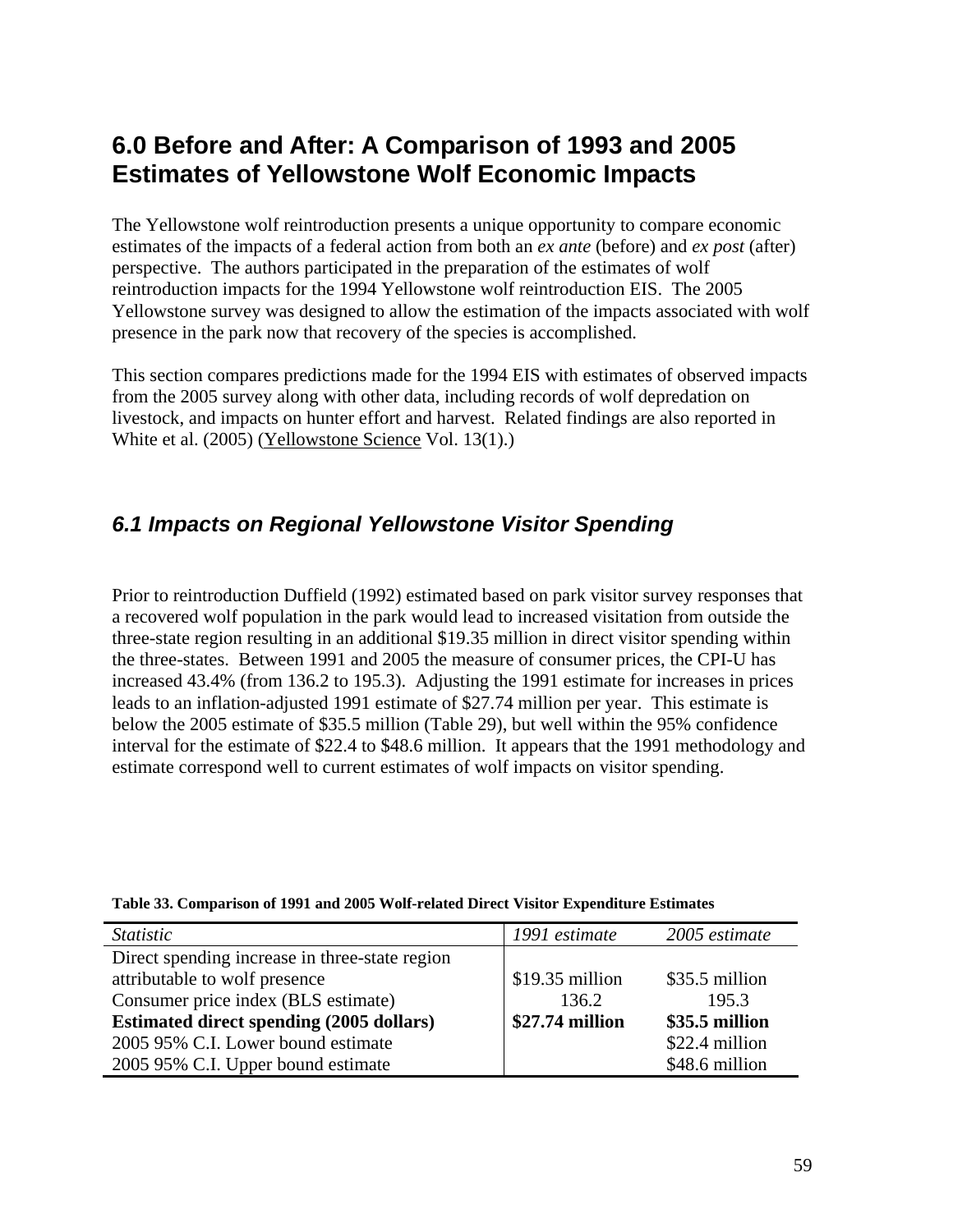# *6.2 Impacts on Livestock Depredation*

Table 34 shows a comparison of predicted and observed livestock losses in the GYA region due to wolf predation. Three interesting points are shown in the table. First, the EIS estimates were predicated on a wolf population of 100 wolves, whereas the actual population in 2004 was 301 wolves. The second point of note is that during the period when wolf numbers were in the general range of that which was predicted for the final wolf population (the period between 1997 to 2000); the value of lost livestock due to wolves fell well within the predicted range. Finally, although depredation losses in the most recent two years (2004- 2005) have been twice the upper end estimate made prior to wolf reintroduction, the wolf population in the area is three times that which the loss projections were based on. Therefore, the depredation loss levels per wolf continue to fall in the range projected prior to reintroduction.

| <i>Statistic</i>                 | 1993 predicted              | 1997 - 2000 | 2004-2005 |
|----------------------------------|-----------------------------|-------------|-----------|
| Number of wolves in              | l 100                       | 80-175      | 301       |
| the GYA                          |                             |             |           |
| Livestock losses due             | $\vert$ \$1,900 to \$30,500 | \$11,300    | \$63,818  |
| to wolf depredation <sup>a</sup> |                             |             |           |

<sup>a</sup> Year of estimate dollars. Adjustment for inflation is not appropriate due to trends in livestock prices over period.

# *6.3 Impacts on Big Game Hunting and Harvest*

The economic impact projections associated with big game hunting and harvest, contained in the 1994 EIS, were based on biologists' projections of the impact of wolf predation on big game populations. Table 35 shows a comparison of the EIS original projections of impacts to populations of several GYA species and current data on the observed impacts through 2004. Three of the species examined in the EIS (deer, moose, and bison) either have seen no reduction in population levels (as was predicted in the EIS), or, in the case of moose, have inadequate data to evaluate current population levels. Impacts in the Upper Gallatin Drainage are not quantified in this report.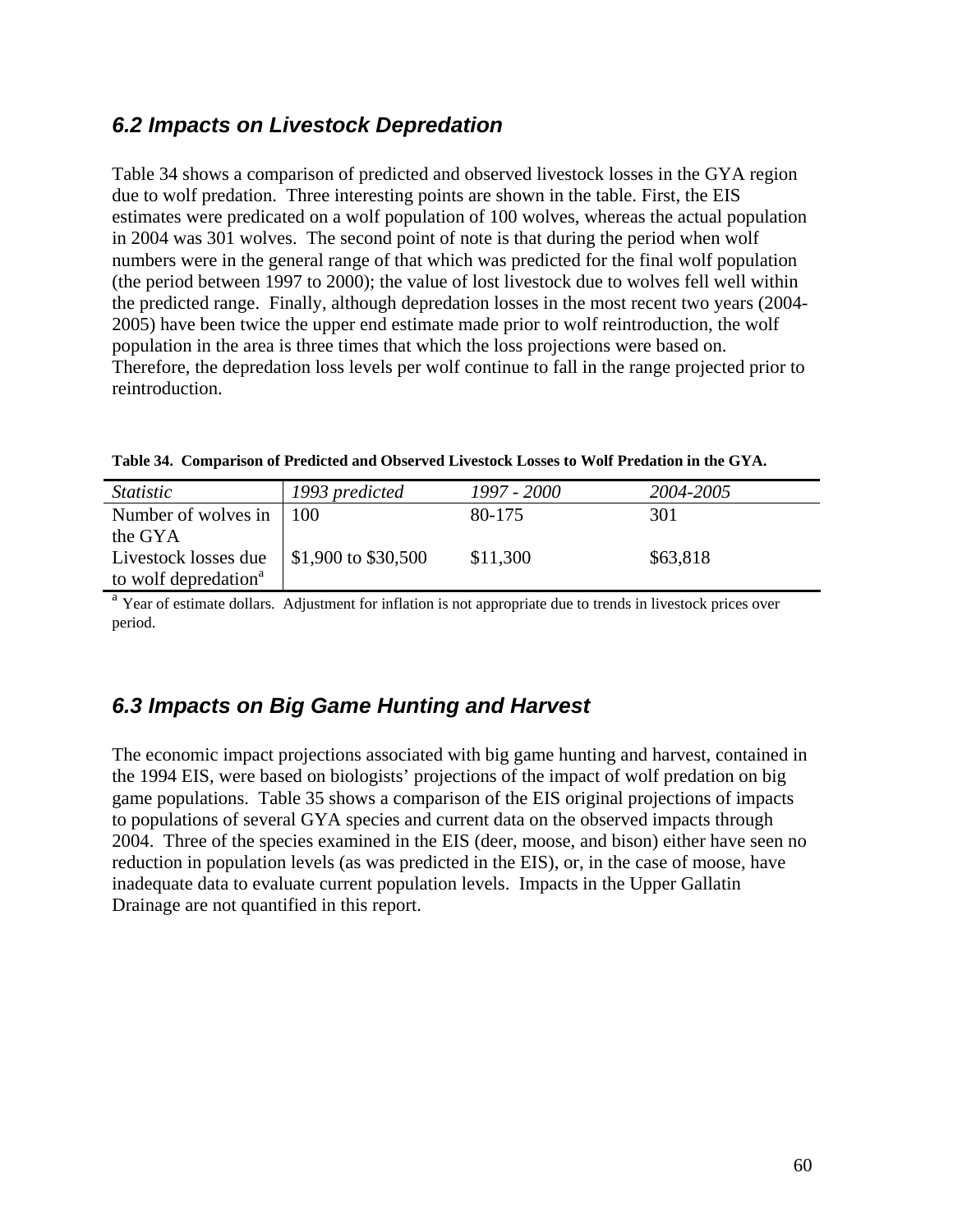| <b>Species</b>         | <b>EIS</b> Prediction              | <b>Current Estimate</b>     |
|------------------------|------------------------------------|-----------------------------|
| Northern               | 5-30% reduction with 27% reduction | 21% reduction in population |
| <b>Yellowstone Elk</b> | in antlerless elk Harvest          |                             |
| Mule Deer              | 3-19% reduction                    | No apparent reduction       |
| Moose                  | 7-13% reduction                    | No reliable estimates       |
| <b>Bison</b>           | $<$ 15% reduction                  | Bison populations increased |
|                        |                                    | by 15%/year between 1998    |
|                        |                                    | and 2003                    |

**Table 35. Comparison of EIS Predictions and Current Estimates of Big Game Populations in the GYA** 

Sources: Yellowstone Science Vol. 13(1); Varley and Boyce (2005).

The remaining species, elk (particularly northern herd elk), has provoked substantial concern in recent years as populations have dropped dramatically at the same time as wolf numbers have risen. As described above in Section 5.4, a significant amount of research has been done on explaining recent trends in northern range elk populations in the context of wolf reintroduction. While opinions of biologists differ on the impact of wolf predation on elk numbers, the several models of elk populations have found wolves either having a minor impact on elk numbers (Vucetich et al. 2005) or having an impact similar to that predicted in the EIS (21% decrease in elk numbers, Varley and Boyce, 2006). From these studies it appears that the original EIS predictions were generally accurate for northern herd elk populations and likely significantly overstated impacts on other GYA big game species (mule deer, bison, and moose).

Across the major classes of impacts (changes in visitor spending, livestock losses, and predation losses for hunters) the EIS predictions appear to have been verified based on the 2005 visitor sample data, wolf compensation fund payments, and peer-reviewed biological assessments of big game herds. One estimate presented in the original EIS which was not replicated in the current study was that of the total use value (including passive use) for the U.S. population as a whole. This estimate was originally derived through a national phone survey of households. Such a survey was not a component of this study.

# *6.4 Summary Comparison of EIS Projections and Current Estimates*

Table 36 presents a comparison of the economic forecasts of likely impacts associated with wolf reintroduction in Yellowstone with current estimates. Overall, it appears that the economic predictions made in the original EIS analysis were relatively accurate. In terms of projections of changes in park visitation, the current estimated percentage increase due to wolf presence is somewhat lower than predicted  $(+3.7\%$  estimated v.  $+4.93\%$  predicted). However, the 1994 predictions were based on a survey of summer visitors to the park and the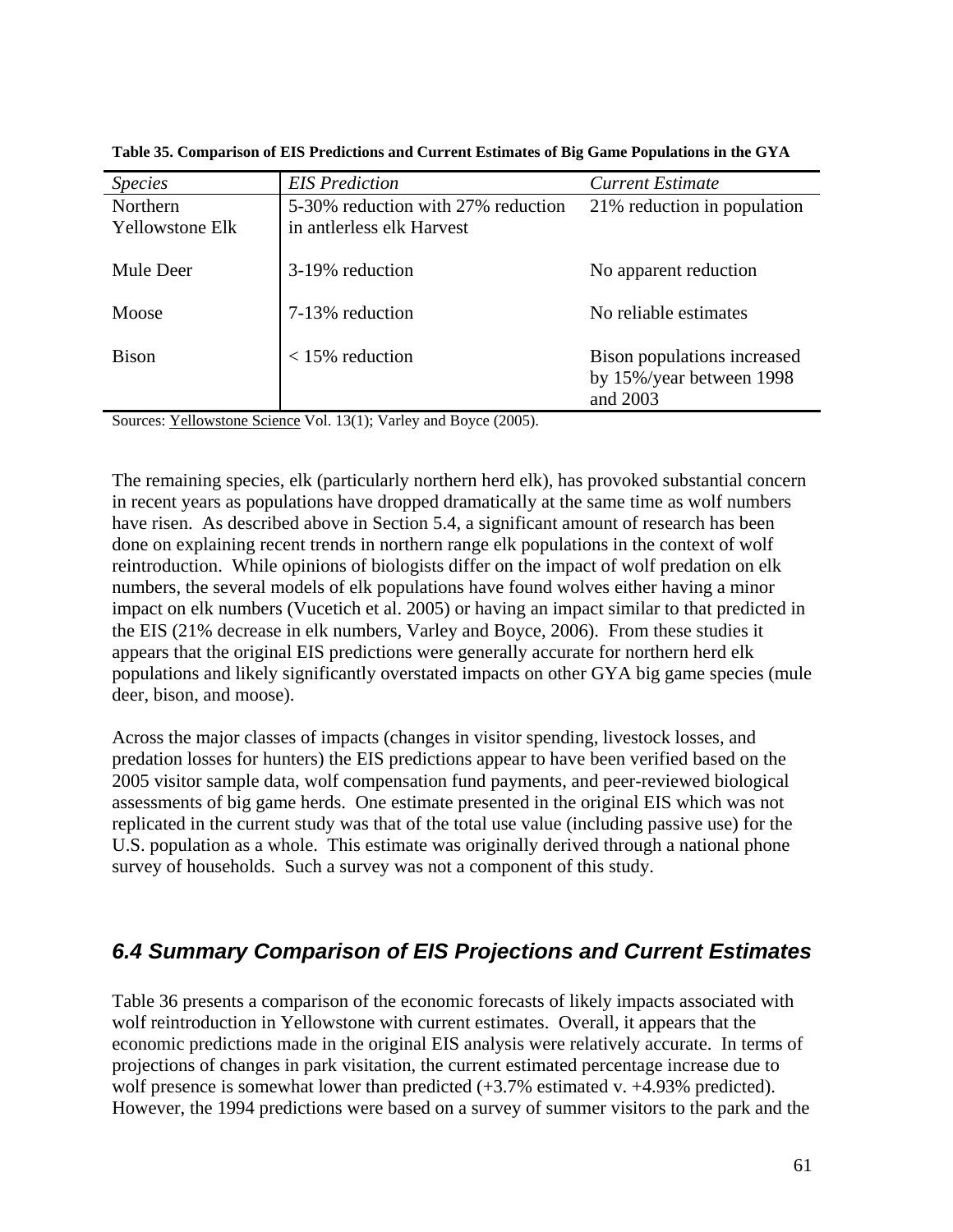current estimate of the percent of summer visitation due to wolf presence is  $+4.78\%$ , very similar to the EIS predictions.

Regarding changes in visitor spending in the local economy due to wolf presence, the current estimate of +35.5 million (confidence interval of \$22.4 to \$48.6 million) is consistent with the 1994 EIS estimate of  $+27.7$  million (2005 dollars).

For the issue of wolf depredation of livestock, the EIS estimates were based on assumptions of a recovered wolf population of 100 wolves. Depredation loss levels during the period when wolf numbers were near predictions were consistently below predicted losses. In 2004 and 2005 when wolves numbered over 300, losses were twice the high-end estimate of losses predicted in the EIS.

One of the most controversial issues currently surrounding wolf recovery in the GYA is that of big game predation and impacts on hunter opportunity and harvest. A review of literature associated with wolf impacts on the northern Yellowstone elk herd shows a divergence of views on the impact wolf predation has had. Two peer-reviewed models of northern herd elk populations, however, have shown the impact of wolves on elk numbers to be either consistent with or below the impact predicted in the EIS.

| Estimate                                                                                        | <b>EIS</b>                | Current                                                                                                                                                                                                                                  | Comparison                                                                                                                                 |
|-------------------------------------------------------------------------------------------------|---------------------------|------------------------------------------------------------------------------------------------------------------------------------------------------------------------------------------------------------------------------------------|--------------------------------------------------------------------------------------------------------------------------------------------|
|                                                                                                 | Projection                | Estimate                                                                                                                                                                                                                                 |                                                                                                                                            |
| % change in visitation from outside the<br>three-state region due to wolf presence              | $+4.93%$                  | $+3.7%$                                                                                                                                                                                                                                  | Current estimated is lower than<br>projected but current estimated<br>summer $(+4.78%)$ is consistent<br>with 1991 summer projection.      |
| % change in visitor spending in the<br>Region by out-of-region visitors due to<br>wolf presence | $+ $27.7$<br>million      | $+35.5$<br>million                                                                                                                                                                                                                       | Estimates are consistent with the<br>EIS estimate falling well within<br>the estimated 95% confidence<br>interval of the current estimate. |
| Annual wolf depredation of livestock                                                            | $$1900 -$<br>\$30,500     | \$63,818                                                                                                                                                                                                                                 | 2004 and 2005 losses are<br>roughly twice the maximum<br>projected. However, wolf<br>numbers are more than 3 times<br>projections.         |
| Annual wolf predation losses to big game<br>hunters                                             | \$187,000 to<br>\$464,000 | Recent peer-reviewed estimates of impacts to<br>big game indicate consistency with EIS<br>projections. State of WY estimate of reduced<br>hunter spending in de-listing petition $(\sim 2.9)$<br>million) implies EIS understated costs. |                                                                                                                                            |

#### **Table 36. Comparison of EIS Projections and Current Estimates of Wolf Economic Impacts. (dollar figures are in 2005 dollars)**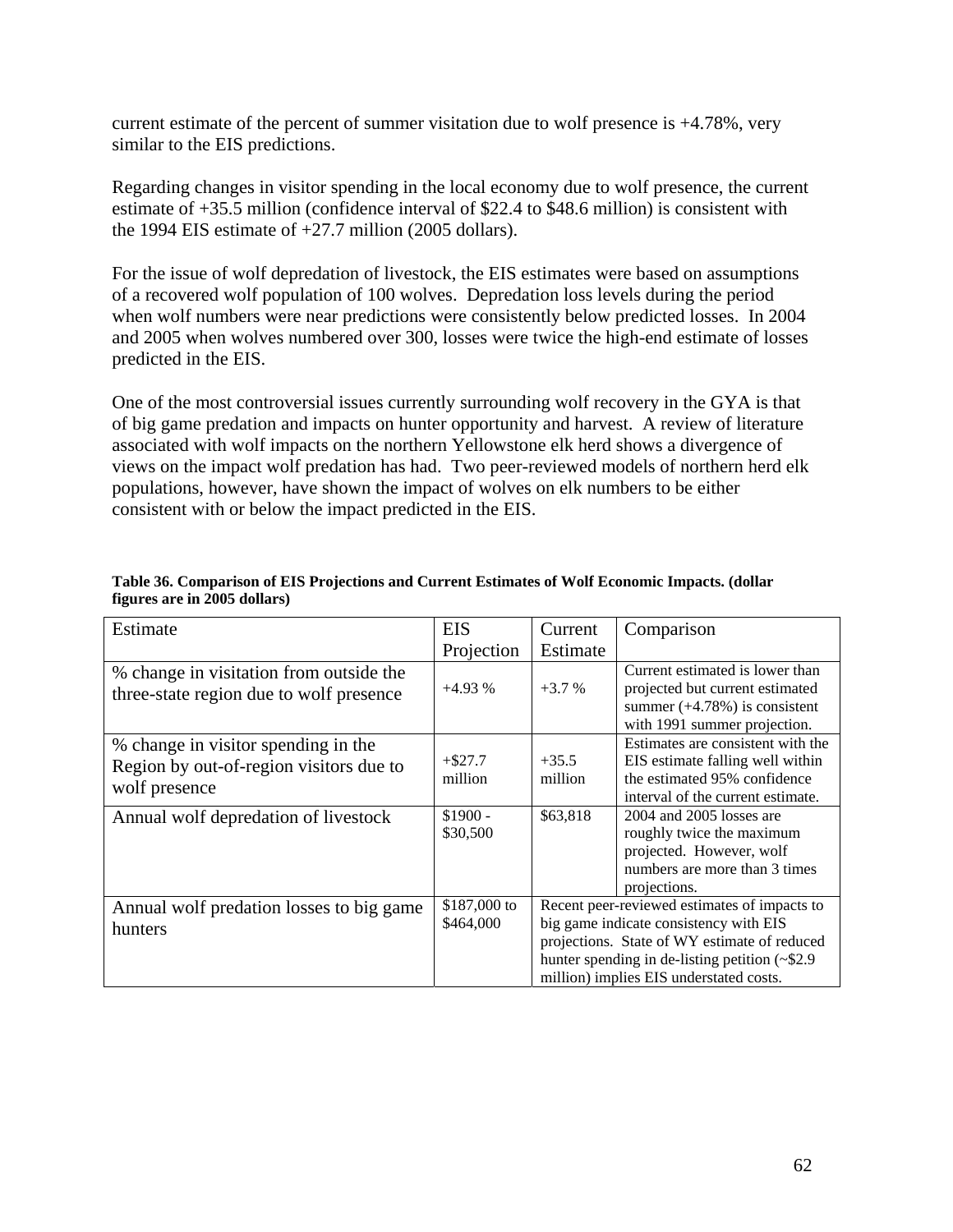# **7.0 Study Limitations and Future Research**

Any study of human behavior is subject to unforeseen real-world events that can frustrate the most carefully designed study protocols. This yearlong study of Yellowstone National Park visitors was no exception. The landslide along the Beartooth highway that closed one access to the North East Entrance to the park for a significant portion of 2005 likely skewed visitation to the park from what would be seen in other more representative years. Additionally, the park winter use management policy was still somewhat in flux during the survey year, and recent changes in winter permitting and access left the researchers with limited ability to sample over-snow visitors. Finally, during some high use summer periods entrance personnel found it necessary to relax the strict sampling protocol and increase the sample interval so as not to unreasonable delay traffic into the park.

The primary limitation of this study is found in the winter season estimates. These estimates are applicable only to North Entrance visitors, as that entrance was the only one effectively sampled during winter. Where estimates were needed for winter visitors, estimates were used from the 1999 survey of Yellowstone National Park winter park visitors (Duffield et. al 2000a).

One population that was sampled for the wolf reintroduction EIS but not in the 2005 study was the general population of the local area, the region, and the nation. These populations were originally sampled to derive estimates of the passive use values which the general population attached to wolf presence in the park. In order to perform an *ex post* analysis of this economic value, a future study could undertake a national household phone survey to compare current estimates of Yellowstone area passive values associated with wolves with those estimated in 1992.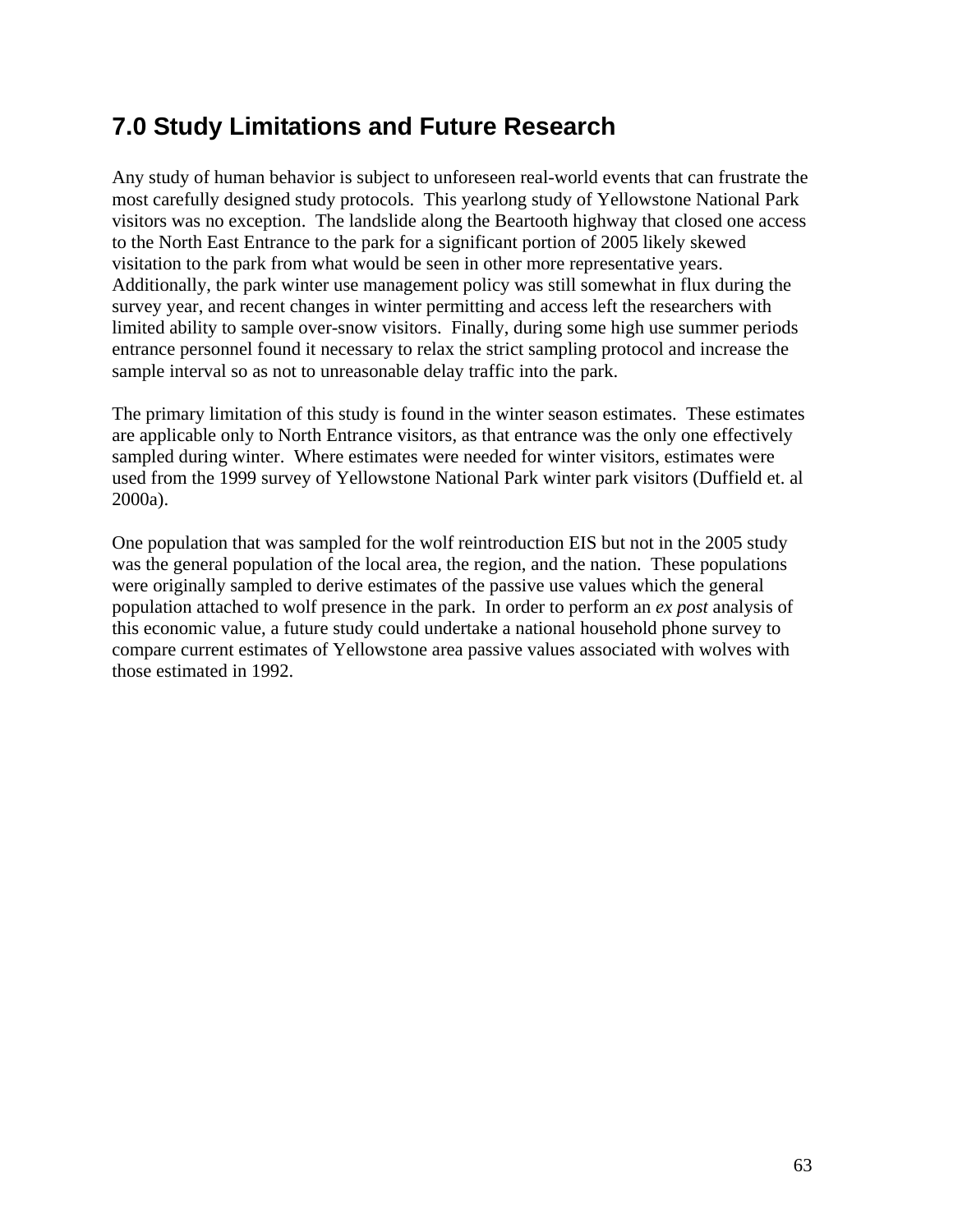# **References**

- Boyce, M. and J. Gaillard. 1992. Wolves in Yellowstone, Jackson Hole, and the North Fork of the Shoshone River: Simulating Ungulate Consequences of Wolf Recovery, In Varley, J., Brewster, W. (Eds.), Wolves for Yellowstone? A Report to the United States Congress, vol 4, Research and Analysis, National Park Service, Yellowstone National Park, Wyo. Pp. 4/71- 4/111.
- Boyle, Kevin J. and Richard C. Bishop. 1987. Valuing Wildlife in Cost-Benefit Analysis: A Case Study Involving Endangered Species. Water Resources Research 23(5): 943-950.
- Cameron, Trudy Ann, and Daniel D. Huppert. 1989. "OLS versus ML Estimation of Non-market Resource Values with Payment Card Interval Data." Journal of Environmental Economics and Management 17:230-246.
- Champ, Patricia A., Richard C. Bishop, Thomas C. Brown, and Daniel W. McCollum. 1997. Using Donation Mechanisms to Value Nonuse Benefits to Public Goods. Journal of Environmental Economics and Management 33:151-162.
- Champ, P. and R. Bishop. 2006. "Is Willingness to Pay for a Public Good Sensitive to Elicitation Format?" Land Economics 82(2) 162-73.
- Defenders of Wildlife Compensation Fund Data. http://www.defenders.org
- Dillman, D. 2000. Mail and Internet Surveys: the Tailored Design Method, New York. John Wiley and Sons.
- Duffield, John. 1992. An Economic Analysis of Wolf Recovery in Yellowstone: Park Visitor Attitudes and Values. Report for Yellowstone National Park.
- Duffield, J., D. Patterson, and C. Neher. 1994. Wolves and People in Yellowstone: A Case Study in the New Resource Economics. Report to the Liz Claiborne and Art Ortenberg Foundation.
- Duffield, John W., Thomas C. Brown and Chris J. Neher. 1992. Recreation Benefits of Instream Flow: Application to Montana's Big Hole and Bitterroot Rivers. Water Resources Research. 28(9):2169-2181.
- Duffield, John W. and David A. Patterson. 1991. Field Testing Existence Values: An Instream Flow Trust Fund for Montana Rivers. AERE contributed paper session, ASSA meetings New Orleans, January.
- Duffield, John W. and David A. Patterson. 1992. Field Testing Existence Values: Comparison of Hypothetical and Cash Transaction Values in R. Bruce Rettig, ed., Benefits and Costs in Natural Resource Planning, Oregon State University.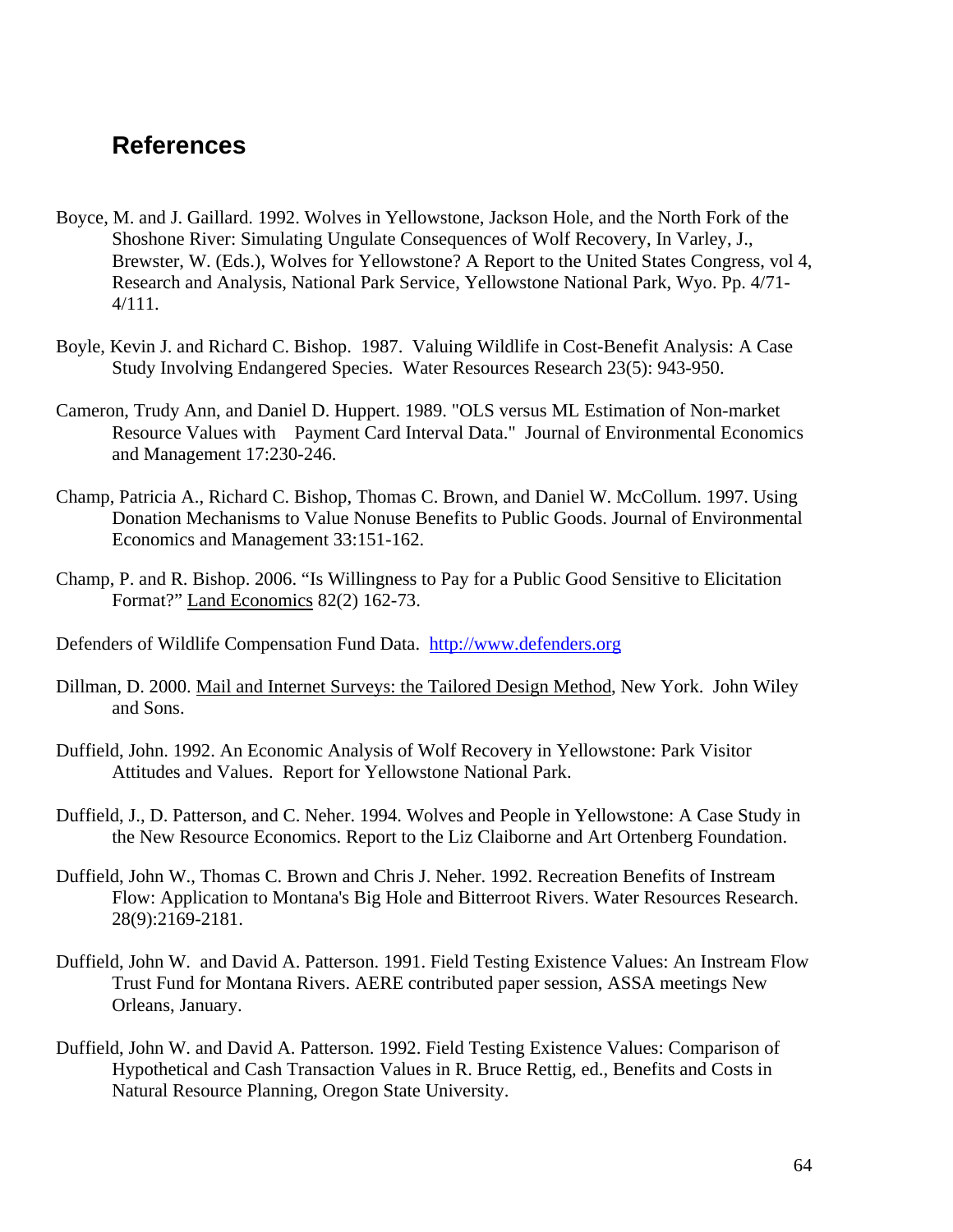- Duffield, John, David Patterson and Christopher Neher. 1999. Evaluation of the National Park Service Fee Demonstration Program: 1998 Visitor Services. Washington, DC: National Park Service.
- Duffield, John, David Patterson, and Christopher Neher. 2000c. Final Report. National Telephone Survey of Attitudes toward Management of Yellowstone National Park. Denver: National Park Service.
- Duffield, John and Chris Neher. 1996. Economics of Wolf Recovery in Yellowstone National Park. Trans. 61st No. Am. Wildl. and Natur. Resour. Conf. (1996): 285-292.
- Duffield, John and Chris Neher. 2000a. Final Report. Winter 1998-99 Visitor Survey: Yellowstone N.P., Grand Teton N.P. and the Greater Yellowstone Area. Denver: National Park Service.
- Duffield, John, David Patterson, and Christopher Neher. 2000b. Final Report. Yellowstone National Park Visitor Survey: Summer 1999. Denver: National Park Service.
- Duffield, J., D. Patterson, and C. Neher. 1999. Evaluation of the National Park Service Fee Demonstration Program: 1998 Visitor Surveys. Washington, DC: National Park Service.
- Duffield, J., D. Patterson, and C. Neher 2005. Interim Data from 2005 Yellowstone N.P. Visitor Survey. Yellowstone Park Foundation, Bozeman, MT.
- Duffield, J. 1997. "Nonmarket Valuation and the Courts: The Case of the Exxon Valdez." Contemporary Economic Policy. V. XV. Pp. 98-109.
- U.S. Environmental Protection Agency (U.S. EPA). 2000. Guidelines for Preparing Economic Analyses. EPA 240-R-00-003.
- Fall, J., D. Holen, B. Davis, T. Krieg, and D. Koster. 2006. "Subsistence Harvests and Uses of Wild Resources in Iliamna, Newhalen, Nondalton, Pedro Bay, and Pork Alsworth, Alaska." Technical Paper 302. Division of Subsistence, Alaska Department of Fish and Game. Juneau, Alaska.
- Hoehn, J., and A. Randall. 1989. "Too Many Proposals Pass the Benefit Cost Test." American Economic Review. Pp.544-551.
- Krutilla, J. 1967. "Conservation Reconsidered." American Economic Review.
- Mitchell, R.C., and R.T. Carson. 1989. Using Surveys to Value Public Goods: the Contingent Valuation Method. Resources for the Future, Washington, D.C. 463pp.
- Montag, J., M. Patterson, and W. Freimund. 2005. The Wolf Viewing Experience in the Lamar Valley of Yellowstone National Park. Human Dimensions of Wildlife 10:273-284.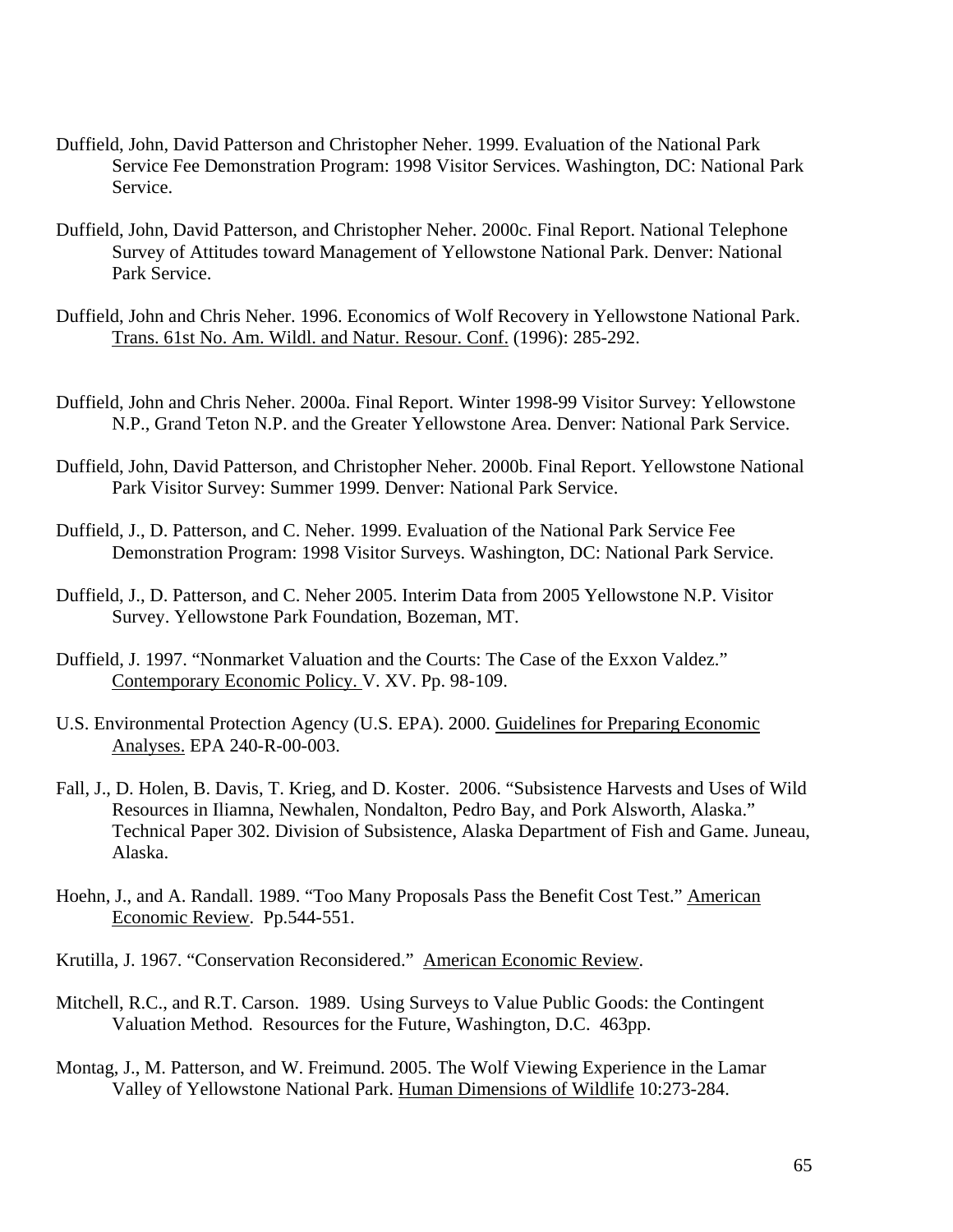- Montag, J., M. Patterson, and B. Sutton. 2003. Political and Social Viability of Predator Compensation Programs in the West. University of Montana School of Forestry. Missoula, MT. 140 pp.
- National Research Council. 2005. Valuing Ecosystem Services: Toward Better Environmental Decision Making. National Academy Press, Washington, D.C.

National Park Service Visitation Statistics. http://www2.nature.nps.gov/mpur/reports/reportlist.cfm

- U.S. Bureau of the Census. 2006. http://quickfacts.census.gov/
- U.S. Fish and Wildlife Service. 1994. The Reintroduction of Gray Wolves to Yellowstone National Park and Central Idaho: Final Environmental Impact Statement. Helena, MT.
- U.S. Fish and Wildlife Service. 1997. Grizzly Bear Recovery in the Bitterroot Ecosystem: Draft Environmental Impact Statement.
- Randall, A. and J. Stoll. 1983. "Existence Value in a Total Valuation Framework." IN Managing Air Quality and Scenic Resources at National Parks and Wilderness Areas. (Rowe and Chestnut, Eds. 1983).
- Smith, D. 2005. Ten Years of Yellowstone Wolves 1995-2005: an Intimate Account of the Yellowstone Wolf Story. Yellowstone Science Vol. 13(1) pp. 7-21.
- State of Wyoming, Office of the Governor. 2005. Petition to Revise the Listed Status of the Gray Wolf. Petition submitted to the U.S. Fish and Wildlife Service June 28, 2005.
- U.S. Environmental Protection Agency (U.S. EPA). 2000. Guidelines for Preparing Economic Analyses. EPA 240-R-00-003.
- U. S. Department of Interior, Water Resources Council. 1983. Economic and environmental principles for water and related land resources implementation studies. U. S. Government Printing Office, Washington, D. C. 137pp.
- U.S. Water Resources Council. 1983. "Economic and Environmental Principles for Water and Related Land Resource Implementation Studies." U.S. Govt. printing Office, Washington, D.C.
- Varley, N. and M. Boyce. 2006. Adaptive Management for Reintroductions: Updating a Wolf Recovery Model for Yellowstone National Park. Ecological Modeling 193 (2006) 315-339.
- Vucetich, J., D. Smith, and D. Stahler. 2005. Influence of Harvest, Climate and Wolf Predation on Yellowstone Elk, 1961-2004. OKIOS 111: 259-270.
- Walsh, R., J. Loomis, and R. Gillman. 1984. "Valuing Option, Existence, and Bequest Demands for Wilderness." Land Economics, Vol. 60, No. 1, pp. 14-29.